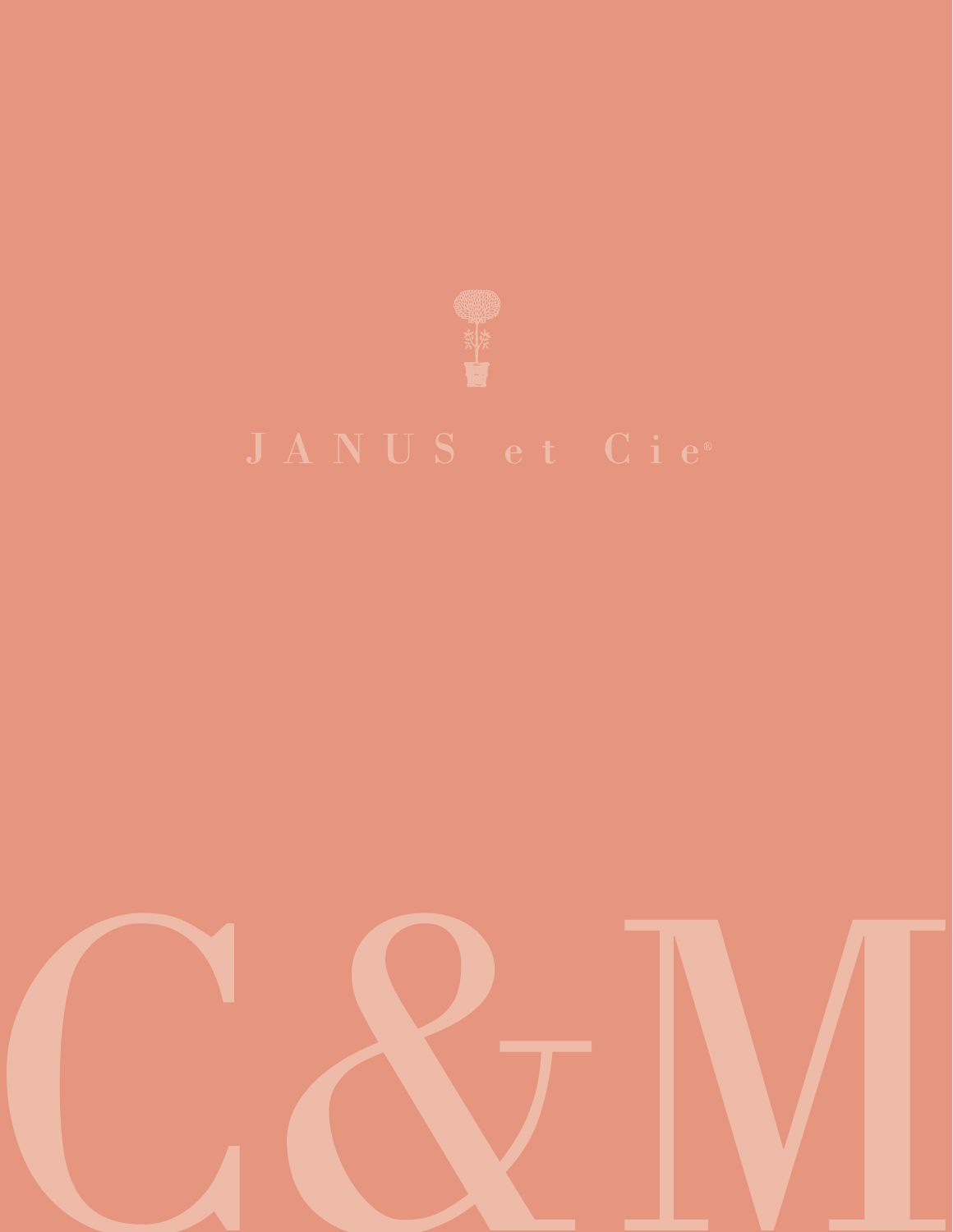

# JANUS et Cie<sup>®</sup>

# CARE & MAINTENANCE

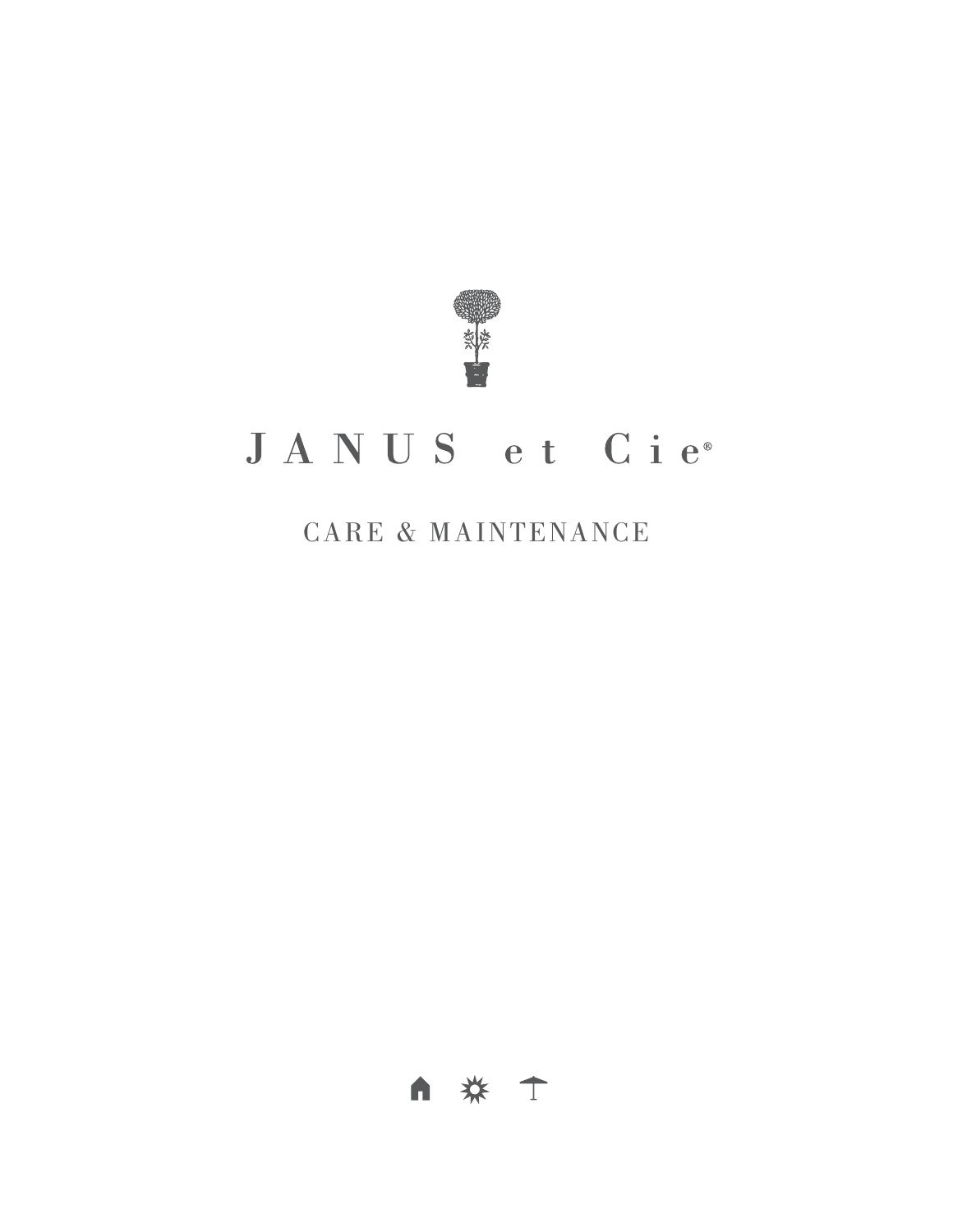<span id="page-2-0"></span>Find your collection down the left side of the matrix and the relevant material sections will be marked with an "X" for the collection.

| Akuu<br>Χ<br>Alizabeth<br>$\mathsf X$<br>$\mathsf X$<br>$\mathsf X$<br>$\mathsf X$<br>Allsize<br>$\mathsf X$<br>χ<br>$\mathsf X$<br>Χ<br>$\mathsf X$<br>Amalfi<br>$\mathsf X$<br>Χ<br>$\mathsf X$<br>Χ<br>Χ<br>Amari<br>$\mathsf X$<br>$\mathsf X$<br>X<br>Χ<br>χ<br>Anatra<br>$\mathsf X$<br>$\mathsf X$<br>$\mathsf X$<br>$\mathsf X$<br>Χ<br>$\mathsf X$<br>Arbor<br>Χ<br>$\mathsf X$<br>$\mathsf X$<br>Artemis<br>$\mathsf X$<br>Χ<br>X<br>Χ<br>Azimuth<br>$\mathsf X$<br>Χ<br>Baguette<br>$\mathsf X$<br>$\mathsf X$<br>$\mathsf X$<br>Χ<br>Balou<br>Χ<br>$\mathsf X$<br>Barnacle<br>X<br>Bell<br>$\mathsf X$<br>Χ<br><b>Bon Vivant</b><br>X<br>$\mathsf X$<br>Boxwood<br>X<br>Χ<br>Χ<br>Χ<br>$\mathsf X$<br>$\mathsf X$<br>Branch<br>$\mathsf X$<br>Χ<br>Χ<br>$\mathsf X$<br>$\mathsf X$<br>X<br>$\mathsf X$<br>Χ<br><b>Butterfly II</b><br>Cabanas<br>Χ<br>Χ<br>Χ<br>$\mathsf X$<br>Χ<br>Cannes II<br>Χ<br>X<br>$\mathsf X$<br>Capella<br>Χ<br>$\mathsf X$<br>$\times$<br>Capsule<br>X<br>Χ<br>$\times$<br>Cascata<br>Χ<br>$\mathsf X$<br>Χ<br>Castell<br>Charles<br>Χ<br>Χ<br>$\mathsf X$<br>$\mathsf X$<br>Chiquita<br>$\mathsf X$<br>$\mathsf X$<br>Χ<br>Χ<br>Chopstix<br>Circlet<br>X<br>$\chi$<br>Χ<br>X<br>Coast<br>Χ<br>X<br>Cone II<br>$\mathsf X$<br>$\mathsf X$<br>$\chi$<br>Conic<br>Χ<br>Constantine<br>$\mathsf X$<br>Χ<br>Χ<br>Χ<br>Contempo<br>$\mathsf X$<br>$\mathsf X$<br>$\mathsf X$<br>Contour<br>$\mathsf X$<br>$\mathsf X$<br>Χ<br>Χ<br>Cortino<br>Χ<br>$\mathsf X$<br>Χ<br>$\mathsf X$<br>Croissant | Collections | Acrylic | Brass (Metal) | Bronze (Metal) | Ceramic | Chrome (Metal) | Covers (Textiles)<br>Cushions & Frame | Glass | Glazed Lava Stone | Glides   | Handcrafted Artisan Stoneware | HPL (High Pressure Laminate) | JANUSfiber & Synthetic Fiber | JANUSstone | <b>JANUSwood</b> | JANUSwood II & JANUSwood III | Kraft Paper | Mechanical Joints & Moving Parts | Mesh | Metals | Natural Stone | Polypropylene & Polyethylene | Powder Coated Metals | Rattan | Resin | Rope, Straps & Yarn | Rugs - Indoor | Rugs - Outdoor | Stainless Steel (Metal) | Stone Matrix | Teak - Premium Natural & Hardwood | Espresso & Driftwood<br>Teak - Finished Weathered, | Terrazzo | Textiles | Thin CHPL (Compact High Pressure Laminate) |
|-----------------------------------------------------------------------------------------------------------------------------------------------------------------------------------------------------------------------------------------------------------------------------------------------------------------------------------------------------------------------------------------------------------------------------------------------------------------------------------------------------------------------------------------------------------------------------------------------------------------------------------------------------------------------------------------------------------------------------------------------------------------------------------------------------------------------------------------------------------------------------------------------------------------------------------------------------------------------------------------------------------------------------------------------------------------------------------------------------------------------------------------------------------------------------------------------------------------------------------------------------------------------------------------------------------------------------------------------------------------------------------------------------------------------------------------------------------------------------------------------------------------------------------|-------------|---------|---------------|----------------|---------|----------------|---------------------------------------|-------|-------------------|----------|-------------------------------|------------------------------|------------------------------|------------|------------------|------------------------------|-------------|----------------------------------|------|--------|---------------|------------------------------|----------------------|--------|-------|---------------------|---------------|----------------|-------------------------|--------------|-----------------------------------|----------------------------------------------------|----------|----------|--------------------------------------------|
|                                                                                                                                                                                                                                                                                                                                                                                                                                                                                                                                                                                                                                                                                                                                                                                                                                                                                                                                                                                                                                                                                                                                                                                                                                                                                                                                                                                                                                                                                                                                   |             |         |               |                |         |                |                                       |       |                   | $\times$ |                               |                              | $\mathsf X$                  |            |                  |                              |             |                                  |      |        |               |                              | $\mathsf X$          |        |       |                     |               |                |                         |              |                                   |                                                    |          |          |                                            |
|                                                                                                                                                                                                                                                                                                                                                                                                                                                                                                                                                                                                                                                                                                                                                                                                                                                                                                                                                                                                                                                                                                                                                                                                                                                                                                                                                                                                                                                                                                                                   |             |         |               |                |         |                |                                       |       |                   |          |                               |                              |                              |            |                  |                              |             |                                  |      |        |               |                              |                      |        |       |                     |               |                |                         |              |                                   |                                                    |          |          |                                            |
|                                                                                                                                                                                                                                                                                                                                                                                                                                                                                                                                                                                                                                                                                                                                                                                                                                                                                                                                                                                                                                                                                                                                                                                                                                                                                                                                                                                                                                                                                                                                   |             |         |               |                |         |                |                                       |       |                   |          |                               |                              |                              |            |                  |                              |             |                                  |      |        |               |                              |                      |        |       |                     |               |                |                         |              |                                   |                                                    |          |          |                                            |
|                                                                                                                                                                                                                                                                                                                                                                                                                                                                                                                                                                                                                                                                                                                                                                                                                                                                                                                                                                                                                                                                                                                                                                                                                                                                                                                                                                                                                                                                                                                                   |             |         |               |                |         |                |                                       |       |                   |          |                               |                              |                              |            |                  |                              |             |                                  |      |        |               |                              |                      |        |       |                     |               |                |                         |              |                                   |                                                    |          |          |                                            |
|                                                                                                                                                                                                                                                                                                                                                                                                                                                                                                                                                                                                                                                                                                                                                                                                                                                                                                                                                                                                                                                                                                                                                                                                                                                                                                                                                                                                                                                                                                                                   |             |         |               |                |         |                |                                       |       |                   |          |                               |                              |                              |            |                  |                              |             |                                  |      |        |               |                              |                      |        |       |                     |               |                |                         |              |                                   |                                                    |          |          |                                            |
|                                                                                                                                                                                                                                                                                                                                                                                                                                                                                                                                                                                                                                                                                                                                                                                                                                                                                                                                                                                                                                                                                                                                                                                                                                                                                                                                                                                                                                                                                                                                   |             |         |               |                |         |                |                                       |       |                   |          |                               |                              |                              |            |                  |                              |             |                                  |      |        |               |                              |                      |        |       |                     |               |                |                         |              |                                   |                                                    |          |          |                                            |
|                                                                                                                                                                                                                                                                                                                                                                                                                                                                                                                                                                                                                                                                                                                                                                                                                                                                                                                                                                                                                                                                                                                                                                                                                                                                                                                                                                                                                                                                                                                                   |             |         |               |                |         |                |                                       |       |                   |          |                               |                              |                              |            |                  |                              |             |                                  |      |        |               |                              |                      |        |       |                     |               |                |                         |              |                                   |                                                    |          |          |                                            |
|                                                                                                                                                                                                                                                                                                                                                                                                                                                                                                                                                                                                                                                                                                                                                                                                                                                                                                                                                                                                                                                                                                                                                                                                                                                                                                                                                                                                                                                                                                                                   |             |         |               |                |         |                |                                       |       |                   |          |                               |                              |                              |            |                  |                              |             |                                  |      |        |               |                              |                      |        |       |                     |               |                |                         |              |                                   |                                                    |          |          |                                            |
|                                                                                                                                                                                                                                                                                                                                                                                                                                                                                                                                                                                                                                                                                                                                                                                                                                                                                                                                                                                                                                                                                                                                                                                                                                                                                                                                                                                                                                                                                                                                   |             |         |               |                |         |                |                                       |       |                   |          |                               |                              |                              |            |                  |                              |             |                                  |      |        |               |                              |                      |        |       |                     |               |                |                         |              |                                   |                                                    |          |          |                                            |
|                                                                                                                                                                                                                                                                                                                                                                                                                                                                                                                                                                                                                                                                                                                                                                                                                                                                                                                                                                                                                                                                                                                                                                                                                                                                                                                                                                                                                                                                                                                                   |             |         |               |                |         |                |                                       |       |                   |          |                               |                              |                              |            |                  |                              |             |                                  |      |        |               |                              |                      |        |       |                     |               |                |                         |              |                                   |                                                    |          |          |                                            |
|                                                                                                                                                                                                                                                                                                                                                                                                                                                                                                                                                                                                                                                                                                                                                                                                                                                                                                                                                                                                                                                                                                                                                                                                                                                                                                                                                                                                                                                                                                                                   |             |         |               |                |         |                |                                       |       |                   |          |                               |                              |                              |            |                  |                              |             |                                  |      |        |               |                              |                      |        |       |                     |               |                |                         |              |                                   |                                                    |          |          |                                            |
|                                                                                                                                                                                                                                                                                                                                                                                                                                                                                                                                                                                                                                                                                                                                                                                                                                                                                                                                                                                                                                                                                                                                                                                                                                                                                                                                                                                                                                                                                                                                   |             |         |               |                |         |                |                                       |       |                   |          |                               |                              |                              |            |                  |                              |             |                                  |      |        |               |                              |                      |        |       |                     |               |                |                         |              |                                   |                                                    |          |          |                                            |
|                                                                                                                                                                                                                                                                                                                                                                                                                                                                                                                                                                                                                                                                                                                                                                                                                                                                                                                                                                                                                                                                                                                                                                                                                                                                                                                                                                                                                                                                                                                                   |             |         |               |                |         |                |                                       |       |                   |          |                               |                              |                              |            |                  |                              |             |                                  |      |        |               |                              |                      |        |       |                     |               |                |                         |              |                                   |                                                    |          |          |                                            |
|                                                                                                                                                                                                                                                                                                                                                                                                                                                                                                                                                                                                                                                                                                                                                                                                                                                                                                                                                                                                                                                                                                                                                                                                                                                                                                                                                                                                                                                                                                                                   |             |         |               |                |         |                |                                       |       |                   |          |                               |                              |                              |            |                  |                              |             |                                  |      |        |               |                              |                      |        |       |                     |               |                |                         |              |                                   |                                                    |          |          |                                            |
|                                                                                                                                                                                                                                                                                                                                                                                                                                                                                                                                                                                                                                                                                                                                                                                                                                                                                                                                                                                                                                                                                                                                                                                                                                                                                                                                                                                                                                                                                                                                   |             |         |               |                |         |                |                                       |       |                   |          |                               |                              |                              |            |                  |                              |             |                                  |      |        |               |                              |                      |        |       |                     |               |                |                         |              |                                   |                                                    |          |          |                                            |
|                                                                                                                                                                                                                                                                                                                                                                                                                                                                                                                                                                                                                                                                                                                                                                                                                                                                                                                                                                                                                                                                                                                                                                                                                                                                                                                                                                                                                                                                                                                                   |             |         |               |                |         |                |                                       |       |                   |          |                               |                              |                              |            |                  |                              |             |                                  |      |        |               |                              |                      |        |       |                     |               |                |                         |              |                                   |                                                    |          |          |                                            |
|                                                                                                                                                                                                                                                                                                                                                                                                                                                                                                                                                                                                                                                                                                                                                                                                                                                                                                                                                                                                                                                                                                                                                                                                                                                                                                                                                                                                                                                                                                                                   |             |         |               |                |         |                |                                       |       |                   |          |                               |                              |                              |            |                  |                              |             |                                  |      |        |               |                              |                      |        |       |                     |               |                |                         |              |                                   |                                                    |          |          |                                            |
|                                                                                                                                                                                                                                                                                                                                                                                                                                                                                                                                                                                                                                                                                                                                                                                                                                                                                                                                                                                                                                                                                                                                                                                                                                                                                                                                                                                                                                                                                                                                   |             |         |               |                |         |                |                                       |       |                   |          |                               |                              |                              |            |                  |                              |             |                                  |      |        |               |                              |                      |        |       |                     |               |                |                         |              |                                   |                                                    |          |          |                                            |
|                                                                                                                                                                                                                                                                                                                                                                                                                                                                                                                                                                                                                                                                                                                                                                                                                                                                                                                                                                                                                                                                                                                                                                                                                                                                                                                                                                                                                                                                                                                                   |             |         |               |                |         |                |                                       |       |                   |          |                               |                              |                              |            |                  |                              |             |                                  |      |        |               |                              |                      |        |       |                     |               |                |                         |              |                                   |                                                    |          |          |                                            |
|                                                                                                                                                                                                                                                                                                                                                                                                                                                                                                                                                                                                                                                                                                                                                                                                                                                                                                                                                                                                                                                                                                                                                                                                                                                                                                                                                                                                                                                                                                                                   |             |         |               |                |         |                |                                       |       |                   |          |                               |                              |                              |            |                  |                              |             |                                  |      |        |               |                              |                      |        |       |                     |               |                |                         |              |                                   |                                                    |          |          |                                            |
|                                                                                                                                                                                                                                                                                                                                                                                                                                                                                                                                                                                                                                                                                                                                                                                                                                                                                                                                                                                                                                                                                                                                                                                                                                                                                                                                                                                                                                                                                                                                   |             |         |               |                |         |                |                                       |       |                   |          |                               |                              |                              |            |                  |                              |             |                                  |      |        |               |                              |                      |        |       |                     |               |                |                         |              |                                   |                                                    |          |          |                                            |
|                                                                                                                                                                                                                                                                                                                                                                                                                                                                                                                                                                                                                                                                                                                                                                                                                                                                                                                                                                                                                                                                                                                                                                                                                                                                                                                                                                                                                                                                                                                                   |             |         |               |                |         |                |                                       |       |                   |          |                               |                              |                              |            |                  |                              |             |                                  |      |        |               |                              |                      |        |       |                     |               |                |                         |              |                                   |                                                    |          |          |                                            |
|                                                                                                                                                                                                                                                                                                                                                                                                                                                                                                                                                                                                                                                                                                                                                                                                                                                                                                                                                                                                                                                                                                                                                                                                                                                                                                                                                                                                                                                                                                                                   |             |         |               |                |         |                |                                       |       |                   |          |                               |                              |                              |            |                  |                              |             |                                  |      |        |               |                              |                      |        |       |                     |               |                |                         |              |                                   |                                                    |          |          |                                            |
|                                                                                                                                                                                                                                                                                                                                                                                                                                                                                                                                                                                                                                                                                                                                                                                                                                                                                                                                                                                                                                                                                                                                                                                                                                                                                                                                                                                                                                                                                                                                   |             |         |               |                |         |                |                                       |       |                   |          |                               |                              |                              |            |                  |                              |             |                                  |      |        |               |                              |                      |        |       |                     |               |                |                         |              |                                   |                                                    |          |          |                                            |
|                                                                                                                                                                                                                                                                                                                                                                                                                                                                                                                                                                                                                                                                                                                                                                                                                                                                                                                                                                                                                                                                                                                                                                                                                                                                                                                                                                                                                                                                                                                                   |             |         |               |                |         |                |                                       |       |                   |          |                               |                              |                              |            |                  |                              |             |                                  |      |        |               |                              |                      |        |       |                     |               |                |                         |              |                                   |                                                    |          |          |                                            |
|                                                                                                                                                                                                                                                                                                                                                                                                                                                                                                                                                                                                                                                                                                                                                                                                                                                                                                                                                                                                                                                                                                                                                                                                                                                                                                                                                                                                                                                                                                                                   |             |         |               |                |         |                |                                       |       |                   |          |                               |                              |                              |            |                  |                              |             |                                  |      |        |               |                              |                      |        |       |                     |               |                |                         |              |                                   |                                                    |          |          |                                            |
|                                                                                                                                                                                                                                                                                                                                                                                                                                                                                                                                                                                                                                                                                                                                                                                                                                                                                                                                                                                                                                                                                                                                                                                                                                                                                                                                                                                                                                                                                                                                   |             |         |               |                |         |                |                                       |       |                   |          |                               |                              |                              |            |                  |                              |             |                                  |      |        |               |                              |                      |        |       |                     |               |                |                         |              |                                   |                                                    |          |          |                                            |
|                                                                                                                                                                                                                                                                                                                                                                                                                                                                                                                                                                                                                                                                                                                                                                                                                                                                                                                                                                                                                                                                                                                                                                                                                                                                                                                                                                                                                                                                                                                                   |             |         |               |                |         |                |                                       |       |                   |          |                               |                              |                              |            |                  |                              |             |                                  |      |        |               |                              |                      |        |       |                     |               |                |                         |              |                                   |                                                    |          |          |                                            |
|                                                                                                                                                                                                                                                                                                                                                                                                                                                                                                                                                                                                                                                                                                                                                                                                                                                                                                                                                                                                                                                                                                                                                                                                                                                                                                                                                                                                                                                                                                                                   |             |         |               |                |         |                |                                       |       |                   |          |                               |                              |                              |            |                  |                              |             |                                  |      |        |               |                              |                      |        |       |                     |               |                |                         |              |                                   |                                                    |          |          |                                            |
|                                                                                                                                                                                                                                                                                                                                                                                                                                                                                                                                                                                                                                                                                                                                                                                                                                                                                                                                                                                                                                                                                                                                                                                                                                                                                                                                                                                                                                                                                                                                   |             |         |               |                |         |                |                                       |       |                   |          |                               |                              |                              |            |                  |                              |             |                                  |      |        |               |                              |                      |        |       |                     |               |                |                         |              |                                   |                                                    |          |          |                                            |
|                                                                                                                                                                                                                                                                                                                                                                                                                                                                                                                                                                                                                                                                                                                                                                                                                                                                                                                                                                                                                                                                                                                                                                                                                                                                                                                                                                                                                                                                                                                                   |             |         |               |                |         |                |                                       |       |                   |          |                               |                              |                              |            |                  |                              |             |                                  |      |        |               |                              |                      |        |       |                     |               |                |                         |              |                                   |                                                    |          |          |                                            |
|                                                                                                                                                                                                                                                                                                                                                                                                                                                                                                                                                                                                                                                                                                                                                                                                                                                                                                                                                                                                                                                                                                                                                                                                                                                                                                                                                                                                                                                                                                                                   |             |         |               |                |         |                |                                       |       |                   |          |                               |                              |                              |            |                  |                              |             |                                  |      |        |               |                              |                      |        |       |                     |               |                |                         |              |                                   |                                                    |          |          |                                            |
|                                                                                                                                                                                                                                                                                                                                                                                                                                                                                                                                                                                                                                                                                                                                                                                                                                                                                                                                                                                                                                                                                                                                                                                                                                                                                                                                                                                                                                                                                                                                   |             |         |               |                |         |                |                                       |       |                   |          |                               |                              |                              |            |                  |                              |             |                                  |      |        |               |                              |                      |        |       |                     |               |                |                         |              |                                   |                                                    |          |          |                                            |
|                                                                                                                                                                                                                                                                                                                                                                                                                                                                                                                                                                                                                                                                                                                                                                                                                                                                                                                                                                                                                                                                                                                                                                                                                                                                                                                                                                                                                                                                                                                                   |             |         |               |                |         |                |                                       |       |                   |          |                               |                              |                              |            |                  |                              |             |                                  |      |        |               |                              |                      |        |       |                     |               |                |                         |              |                                   |                                                    |          |          |                                            |
|                                                                                                                                                                                                                                                                                                                                                                                                                                                                                                                                                                                                                                                                                                                                                                                                                                                                                                                                                                                                                                                                                                                                                                                                                                                                                                                                                                                                                                                                                                                                   |             |         |               |                |         |                |                                       |       |                   |          |                               |                              |                              |            |                  |                              |             |                                  |      |        |               |                              |                      |        |       |                     |               |                |                         |              |                                   |                                                    |          |          |                                            |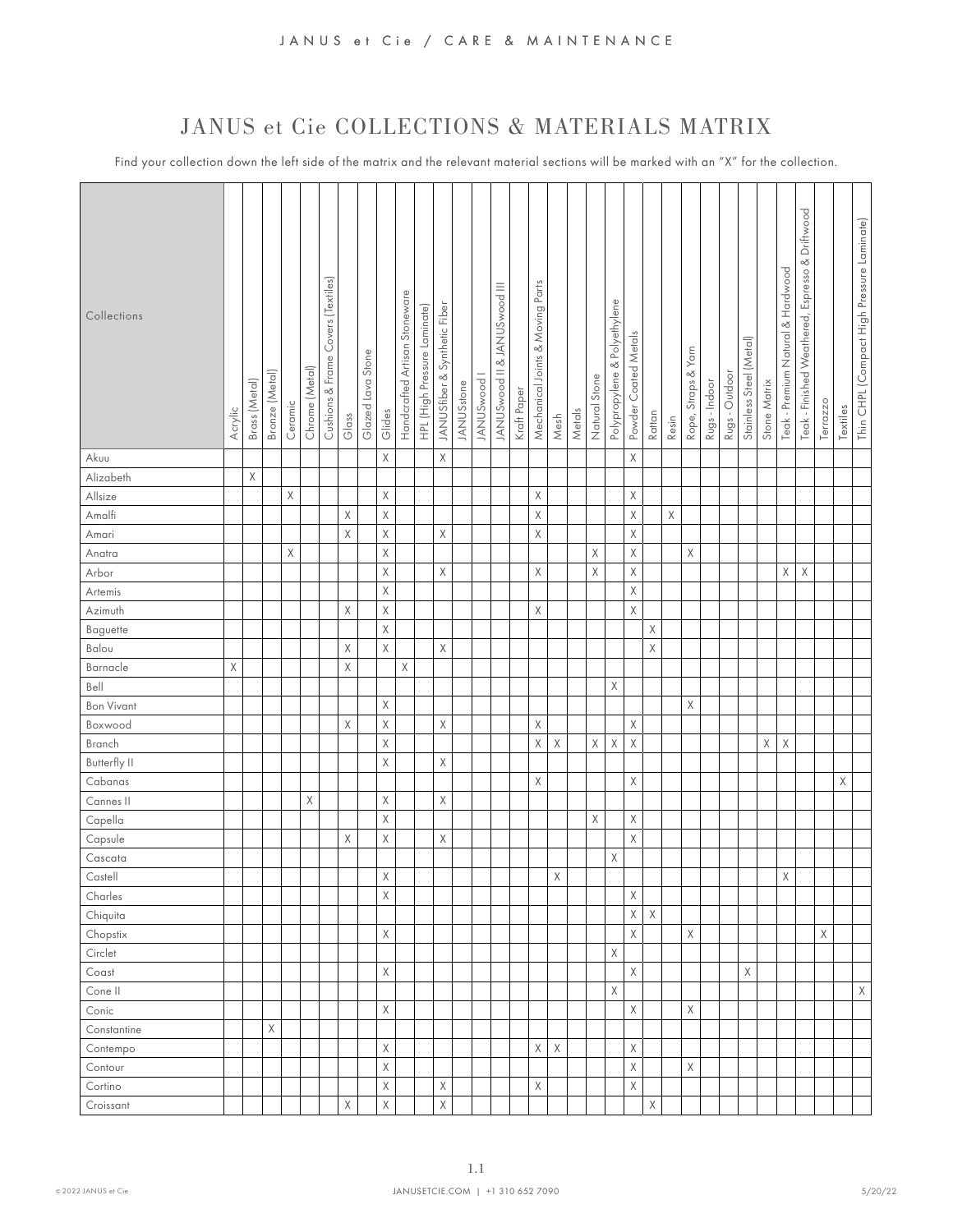| Collections               | Acrylic | Brass (Metal) | Bronze (Metal) | Ceramic | Chrome (Metal) | Covers (Textiles)<br>Cushions & Frame | Glass       | Glazed Lava Stone | Glides       | Handcrafted Artisan Stoneware | HPL (High Pressure Laminate) | JANUSfiber & Synthetic Fiber | <b>JANUSstone</b> | <b>JANUSwood</b> | IANUSwood II & JANUSwood III | Kraft Paper | Mechanical Joints & Moving Parts | Mesh | Metals      | Stone<br>Natural | Polypropylene & Polyethylene | Powder Coated Metals | Rattan | Resin | Rope, Straps & Yarn | Rugs - Indoor | Rugs - Outdoor | Stainless Steel (Metal) | Stone Matrix | Teak - Premium Natural & Hardwood | Teak - Finished Weathered, Espresso & Driftwood | Terrazzo | Textiles    | Thin CHPL (Compact High Pressure Laminate) |
|---------------------------|---------|---------------|----------------|---------|----------------|---------------------------------------|-------------|-------------------|--------------|-------------------------------|------------------------------|------------------------------|-------------------|------------------|------------------------------|-------------|----------------------------------|------|-------------|------------------|------------------------------|----------------------|--------|-------|---------------------|---------------|----------------|-------------------------|--------------|-----------------------------------|-------------------------------------------------|----------|-------------|--------------------------------------------|
| Cross Court               |         |               |                |         |                |                                       |             |                   | $\mathsf{X}$ |                               |                              |                              |                   |                  |                              |             | $\mathsf X$                      |      |             |                  |                              | $\mathsf X$          |        |       |                     |               |                |                         |              | χ                                 |                                                 |          |             | $\mathsf X$                                |
| Cushions                  |         |               |                |         |                | Χ                                     |             |                   |              |                               |                              |                              |                   |                  |                              |             |                                  |      |             |                  |                              |                      |        |       |                     |               |                |                         |              |                                   |                                                 |          | $\mathsf X$ |                                            |
| Deauville II              |         |               |                |         | $\mathsf X$    |                                       |             |                   | Χ            |                               |                              | $\times$                     |                   |                  |                              |             | $\times$                         |      |             |                  |                              | X                    |        |       |                     |               |                |                         |              |                                   |                                                 |          |             |                                            |
| Ditto                     |         |               |                |         |                |                                       |             |                   |              |                               |                              |                              |                   |                  |                              |             |                                  |      |             |                  |                              | X                    |        |       |                     |               |                |                         |              |                                   |                                                 |          |             |                                            |
| Dolce Vita                |         |               |                |         |                |                                       |             |                   | Χ            |                               |                              |                              |                   |                  | $\chi$                       |             | $\times$                         |      |             |                  |                              | $\mathsf X$          |        |       |                     |               |                |                         |              |                                   |                                                 |          |             |                                            |
| Dragnet                   |         |               |                |         |                |                                       | $\mathsf X$ |                   | Χ            |                               |                              |                              |                   |                  |                              |             |                                  |      |             |                  |                              |                      |        |       |                     |               |                | Χ                       |              |                                   |                                                 |          | X           |                                            |
| Dreamcatcher              |         |               |                |         |                |                                       |             |                   | Χ            |                               |                              | X                            |                   |                  |                              |             |                                  |      |             |                  |                              | X                    |        |       |                     |               |                |                         |              |                                   |                                                 |          |             |                                            |
| Drops                     |         |               |                |         |                |                                       |             |                   |              |                               |                              |                              |                   |                  |                              |             |                                  |      |             |                  |                              | $\mathsf X$          |        |       |                     |               |                |                         |              |                                   |                                                 |          |             |                                            |
| Duo                       |         |               |                |         |                |                                       | Χ           |                   | Χ            |                               |                              |                              |                   |                  | X                            |             | $\mathsf X$                      | X    |             |                  |                              | $\mathsf X$          |        |       |                     |               |                |                         |              |                                   |                                                 |          |             |                                            |
| Easy                      |         |               |                |         |                |                                       |             |                   | $\mathsf X$  |                               |                              |                              |                   |                  |                              |             |                                  |      |             |                  |                              | $\mathsf X$          |        |       |                     |               |                | Χ                       |              |                                   |                                                 |          |             |                                            |
| Echo                      |         |               |                |         |                |                                       |             |                   | $\mathsf X$  |                               |                              |                              |                   |                  |                              |             |                                  |      |             |                  |                              | $\mathsf X$          |        |       |                     |               |                |                         |              |                                   |                                                 |          |             |                                            |
| Edward II                 |         |               |                |         |                |                                       |             |                   | Χ            |                               |                              | $\mathsf X$                  |                   |                  |                              |             |                                  |      |             |                  |                              |                      |        |       |                     |               |                | Χ                       |              | Χ                                 |                                                 |          |             |                                            |
| Elica                     |         |               |                |         |                |                                       |             |                   | Χ            |                               |                              |                              |                   |                  |                              |             | $\mathsf X$                      |      |             |                  |                              | $\mathsf X$          |        |       |                     |               |                |                         |              |                                   |                                                 |          |             |                                            |
| Elio                      |         |               |                |         |                |                                       |             |                   |              |                               |                              |                              |                   |                  |                              |             |                                  |      |             |                  |                              |                      |        |       | $\chi$              |               |                |                         |              | χ                                 |                                                 |          |             |                                            |
| Facet                     |         |               |                |         |                |                                       |             |                   |              |                               |                              |                              |                   |                  |                              |             |                                  |      |             |                  |                              | $\mathsf X$          |        |       |                     |               |                |                         |              |                                   |                                                 |          |             |                                            |
| Fata Morgana              | X       |               |                |         |                |                                       | Χ           |                   |              | Χ                             |                              |                              |                   |                  |                              |             |                                  |      |             |                  |                              |                      |        |       |                     |               |                |                         |              |                                   |                                                 |          |             |                                            |
| Fibonacci                 |         |               |                |         |                |                                       | X           |                   | $\mathsf X$  |                               |                              | X                            | Χ                 |                  |                              |             |                                  |      |             |                  |                              | X                    |        |       |                     |               |                |                         |              |                                   |                                                 |          |             |                                            |
| Fiore                     |         |               |                |         |                |                                       |             |                   | $\mathsf X$  |                               |                              |                              |                   |                  |                              |             |                                  | χ    |             |                  |                              | $\mathsf X$          |        |       |                     |               |                |                         |              |                                   |                                                 |          |             |                                            |
| Foosball                  |         |               |                |         |                |                                       |             |                   | Χ            |                               |                              |                              |                   |                  |                              |             | X                                |      |             |                  |                              | $\mathsf X$          |        |       |                     |               |                | Χ                       |              | Χ                                 |                                                 |          |             | $\mathsf X$                                |
| Forest                    |         |               |                |         |                |                                       |             |                   | X            |                               |                              |                              |                   |                  |                              |             |                                  |      |             |                  |                              | X                    |        |       |                     |               |                | X                       |              |                                   |                                                 |          |             |                                            |
| Furniture Frame Covers    |         |               |                |         |                | X                                     |             |                   |              |                               |                              |                              |                   |                  |                              |             |                                  |      |             |                  |                              |                      |        |       |                     |               |                |                         |              |                                   |                                                 |          | Χ           |                                            |
| Get-Together              |         |               |                |         |                |                                       |             |                   | Χ            |                               |                              |                              |                   |                  |                              |             |                                  |      |             |                  |                              | $\mathsf X$          |        |       |                     |               |                |                         |              |                                   |                                                 |          |             |                                            |
| Gigi II                   |         |               |                |         |                |                                       |             |                   | $\mathsf X$  |                               |                              | $\mathsf X$                  |                   |                  |                              |             |                                  |      |             |                  |                              | $\mathsf X$          |        |       |                     |               |                | X                       |              |                                   |                                                 |          |             |                                            |
| Gina                      |         |               |                |         |                |                                       |             |                   | $\mathsf X$  |                               |                              |                              |                   |                  |                              |             | $\mathsf X$                      |      |             |                  |                              | $\mathsf X$          |        |       | Χ                   |               |                |                         |              |                                   | Χ                                               |          |             |                                            |
| Grande Arche              |         |               |                |         |                |                                       |             |                   | Χ            |                               |                              |                              |                   |                  |                              |             | $\mathsf X$                      |      |             |                  |                              | $\mathsf X$          |        |       |                     |               |                |                         |              |                                   |                                                 |          |             |                                            |
| Grotto                    |         |               |                |         |                |                                       |             |                   |              |                               |                              |                              |                   |                  |                              |             |                                  |      |             |                  |                              |                      |        |       |                     |               |                |                         | Χ            |                                   |                                                 |          |             |                                            |
| Hoffman                   |         |               |                |         |                |                                       |             |                   | Χ            |                               |                              |                              |                   |                  |                              |             |                                  |      |             |                  |                              | $\mathsf X$          |        |       |                     |               |                |                         |              |                                   |                                                 |          |             |                                            |
| Illum                     |         |               |                | X       |                |                                       |             |                   | $\times$     |                               |                              |                              |                   |                  |                              |             |                                  | χ    |             |                  |                              | $\mathsf X$          |        |       |                     |               |                |                         |              | Χ                                 |                                                 |          |             |                                            |
| Table Tennis Classic      |         |               |                |         |                |                                       |             |                   |              |                               |                              |                              |                   |                  |                              |             | $\mathsf X$                      |      |             |                  |                              |                      |        |       |                     |               |                | Χ                       |              |                                   |                                                 |          |             | X                                          |
| JANUScafé Base - Biscotti |         |               |                |         |                |                                       |             |                   | $\mathsf X$  |                               |                              |                              |                   |                  |                              |             |                                  |      | $\mathsf X$ |                  |                              |                      |        |       |                     |               |                |                         |              |                                   |                                                 |          |             |                                            |
| JANUScafé Base - Demi-Sec |         |               |                |         |                |                                       |             |                   | $\mathsf X$  |                               |                              |                              |                   |                  |                              |             |                                  |      |             |                  |                              | $\mathsf X$          |        |       |                     |               |                | X                       |              |                                   |                                                 |          |             |                                            |
| JANUScafé Base - Grappa   |         |               |                |         |                |                                       |             |                   | Χ            |                               |                              |                              |                   |                  |                              |             |                                  |      |             |                  |                              |                      |        |       |                     |               |                | Χ                       |              |                                   |                                                 |          |             |                                            |
| JANUScafé Top - Aluminum  |         |               |                |         |                |                                       |             |                   |              |                               |                              |                              |                   |                  |                              |             |                                  |      |             |                  |                              | $\mathsf X$          |        |       |                     |               |                |                         |              |                                   |                                                 |          |             |                                            |
| JANUScafé Top - Ceramic   |         |               |                | X       |                |                                       |             |                   |              |                               |                              |                              |                   |                  |                              |             |                                  |      |             |                  |                              | $\mathsf X$          |        |       |                     |               |                |                         |              |                                   |                                                 |          |             |                                            |
| JANUScafé Top - HPL       |         |               |                |         |                |                                       |             |                   |              |                               | $\mathsf X$                  |                              |                   |                  |                              |             |                                  |      |             |                  |                              |                      |        |       |                     |               |                |                         |              |                                   |                                                 |          |             |                                            |
|                           |         |               |                |         |                |                                       |             |                   |              |                               |                              |                              |                   |                  |                              |             |                                  |      |             |                  |                              |                      |        |       |                     |               |                |                         |              |                                   |                                                 |          |             |                                            |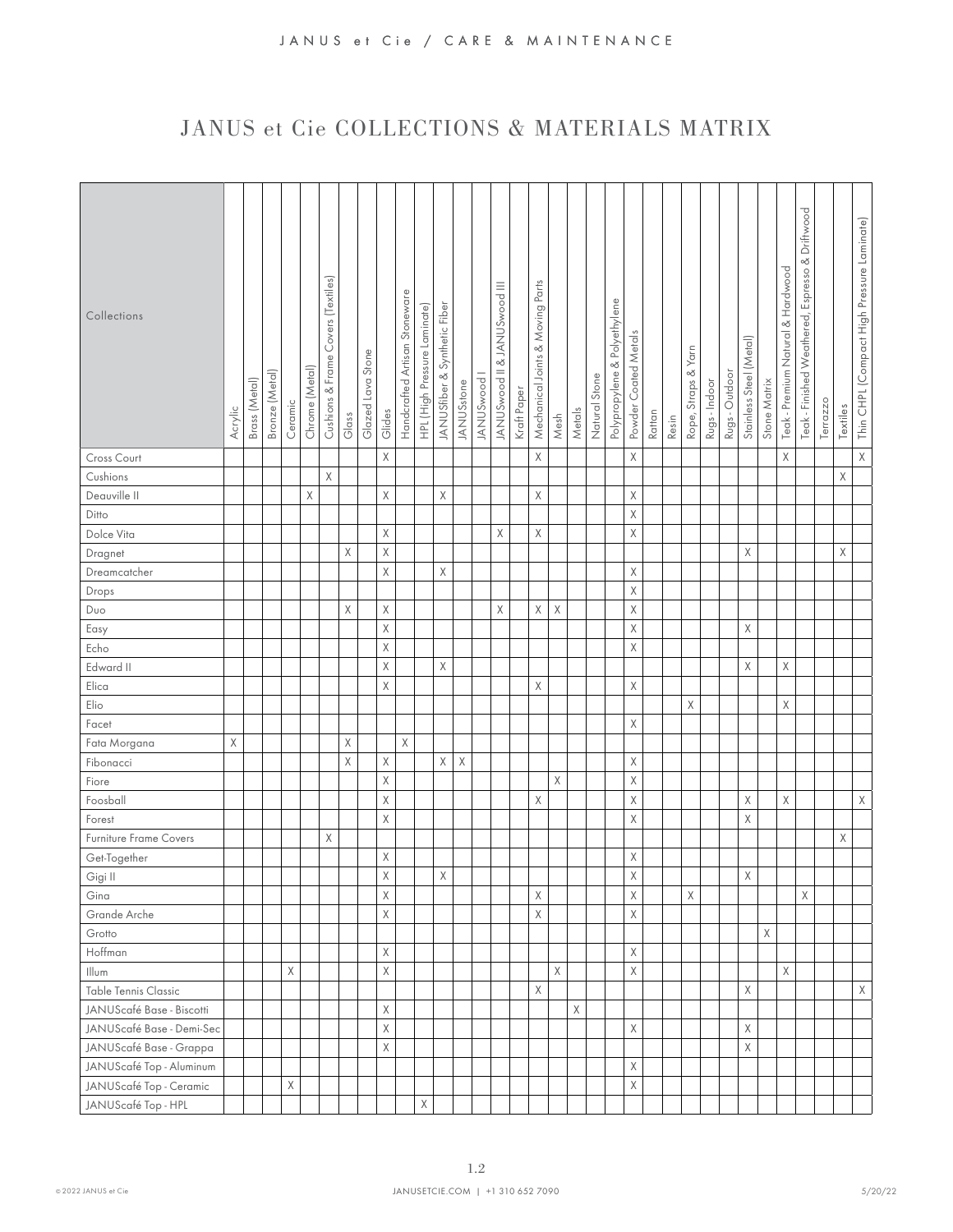| Collections                | Acrylic | Brass (Metal) | Bronze (Metal) | Ceramic | Chrome (Metal) | Covers (Textiles)<br>Cushions & Frame | Glass       | Glazed Lava Stone | Glides      | Handcrafted Artisan Stoneware | HPL (High Pressure Laminate) | JANUSfiber & Synthetic Fiber | <b>JANUSstone</b> | JANUSwood I | IANUSwood II & JANUSwood III | Kraft Paper | Mechanical Joints & Moving Parts | Mesh | Metals | Natural Stone | Polypropylene & Polyethylene | Powder Coated Metals | Rattan | Resin | Rope, Straps & Yarn | Rugs - Indoor | Rugs - Outdoor | Stainless Steel (Metal) | Stone Matrix | Teak - Premium Natural & Hardwood | Driftwood<br>Teak - Finished Weathered, Espresso & | Terrazzo | Textiles | Thin CHPL (Compact High Pressure Laminate) |
|----------------------------|---------|---------------|----------------|---------|----------------|---------------------------------------|-------------|-------------------|-------------|-------------------------------|------------------------------|------------------------------|-------------------|-------------|------------------------------|-------------|----------------------------------|------|--------|---------------|------------------------------|----------------------|--------|-------|---------------------|---------------|----------------|-------------------------|--------------|-----------------------------------|----------------------------------------------------|----------|----------|--------------------------------------------|
| JANUScafé Top - Teak       |         |               |                |         |                |                                       |             |                   |             |                               |                              |                              |                   |             |                              |             |                                  |      |        |               |                              |                      |        |       |                     |               |                |                         |              | $\mathsf X$                       | $\mathsf X$                                        |          |          |                                            |
| JANUScafé Top - Thin CHPL  |         |               |                |         |                |                                       |             |                   |             |                               |                              |                              |                   |             |                              |             |                                  |      |        |               |                              |                      |        |       |                     |               |                |                         |              |                                   |                                                    |          |          | $\mathsf X$                                |
| JANUSfiber                 |         |               |                | X       |                |                                       | $\mathsf X$ |                   | $\mathsf X$ |                               |                              | Χ                            |                   |             |                              |             | $\mathsf X$                      |      |        |               |                              | $\times$             |        |       |                     |               |                |                         |              |                                   |                                                    |          |          |                                            |
| <b>JANUSstone Planters</b> |         |               |                |         |                |                                       |             |                   |             |                               |                              |                              | X                 |             |                              |             |                                  |      |        |               |                              |                      |        |       |                     |               |                |                         |              |                                   |                                                    |          |          |                                            |
| JANUSstone Side Tables     |         |               |                |         |                |                                       |             |                   |             |                               |                              |                              | $\mathsf X$       |             |                              |             |                                  |      |        |               |                              |                      |        |       |                     |               |                |                         |              |                                   |                                                    |          |          |                                            |
| Kamp                       |         |               |                |         |                |                                       |             |                   | X           |                               |                              |                              |                   |             |                              |             |                                  | Χ    |        |               |                              | $\mathsf X$          |        |       |                     |               |                |                         |              |                                   |                                                    |          |          |                                            |
| Katachi                    |         |               |                | X       |                |                                       | Χ           |                   | Χ           |                               |                              | Χ                            |                   |             |                              |             | $\mathsf X$                      |      |        |               |                              | $\mathsf X$          |        |       |                     |               |                |                         |              |                                   |                                                    |          |          |                                            |
| Knot                       |         |               |                |         |                |                                       |             |                   | Χ           |                               |                              |                              |                   |             |                              |             |                                  |      |        |               |                              | $\mathsf X$          |        |       | $\chi$              |               |                | Χ                       |              |                                   |                                                    |          |          |                                            |
| Koko II                    |         |               |                | X       |                |                                       | Χ           |                   | χ           |                               |                              | χ                            |                   |             | X                            |             | Χ                                | Χ    |        |               |                              | $\mathsf X$          |        |       |                     |               |                |                         |              |                                   |                                                    |          |          |                                            |
| Kudo                       |         |               |                | Χ       |                |                                       |             |                   | $\mathsf X$ |                               |                              |                              |                   |             |                              |             |                                  |      |        |               |                              | $\mathsf X$          |        |       |                     |               |                |                         |              |                                   |                                                    |          |          |                                            |
| Kylix                      |         |               |                |         |                |                                       |             |                   |             | $\mathsf X$                   |                              |                              |                   |             |                              |             |                                  |      |        |               | $\overline{\mathsf{x}}$      |                      |        |       |                     |               |                |                         |              |                                   |                                                    |          |          |                                            |
| Kyoto                      |         |               |                |         |                |                                       | Χ           |                   | $\mathsf X$ |                               |                              |                              |                   |             |                              |             |                                  |      |        |               |                              |                      | Χ      |       |                     |               |                |                         |              |                                   |                                                    |          |          |                                            |
| Kyoto Alu                  |         |               |                |         |                |                                       | Χ           |                   | $\mathsf X$ |                               |                              | Χ                            |                   |             |                              |             |                                  |      |        |               |                              | $\mathsf X$          |        |       |                     |               |                |                         |              |                                   |                                                    |          |          |                                            |
| La Luna                    |         |               |                |         |                |                                       |             |                   | $\mathsf X$ |                               | $\times$                     |                              |                   |             |                              |             |                                  |      |        |               |                              |                      | Χ      |       |                     |               |                |                         |              | $\mathsf X$                       |                                                    |          |          |                                            |
| Lily                       |         |               |                |         |                |                                       |             |                   |             |                               |                              |                              |                   |             |                              | X           |                                  |      |        |               |                              |                      |        |       |                     |               |                |                         |              | $\times$                          |                                                    |          |          |                                            |
| Lolah                      |         |               |                |         |                |                                       | Χ           |                   | Χ           |                               |                              | χ                            |                   |             |                              |             |                                  |      |        |               |                              |                      | Χ      |       |                     |               |                |                         |              |                                   |                                                    |          |          |                                            |
| Luce del Sole              |         |               |                |         |                |                                       |             |                   | $\mathsf X$ |                               |                              |                              |                   |             |                              |             | Χ                                | Χ    |        |               |                              | $\mathsf X$          |        |       |                     |               |                |                         |              |                                   |                                                    |          |          |                                            |
| Lucy                       |         |               |                |         |                |                                       | Χ           |                   | Χ           |                               |                              | Χ                            |                   |             |                              |             | Χ                                |      |        |               |                              | Χ                    |        |       |                     |               |                |                         |              |                                   |                                                    |          |          |                                            |
| Lulu                       |         |               |                |         |                |                                       |             |                   | Χ           |                               |                              | Χ                            |                   |             |                              |             |                                  |      |        |               |                              |                      | χ      |       |                     |               |                |                         |              |                                   |                                                    |          |          |                                            |
| Matilda                    |         |               |                |         |                |                                       | Χ           |                   | Χ           |                               |                              | χ                            |                   |             |                              |             |                                  |      |        |               |                              |                      | Χ      |       |                     |               |                |                         |              |                                   |                                                    |          |          |                                            |
| Matisse                    |         |               |                |         |                |                                       | Χ           |                   | Χ           |                               |                              |                              |                   |             |                              |             | χ                                | Χ    |        |               |                              | $\mathsf X$          |        |       |                     |               |                |                         |              |                                   |                                                    |          |          |                                            |
| <b>Matisse Teak</b>        |         |               |                |         |                |                                       |             |                   | Χ           |                               |                              |                              |                   |             |                              |             |                                  |      |        |               |                              |                      |        |       |                     |               |                |                         |              | $\mathsf X$                       |                                                    |          |          |                                            |
| Metro                      |         |               |                |         |                |                                       |             |                   |             | $\mathsf X$                   |                              |                              |                   |             |                              |             |                                  |      |        |               |                              |                      |        |       |                     |               |                |                         |              |                                   |                                                    |          |          |                                            |
| Mirthe                     |         |               |                |         |                |                                       |             |                   | Χ           |                               |                              |                              |                   |             |                              |             |                                  |      |        |               |                              | X                    |        |       |                     |               |                |                         |              |                                   |                                                    |          |          |                                            |
| Mistra                     |         |               |                |         |                |                                       |             |                   | Χ           |                               |                              |                              |                   |             |                              |             | Χ                                |      |        |               |                              |                      |        |       |                     |               |                |                         |              | $\mathsf X$                       |                                                    |          |          |                                            |
| Moai                       |         |               |                |         |                |                                       |             |                   | χ           |                               |                              |                              |                   |             |                              |             |                                  |      |        |               |                              | Χ                    |        |       |                     |               |                |                         |              |                                   |                                                    |          |          |                                            |
| Mood                       |         |               |                |         |                |                                       |             |                   | Χ           |                               |                              |                              |                   |             |                              |             |                                  |      |        |               |                              |                      |        |       | Χ                   |               |                |                         |              | Χ                                 |                                                    |          |          |                                            |
| Nexus                      |         |               |                |         |                |                                       |             |                   | Χ           |                               |                              |                              |                   |             |                              |             |                                  |      |        |               |                              | Χ                    |        |       | Χ                   |               |                | Χ                       |              |                                   |                                                    |          |          |                                            |
| Niche                      |         |               |                |         |                |                                       |             |                   | χ           |                               |                              | Χ                            |                   |             |                              |             | Χ                                |      |        |               |                              | Χ                    |        |       |                     |               |                | Χ                       |              |                                   |                                                    |          |          |                                            |
| Nishiki                    |         |               |                |         |                |                                       |             |                   | Χ           |                               |                              | Χ                            |                   |             |                              |             |                                  |      |        |               |                              | Χ                    | χ      |       |                     |               |                |                         |              |                                   |                                                    |          |          |                                            |
| Niwa                       |         |               |                |         |                |                                       |             |                   | Χ           |                               |                              |                              |                   |             |                              |             |                                  |      |        |               |                              | $\mathsf X$          |        |       |                     |               |                | Χ                       |              |                                   |                                                    |          |          |                                            |
| Nodi                       |         |               |                |         |                |                                       |             |                   | Χ           |                               |                              |                              |                   |             |                              |             | Χ                                |      |        |               |                              | $\mathsf X$          |        |       | Χ                   |               |                |                         |              |                                   |                                                    |          |          |                                            |
| Noodle                     |         |               |                |         |                |                                       |             |                   | $\mathsf X$ |                               |                              | Χ                            |                   |             |                              |             |                                  |      |        |               |                              | $\mathsf X$          | Χ      |       |                     |               |                |                         |              |                                   |                                                    |          |          |                                            |
| Oasi                       |         |               |                |         |                |                                       |             |                   | Χ           |                               |                              |                              |                   |             |                              |             |                                  |      |        |               |                              | Χ                    |        |       |                     |               |                |                         |              |                                   |                                                    |          |          |                                            |
| Orizon                     |         |               |                |         |                |                                       |             |                   | Χ           |                               |                              |                              |                   |             |                              |             |                                  |      |        |               |                              | $\mathsf X$          |        |       |                     |               |                | Χ                       |              |                                   |                                                    |          |          |                                            |
|                            |         |               |                |         |                |                                       |             |                   |             |                               |                              |                              |                   |             |                              |             |                                  |      |        |               |                              |                      |        |       |                     |               |                |                         |              |                                   |                                                    |          |          |                                            |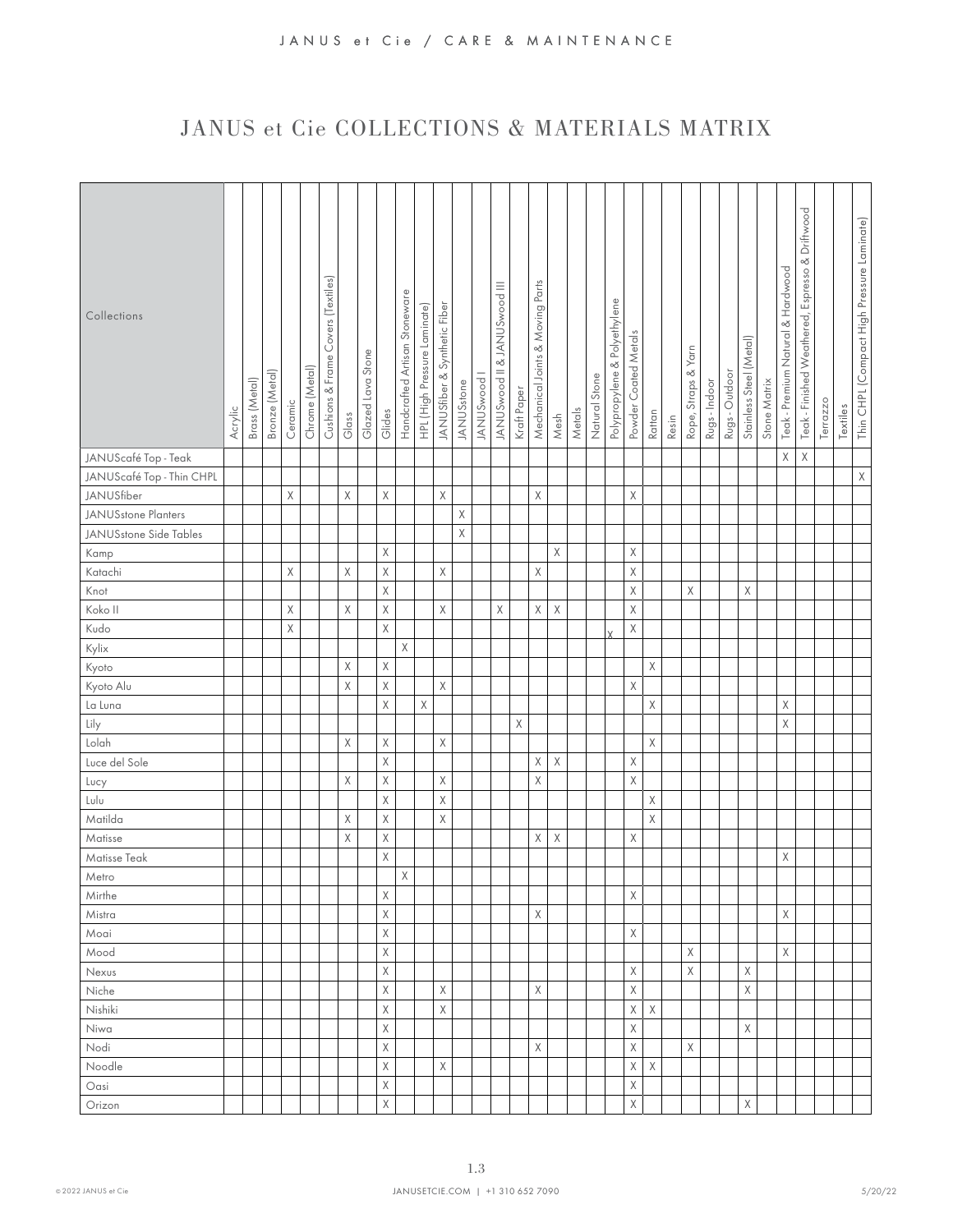| Collections      |         |               |                |             |                | Covers (Textiles) |             |                   |             | Handcrafted Artisan Stoneware | HPL (High Pressure Laminate) | JANUSfiber & Synthetic Fiber |                   |             | JANUSwood II & JANUSwood III |             | Mechanical Joints & Moving Parts |             |        |               | Polypropylene & Polyethylene |                         |        |       |                     |               |                |                         |              | Teak - Premium Natural & Hardwood | Driftwood<br>Teak - Finished Weathered, Espresso & |          |          | Thin CHPL (Compact High Pressure Laminate) |
|------------------|---------|---------------|----------------|-------------|----------------|-------------------|-------------|-------------------|-------------|-------------------------------|------------------------------|------------------------------|-------------------|-------------|------------------------------|-------------|----------------------------------|-------------|--------|---------------|------------------------------|-------------------------|--------|-------|---------------------|---------------|----------------|-------------------------|--------------|-----------------------------------|----------------------------------------------------|----------|----------|--------------------------------------------|
|                  | Acrylic | Brass (Metal) | Bronze (Metal) | Ceramic     | Chrome (Metal) | Cushions & Frame  | Glass       | Glazed Lava Stone | Glides      |                               |                              |                              | <b>JANUSstone</b> | JANUSwood I |                              | Kraft Paper |                                  | Mesh        | Metals | Natural Stone |                              | Powder Coated Metals    | Rattan | Resin | Rope, Straps & Yarn | Rugs - Indoor | Rugs - Outdoor | Stainless Steel (Metal) | Stone Matrix |                                   |                                                    | Terrazzo | Textiles |                                            |
| Orlando          |         |               |                |             |                |                   |             |                   | $\mathsf X$ |                               |                              |                              |                   |             |                              |             |                                  |             |        |               |                              | $\mathsf X$             |        |       |                     |               |                |                         |              |                                   |                                                    |          |          |                                            |
| Pacific          |         |               |                |             |                |                   | $\mathsf X$ |                   | $\mathsf X$ |                               |                              |                              |                   |             |                              |             | $\mathsf X$                      |             |        |               |                              | $\mathsf X$             |        |       |                     |               |                | X                       |              |                                   |                                                    |          |          |                                            |
| Panini           |         |               |                |             |                |                   |             |                   | $\mathsf X$ |                               |                              | $\mathsf X$                  |                   |             |                              |             |                                  |             |        |               |                              | $\mathsf X$             |        |       |                     |               |                |                         |              |                                   |                                                    |          |          |                                            |
| Pigalle          |         |               |                |             |                |                   |             |                   | Χ           |                               |                              | $\mathsf X$                  |                   |             |                              |             |                                  |             |        |               |                              |                         |        |       |                     |               |                |                         |              |                                   |                                                    |          |          |                                            |
| Pivot            |         |               |                |             |                |                   |             |                   | Χ           |                               |                              | $\mathsf X$                  |                   |             |                              |             | X                                |             |        |               |                              | $\mathsf X$             |        |       |                     |               |                |                         |              |                                   |                                                    |          | Χ        |                                            |
| Pure             |         |               |                | $\times$    |                |                   |             |                   | Χ           |                               |                              |                              |                   |             |                              |             | X                                |             |        |               |                              |                         |        |       |                     |               |                |                         |              | Χ                                 |                                                    |          |          |                                            |
| Quadratl         |         |               |                |             |                |                   | Χ           |                   | X           |                               |                              |                              |                   |             |                              |             | X                                |             |        | $\mathsf X$   |                              | $\mathsf X$             |        |       |                     |               |                |                         |              |                                   |                                                    |          |          |                                            |
| Quinta           |         |               |                |             |                |                   | Χ           |                   | $\mathsf X$ |                               |                              | $\mathsf X$                  |                   |             |                              |             | $\mathsf X$                      |             |        |               |                              |                         |        |       |                     |               |                | X                       |              | $\mathsf X$                       |                                                    |          |          |                                            |
| Radice           |         |               |                |             |                |                   |             |                   | Χ           |                               |                              |                              |                   |             |                              |             |                                  |             |        |               |                              | $\mathsf X$             |        |       |                     |               |                |                         |              |                                   |                                                    |          |          |                                            |
| Rally            |         |               |                |             |                |                   |             |                   | Χ           |                               |                              |                              |                   |             |                              |             |                                  |             |        |               |                              | $\mathsf X$             |        |       |                     |               |                |                         |              |                                   |                                                    |          |          |                                            |
| Regista          |         |               |                |             |                |                   |             |                   | Χ           |                               |                              |                              |                   |             |                              |             | X                                |             |        |               |                              | $\mathsf X$             |        |       | Χ                   |               |                | Χ                       |              |                                   |                                                    |          | X        |                                            |
| Relais           |         |               |                |             |                |                   |             |                   | Χ           |                               |                              |                              |                   |             |                              |             | $\mathsf X$                      |             |        |               |                              |                         |        |       |                     |               |                |                         |              | $\mathsf X$                       | $\mathsf X$                                        |          |          |                                            |
| Ria              |         |               |                |             |                |                   |             |                   | $\mathsf X$ |                               |                              |                              |                   |             |                              |             |                                  |             |        |               |                              | $\mathsf X$             |        |       |                     |               |                |                         |              |                                   |                                                    |          |          |                                            |
| Rio              |         |               |                |             |                |                   |             |                   | $\mathsf X$ |                               |                              |                              |                   |             |                              |             |                                  |             |        |               |                              | $\mathsf X$             |        |       |                     |               |                | Χ                       |              |                                   |                                                    |          |          |                                            |
| Rion             |         |               |                |             |                |                   |             |                   | $\mathsf X$ |                               |                              |                              |                   |             |                              |             |                                  |             |        |               |                              | $\mathsf X$             |        |       |                     |               |                | $\mathsf X$             |              |                                   |                                                    |          |          |                                            |
| Rock Garden      |         |               |                | $\mathsf X$ |                |                   |             |                   | Χ           |                               |                              | Χ                            |                   |             |                              |             | X                                |             |        |               |                              |                         |        |       |                     |               |                | Χ                       |              |                                   | $\mathsf X$                                        |          |          |                                            |
| Roxy             |         |               |                |             |                |                   |             |                   | Χ           |                               |                              | Χ                            |                   |             |                              |             |                                  |             |        |               |                              | $\mathsf X$             |        |       |                     |               |                | Χ                       |              |                                   |                                                    |          |          |                                            |
| Roy              |         |               |                |             |                |                   |             |                   | X           |                               |                              | Χ                            |                   |             |                              |             |                                  |             |        |               |                              | $\mathsf X$             |        |       |                     |               |                | Χ                       |              |                                   |                                                    |          |          |                                            |
| Rug - Eclipse    |         |               |                |             |                |                   |             |                   |             |                               |                              |                              |                   |             |                              |             |                                  |             |        |               |                              |                         |        |       |                     |               | Χ              |                         |              |                                   |                                                    |          |          |                                            |
| Rug - Lighthouse |         |               |                |             |                |                   |             |                   |             |                               |                              |                              |                   |             |                              |             |                                  |             |        |               |                              |                         |        |       |                     |               | X              |                         |              |                                   |                                                    |          |          |                                            |
| Rush             |         |               |                |             |                |                   |             |                   | Χ           |                               |                              | Χ                            |                   |             |                              |             |                                  |             |        |               |                              |                         |        |       |                     |               |                |                         |              |                                   |                                                    |          |          |                                            |
| Sash             |         |               |                |             |                |                   |             |                   | Χ           |                               |                              |                              |                   |             |                              |             |                                  |             |        |               |                              | Χ                       |        |       |                     |               |                |                         |              |                                   |                                                    |          |          |                                            |
| Savannah         |         |               |                |             |                |                   |             |                   | $\chi$      |                               |                              |                              |                   |             |                              |             | Χ                                |             |        |               |                              | $\overline{\mathsf{X}}$ |        |       |                     |               |                |                         |              |                                   |                                                    |          |          |                                            |
| Scoop            |         |               |                |             |                |                   |             |                   |             |                               |                              |                              |                   |             |                              |             |                                  |             |        |               | Χ                            |                         |        |       |                     |               |                |                         |              |                                   |                                                    |          |          |                                            |
| SEE!             |         |               |                |             |                |                   |             |                   | X           |                               |                              | Χ                            |                   |             |                              |             |                                  |             |        |               |                              |                         |        |       |                     |               |                |                         |              |                                   |                                                    |          |          |                                            |
| Senja            |         |               |                |             |                |                   |             | X                 | $\mathsf X$ |                               |                              |                              |                   |             |                              |             |                                  |             |        |               |                              | X                       |        |       |                     |               |                |                         |              | Χ                                 |                                                    |          |          |                                            |
| Serengeti        |         |               |                |             |                |                   |             |                   | Χ           |                               |                              |                              |                   |             |                              |             | $\mathsf X$                      | $\mathsf X$ |        |               |                              |                         |        |       |                     |               |                |                         |              | $\mathsf X$                       |                                                    |          |          |                                            |
| Shell            |         |               |                |             |                |                   |             |                   | X           |                               |                              | $\mathsf X$                  |                   |             |                              |             |                                  |             |        |               |                              |                         |        |       |                     |               |                |                         |              |                                   |                                                    |          |          |                                            |
| Sketch           |         |               |                |             |                |                   |             |                   | Χ           |                               |                              |                              |                   |             |                              |             |                                  |             |        |               | $\mathsf X$                  |                         |        |       |                     |               |                |                         |              |                                   |                                                    |          |          |                                            |
| Slant            |         |               |                |             |                |                   | Χ           |                   | Χ           |                               |                              |                              |                   |             |                              |             |                                  |             |        |               |                              | $\mathsf X$             |        | Χ     |                     |               |                |                         |              |                                   |                                                    |          |          |                                            |
| Strada           |         |               |                | Χ           |                |                   | Χ           |                   | Χ           |                               |                              | $\mathsf X$                  |                   |             |                              |             | Χ                                |             |        | Χ             |                              | $\mathsf X$             |        |       |                     |               |                |                         |              |                                   |                                                    |          |          |                                            |
| Strauss          |         |               |                |             |                |                   |             |                   | X           |                               |                              |                              |                   |             |                              |             |                                  |             |        |               | $\mathsf X$                  |                         |        |       |                     |               |                |                         |              |                                   |                                                    |          |          |                                            |
| Suki             |         |               |                |             |                |                   |             |                   | X           |                               |                              | Χ                            |                   |             |                              |             |                                  |             |        |               |                              | $\mathsf X$             |        |       |                     |               |                |                         |              |                                   |                                                    |          |          |                                            |
| T                |         |               |                |             |                |                   |             | Χ                 | X           |                               |                              |                              |                   |             |                              |             |                                  |             |        |               |                              | $\mathsf X$             |        |       |                     |               |                |                         |              |                                   |                                                    |          |          |                                            |
| Tangent          |         |               |                |             |                |                   |             |                   |             |                               |                              |                              |                   |             |                              |             | Χ                                |             |        |               |                              | $\mathsf X$             |        |       |                     |               |                |                         |              | $\mathsf X$                       |                                                    |          | X        | $\mathsf X$                                |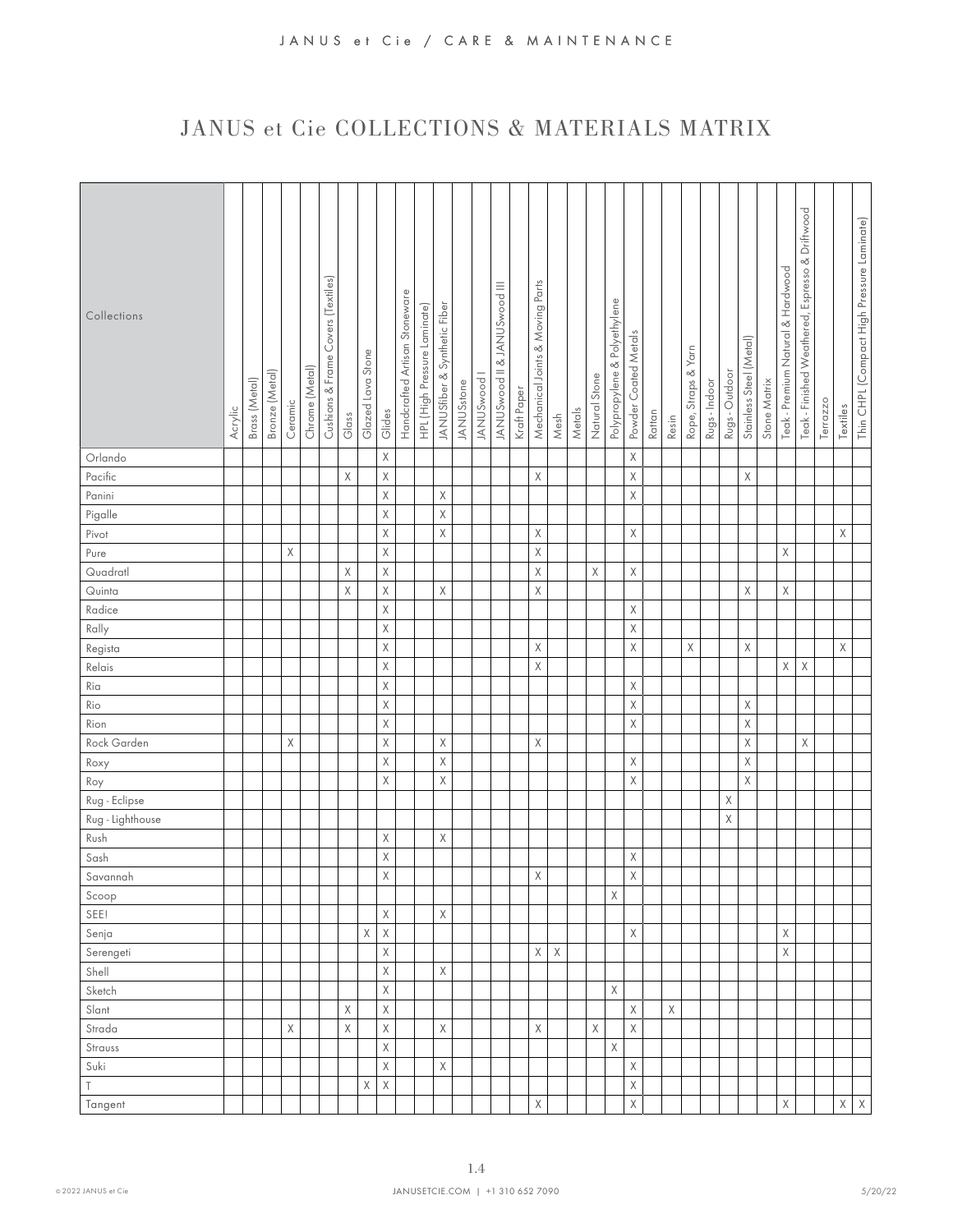| Collections              | Acrylic | Brass (Metal) | Bronze (Metal) | Ceramic | Chrome (Metal) | Cushions & Frame Covers (Textiles) | Glass       | Glazed Lava Stone | Glides      | Handcrafted Artisan Stoneware | HPL (High Pressure Laminate) | JANUSfiber & Synthetic Fiber | <b>JANUSstone</b> | JANUSwood <sub>1</sub> | IANUSwood II & JANUSwood III | Kraft Paper | Mechanical Joints & Moving Parts | Mesh        | Metals      | Natural Stone | Polypropylene & Polyethylene | Powder Coated Metals | Rattan | Resin | Rope, Straps & Yarn | Rugs - Indoor | Rugs - Outdoor | Stainless Steel (Metal) | Stone Matrix | Teak - Premium Natural & Hardwood | Espresso & Driftwood<br>Teak - Finished Weathered, | Terrazzo | Textiles    | Thin CHPL (Compact High Pressure Laminate) |
|--------------------------|---------|---------------|----------------|---------|----------------|------------------------------------|-------------|-------------------|-------------|-------------------------------|------------------------------|------------------------------|-------------------|------------------------|------------------------------|-------------|----------------------------------|-------------|-------------|---------------|------------------------------|----------------------|--------|-------|---------------------|---------------|----------------|-------------------------|--------------|-----------------------------------|----------------------------------------------------|----------|-------------|--------------------------------------------|
| Tao                      |         |               |                |         |                |                                    |             |                   | $\times$    |                               |                              |                              |                   |                        |                              |             |                                  |             |             |               |                              |                      |        |       |                     |               |                |                         | $\mathsf X$  |                                   |                                                    |          |             |                                            |
| Textiles                 |         |               |                |         |                |                                    |             |                   |             |                               |                              |                              |                   |                        |                              |             |                                  |             |             |               |                              |                      |        |       |                     |               |                |                         |              |                                   |                                                    |          | Χ           |                                            |
| Tilt                     |         |               |                |         |                |                                    |             |                   | Χ           |                               |                              |                              |                   |                        |                              |             |                                  |             |             |               |                              |                      |        |       |                     |               |                |                         |              | X                                 |                                                    |          |             |                                            |
| Toledo Aire              |         |               |                |         |                |                                    |             |                   | Χ           |                               |                              |                              |                   |                        |                              |             |                                  |             |             |               | $\mathsf X$                  |                      |        |       |                     |               |                |                         |              |                                   |                                                    |          |             |                                            |
| Tosca                    |         |               |                | Χ       |                |                                    |             |                   | Χ           |                               |                              |                              |                   |                        |                              |             | X                                | X           |             |               |                              | Χ                    |        |       | X                   |               |                |                         |              |                                   |                                                    |          |             |                                            |
| Trapez                   |         |               |                |         |                |                                    |             |                   | Χ           |                               |                              |                              | Χ                 |                        |                              |             |                                  |             |             |               |                              | Χ                    |        |       |                     |               |                |                         |              |                                   |                                                    |          |             |                                            |
| Triad                    |         |               |                |         |                |                                    |             |                   | X           |                               |                              | $\times$                     |                   |                        |                              |             |                                  |             |             |               |                              | Χ                    |        |       |                     |               |                |                         |              |                                   |                                                    |          |             |                                            |
| Trig                     |         |               |                | Χ       |                |                                    | X           |                   | Χ           |                               |                              |                              |                   |                        |                              |             | X                                | $\mathsf X$ |             |               |                              | Χ                    |        |       |                     |               |                |                         |              |                                   |                                                    |          |             |                                            |
| Umbrella - Aluminum      |         |               |                |         |                |                                    |             |                   |             |                               |                              |                              |                   |                        |                              |             | Χ                                |             | $\mathsf X$ |               |                              |                      |        |       |                     |               |                |                         |              |                                   |                                                    |          | Χ           |                                            |
| Umbrella - Cantilever II |         |               |                |         |                |                                    |             |                   |             |                               |                              |                              |                   |                        |                              |             | Χ                                |             | $\mathsf X$ | $\times$      |                              | χ                    |        |       |                     |               |                |                         |              |                                   |                                                    |          | Χ           |                                            |
| Umbrella - Teak          |         |               |                |         |                |                                    |             |                   |             |                               |                              |                              |                   |                        |                              |             | Χ                                |             |             |               |                              |                      |        |       |                     |               |                |                         |              | $\chi$                            |                                                    |          | Χ           |                                            |
| Umbrella - Titan         |         |               |                |         |                |                                    |             |                   |             |                               |                              |                              |                   |                        |                              |             | $\chi$                           |             |             |               |                              | Χ                    |        |       |                     |               |                |                         |              |                                   |                                                    |          | $\mathsf X$ |                                            |
| Umbrella - Bases         |         |               |                |         |                |                                    |             |                   | $\mathsf X$ |                               |                              |                              |                   |                        |                              |             | Χ                                |             |             | Χ             |                              | Χ                    |        |       |                     |               |                | χ                       |              |                                   |                                                    |          |             |                                            |
| Ushuaia                  |         |               |                |         |                |                                    |             |                   | $\mathsf X$ |                               |                              |                              |                   |                        |                              |             | X                                | Χ           |             |               |                              | Χ                    |        |       |                     |               |                |                         |              |                                   |                                                    |          |             |                                            |
| Vino                     |         |               |                | Χ       |                |                                    | Χ           |                   | $\mathsf X$ |                               |                              | Χ                            |                   |                        |                              |             | Χ                                |             |             | Χ             |                              | Χ                    |        |       |                     |               |                |                         |              |                                   |                                                    |          |             |                                            |
| Vis a Vis                |         |               |                |         |                |                                    |             |                   | $\mathsf X$ |                               |                              |                              |                   |                        |                              |             | Χ                                |             |             |               |                              |                      |        |       | X                   |               |                |                         |              | X                                 |                                                    |          |             |                                            |
| Vitali                   |         |               |                |         |                |                                    |             |                   | $\mathsf X$ |                               |                              | X                            |                   |                        |                              |             | $\chi$                           |             |             |               |                              |                      |        |       |                     |               |                |                         |              |                                   |                                                    |          |             |                                            |
| Whisk                    |         |               |                |         |                |                                    | $\mathsf X$ |                   | $\mathsf X$ |                               |                              | $\mathsf X$                  |                   |                        |                              |             |                                  |             |             |               |                              | Χ                    |        |       |                     |               |                |                         |              |                                   |                                                    |          |             |                                            |
| Whiskey                  |         |               |                |         |                |                                    |             |                   | Χ           |                               |                              | Χ                            |                   |                        |                              |             |                                  |             |             |               |                              | X                    |        |       |                     |               |                |                         |              |                                   |                                                    |          |             |                                            |
| Wing                     |         |               |                |         |                |                                    | $\mathsf X$ |                   | Χ           |                               |                              | Χ                            |                   |                        |                              |             | X                                |             |             | Χ             |                              |                      |        |       |                     |               |                |                         |              |                                   |                                                    |          |             |                                            |
| Zebra                    |         |               |                |         |                |                                    |             |                   | Χ           |                               |                              |                              |                   |                        |                              |             | $\chi$                           |             |             |               |                              | X                    |        |       |                     |               |                | Χ                       |              |                                   |                                                    |          |             |                                            |
| Zen                      |         |               |                |         |                |                                    |             |                   | Χ           |                               |                              |                              |                   |                        |                              |             |                                  |             |             |               | Χ                            |                      |        |       |                     |               |                |                         |              |                                   |                                                    |          |             |                                            |
| Zeya                     |         |               |                |         |                |                                    |             |                   | $\mathsf X$ |                               |                              | $\chi$                       |                   |                        |                              |             | $\mathsf X$                      |             |             |               |                              |                      |        |       |                     |               |                |                         |              |                                   |                                                    |          |             |                                            |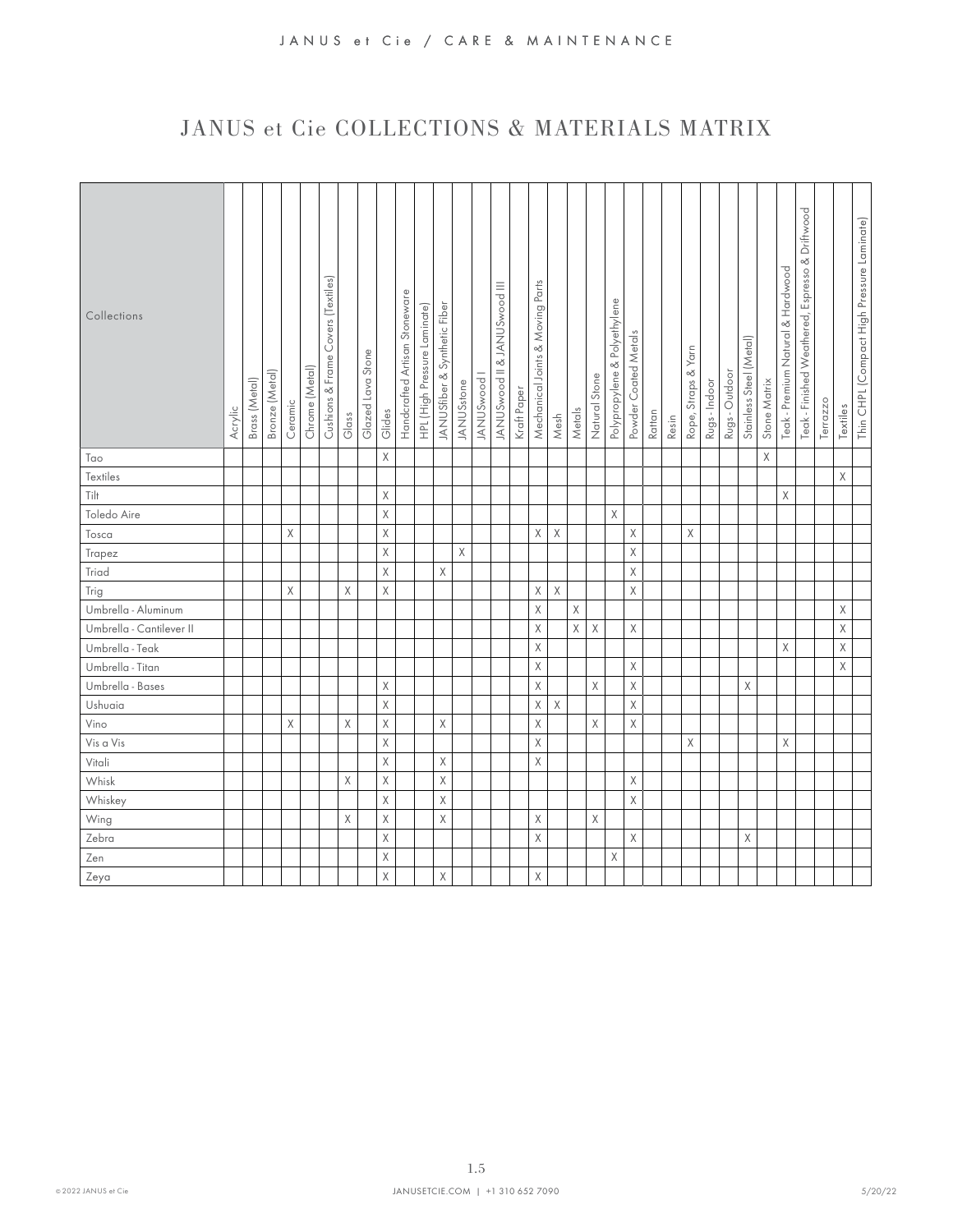<span id="page-7-0"></span>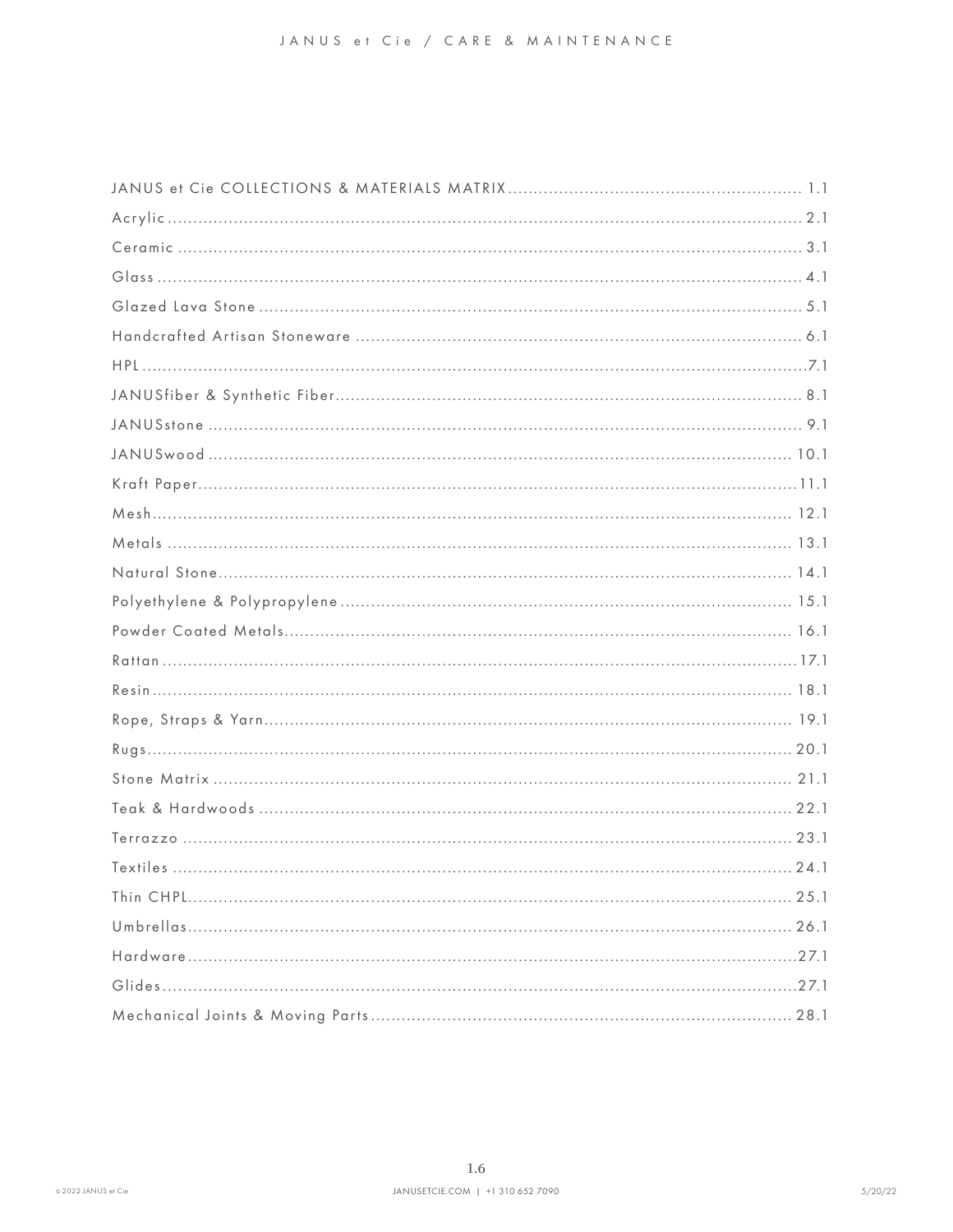# <span id="page-8-0"></span>ACRYLIC

<span id="page-8-1"></span>Acrylic comes in clear, frosted and different color options. It is an incredibly resilient material, but it should be handled with care. Special care should be taken when moving furniture with acrylic tops, as the acrylic can crack or break. Acrylics require very little maintenance; however, they can become scratched, smudged or dirty as with almost any smooth, hard surface.

- Use Faron Cleaner (JeC Item #799-90-100-00-00) or mild, pH-neutral soap such as Dawn® and clean water
- Clean surface with a non-abrasive cloth or sponge
- Avoid rubbing dirt or grit into the surface
- Turn the cloth often and replace with a clean cloth frequently
- Dry by blotting gently with a clean, dry cloth
- Avoid the use of harsh or abrasive chemicals or ammonia-based cleaning solutions on the acrylic; these can eat into the sheet and cause it to craze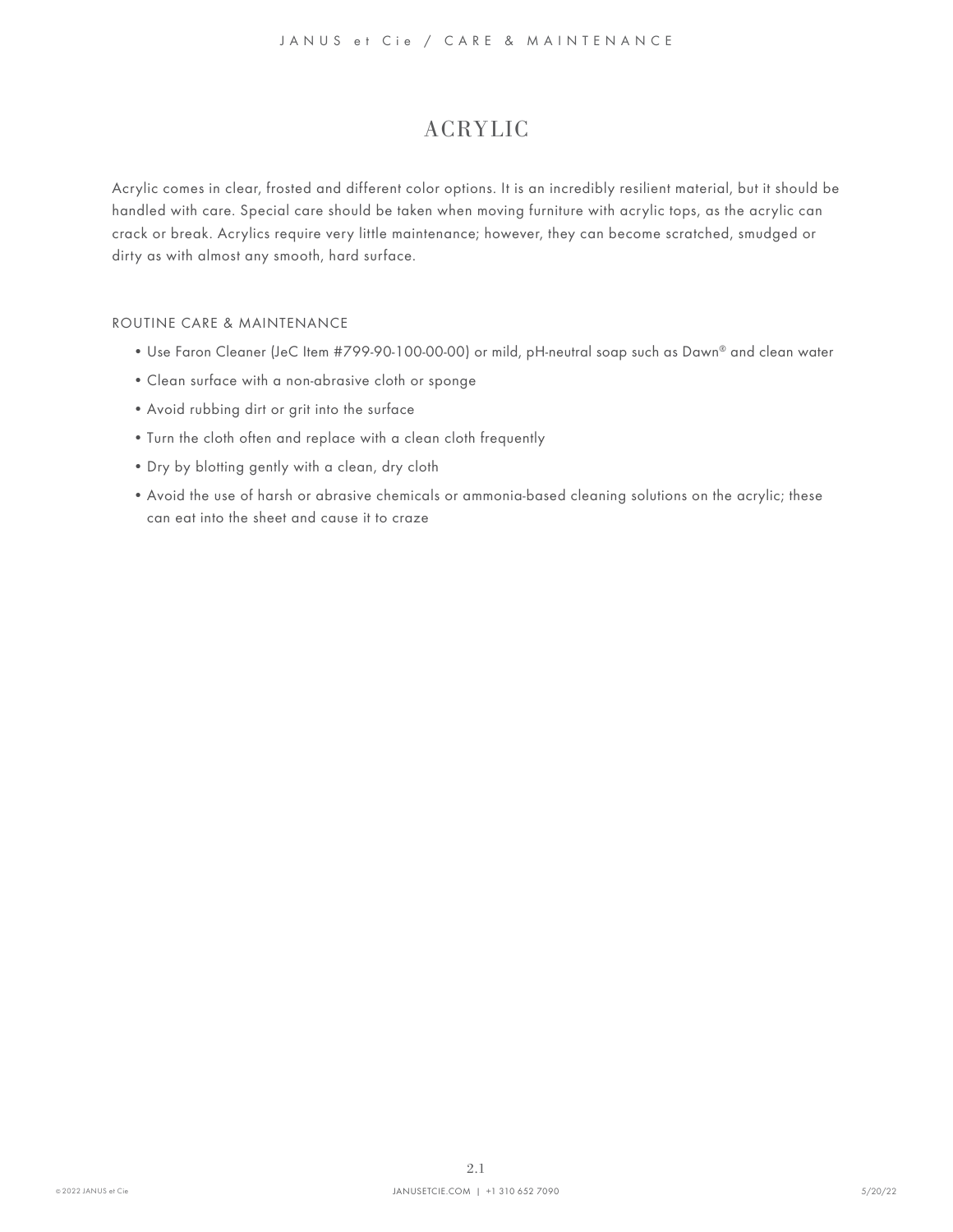# <span id="page-9-0"></span>CERAMIC

<span id="page-9-1"></span>Ceramics have been used for centuries for a variety of purposes. More recently, the technology has evolved so rapidly that large surfaces can be made with ceramics. Table tops in ceramics are thus a brand-new application of a material that has stood the test of time. With their unique characteristics, ceramics are ideally suited for outdoor table tops. They do not require any additional sealant and are UV-resistant, frost proof, scratch and stain resistant. At JANUS et Cie, we have two main types of ceramic which are used on our furniture: solid and laminated ceramics. Both ceramic top styles are easy to clean and maintain.

#### ROUTINE CARE & MAINTENANCE

- Wash with mild, pH-neutral soap such as Dawn® and clean water using a non-abrasive cloth or sponge
- Don't use abrasives cleaners or scrubbers

#### EXTENSIVE CARE & MAINTENANCE

• Stains can be removed with a glass & ceramic cleaner using a non-abrasive cloth, sponge or paper towels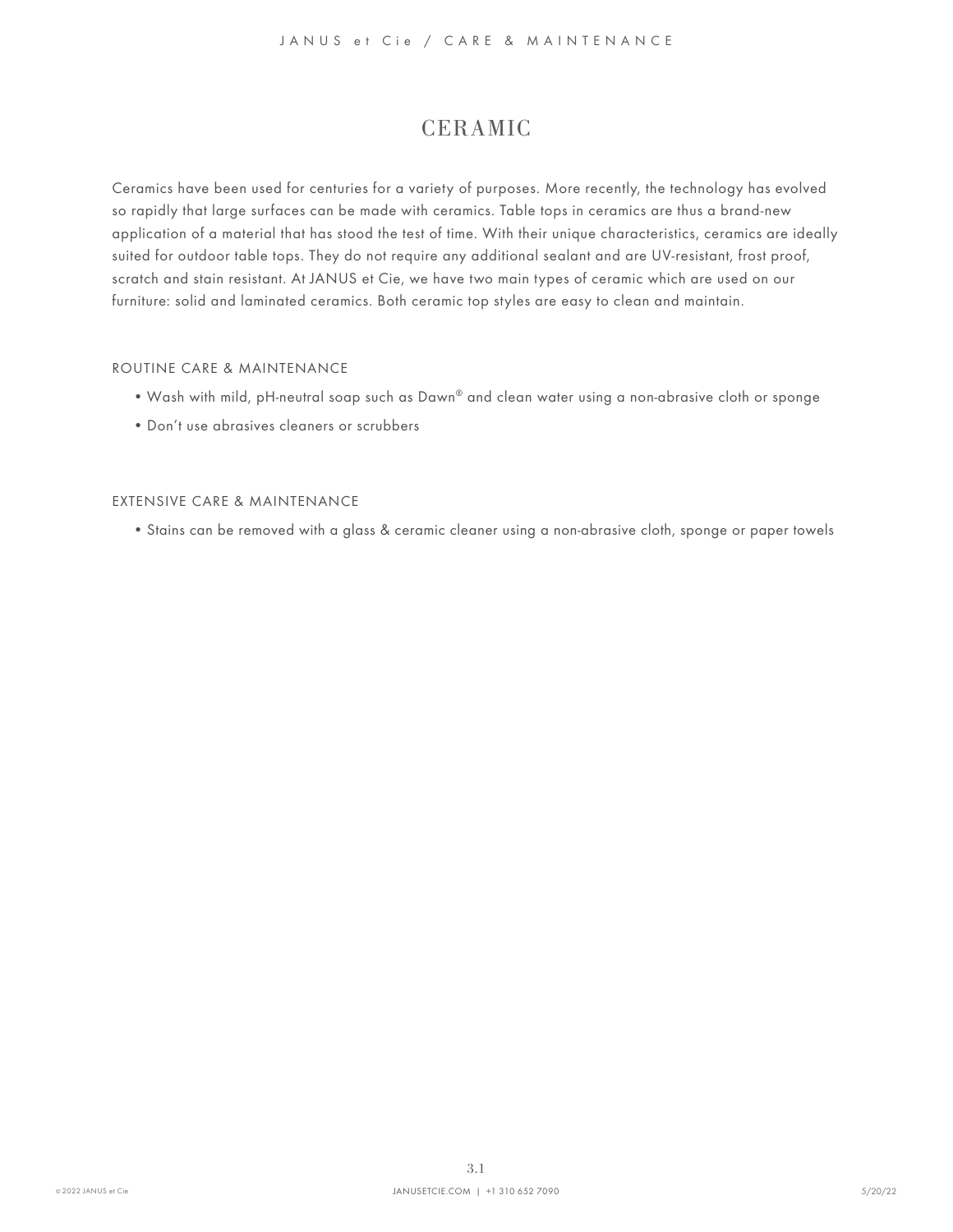### <span id="page-10-0"></span>GLASS

<span id="page-10-1"></span>Our tempered glass is a type of safety glass processed by controlled thermal or chemical treatments to increase its strength, and it is four times stronger than regular glass. We offer clear and ultra-clear sanded and painted glass that comes in different thicknesses, from 3/16 inch thick to one inch thick with a variety of edgework like flat polished and beveled edge.

### CLEAR GLASS

#### ROUTINE CARE & MAINTENANCE

- Use a soft cloth and any normal household glass cleaning product such as Windex® to clean your clear glass
- You can also use mild, pH-neutral soap such as Dawn® and clean water
- Be careful of overspray and wipe off any fluid that gets on the frame

#### EXTENSIVE CARE & MAINTENANCE

- If stains persist, most can be removed by blotting the stained areas with a dampened soft cloth soaked with vinegar or lemon juice
- For light scratches, use a buffing compound such as car wax
- Using the buffer with 6,000 grit sandpaper, lightly buff the glass until scratches disappear

#### SANDED OR PAINTED GLASS

The sanded or painted side of the glass should always face down; it should never be used as the top (i.e. the work surface). This is because it can scratch, and also because stains and dirt on the sanded side are more difficult to clean than on the top side. Avoid the use of any sharp tools on the sanded top side of the glass.

#### ROUTINE CARE & MAINTENANCE

- Use a soft cloth and clean water to remove light dust or dirt
- For more persistent dirt and grime, use water mixed with mild, pH-neutral soap such as Dawn® and clean water
- Avoid abrasive or harsh chemicals on the sanded side; they can abrade and even remove the finish

#### EXTENSIVE CARE & MAINTENANCE

• If stains persist, most can be removed by blotting the stained areas with a dampened soft cloth soaked with isopropyl alcohol to remove residue or marks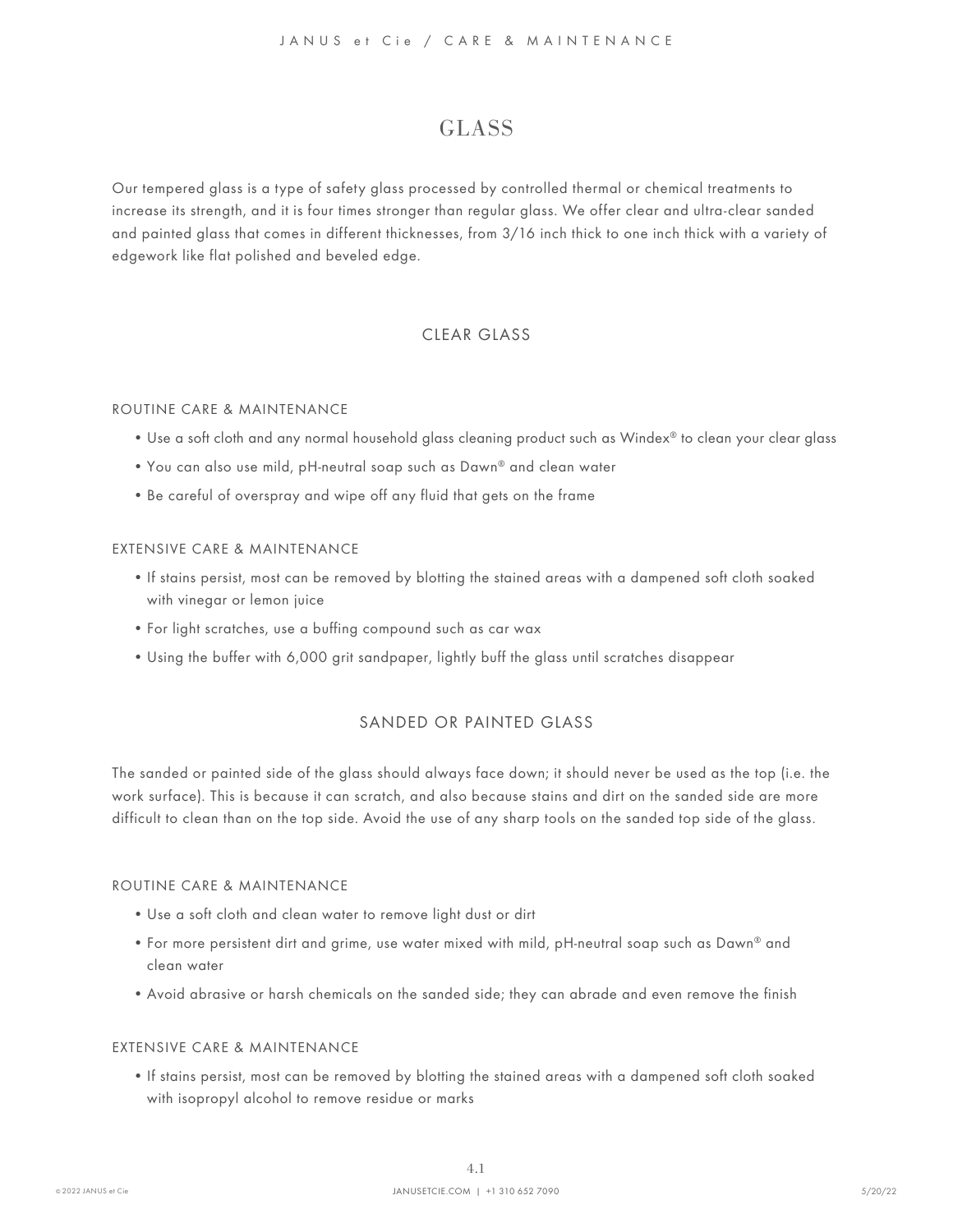# <span id="page-11-0"></span>GLAZED LAVA STONE

<span id="page-11-1"></span>Glazed lava stone is a unique and handcrafted material that expresses the natural aspect of lava. It offers the inherent strength of the volcanic stone combined with all the surface qualities associated with enamels. The density of the lava rock stone allows it be used in large pieces. Because it was once molten lava, the stone can withstand the very high temperatures used in the glazing process. Glazing ensures that the finished product is UV stable, impervious to water and resistant to heat, frost, chemicals and stains.

- Glazed lava stone is easy to maintain with clean water and mild, pH-neutral soap such as Dawn®
- Stains can be removed with glass and/or ceramic cleaner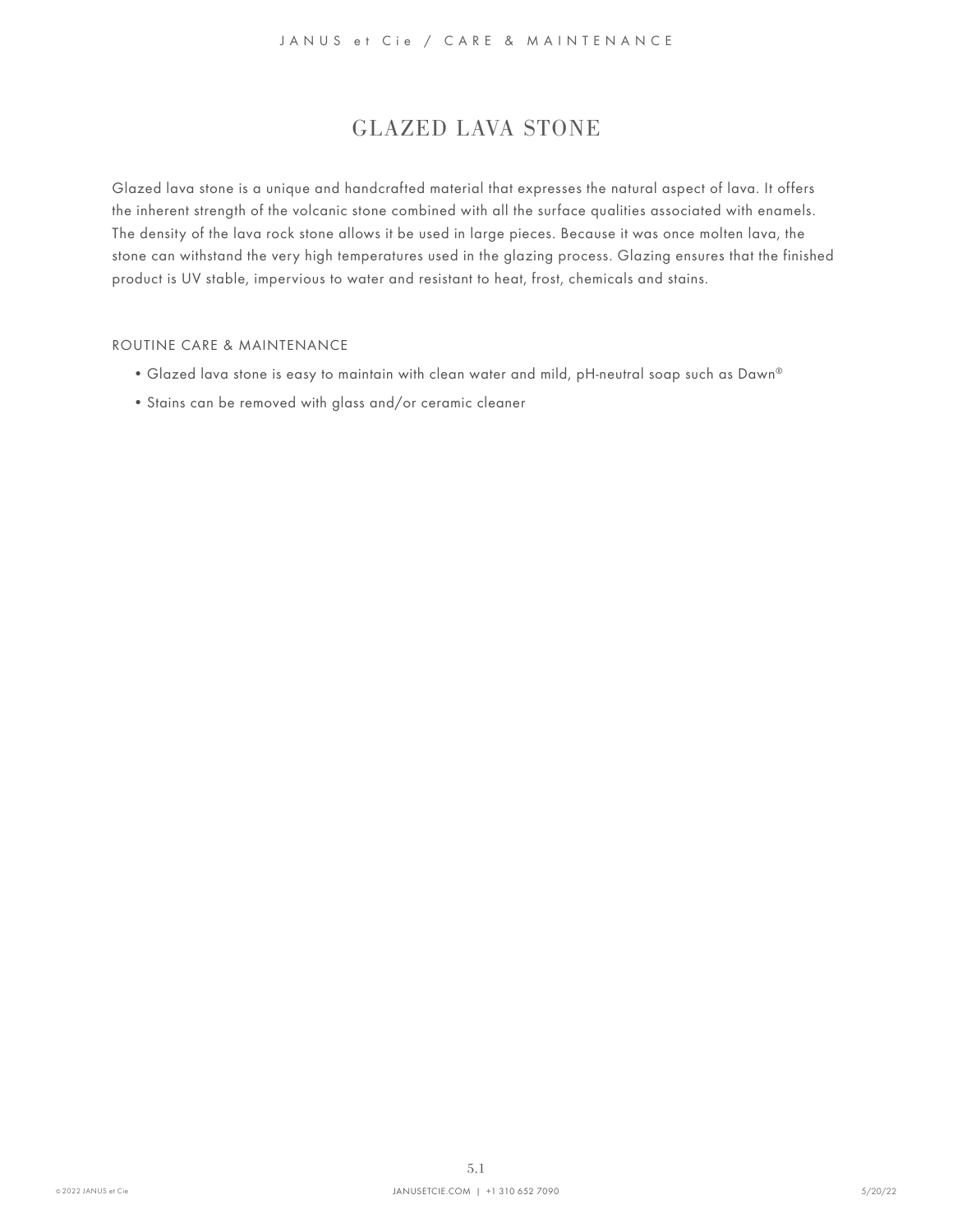# <span id="page-12-0"></span>HANDCRAFTED ARTISAN STONEWARE

<span id="page-12-1"></span>Stoneware is a non-porous ceramic material which has been fired at a high temperature, making it strong and more resistant to chipping.

- Wash with mild pH-neutral soap such as Dawn® and clean water using a non-abrasive cloth or sponge
- Don't use abrasive cleaners or scrubbers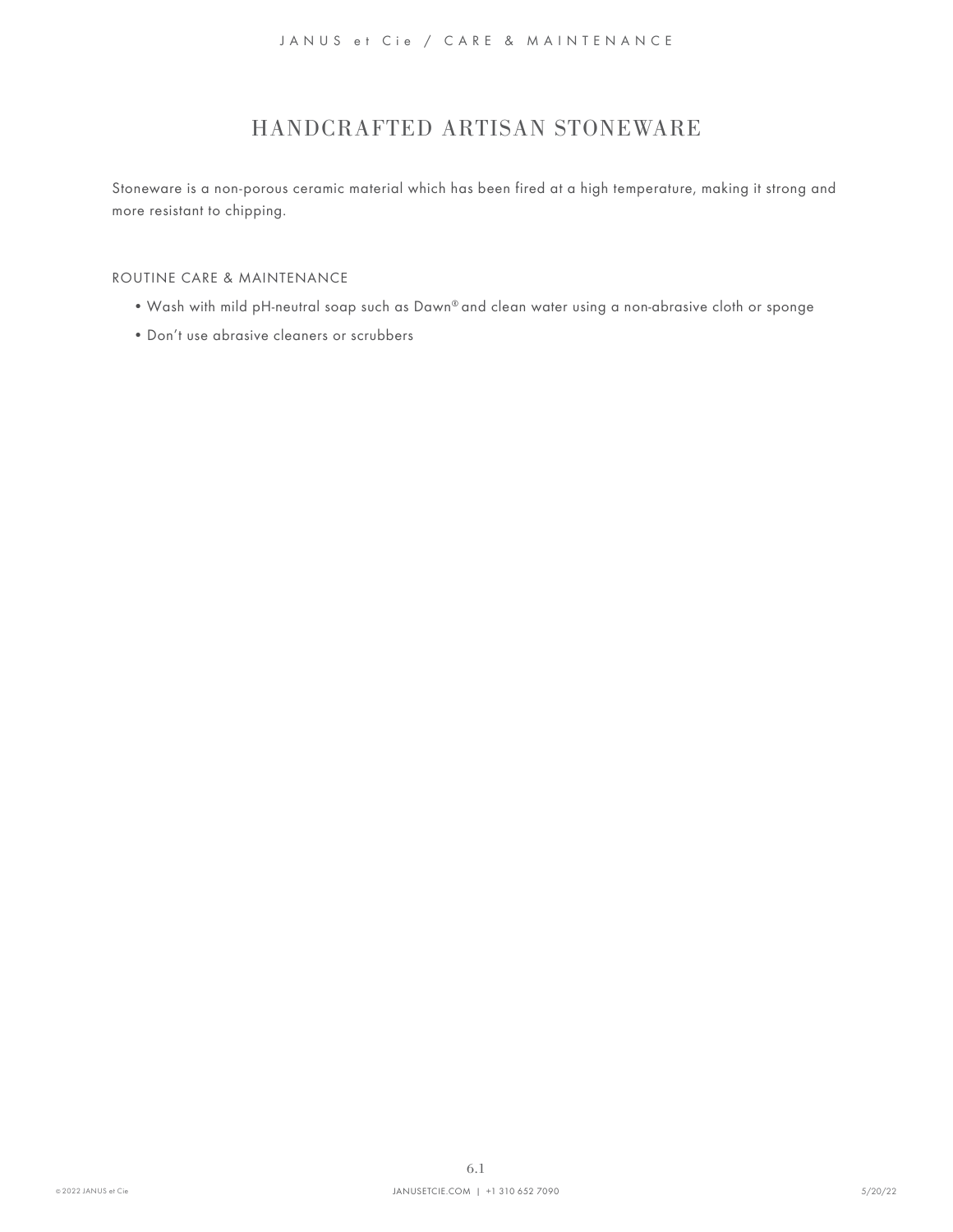# <span id="page-13-0"></span>HPL (High Pressure Laminate)

<span id="page-13-1"></span>Rated for indoor use only, this material is comprised of a high-impact resistance, architectural-grade laminate adhered to a medium-density fiberboard. HPL meets California Air Resources Board (CARB) Regulation 93120.2 emissions limits. No Added Urea Formaldehyde (NAUF).

- Wash with mild, pH-neutral soap such as Dawn® and clean water using a non-abrasive cloth or sponge
- Cleaning any surfaces with abrasives, scouring powder or hard bristle brushes is not recommended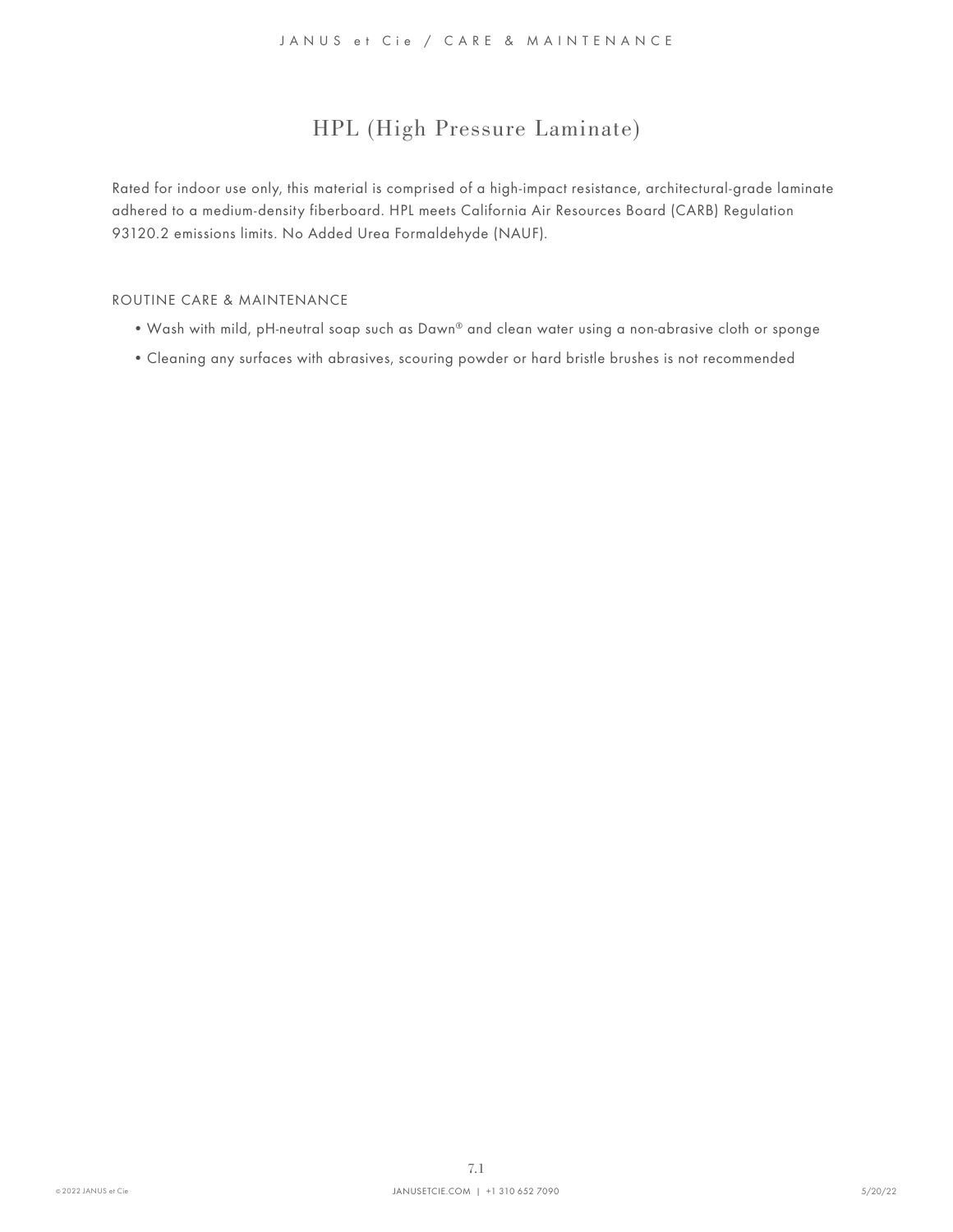# <span id="page-14-0"></span>JANUSfiber® & SYNTHETIC FIBER

<span id="page-14-1"></span>Our handwoven JANUSfiber® and synthetic fiber furniture requires minimal maintenance. Our fiber lineup includes JANUSfiber (made from high density polyethylene) and Vertex Fiber (made from polyester and hemp). Both fibers are colorfast, UV- and stain-resistant, and 100% recyclable. These fibers are a very good choice for humid and salty environments, and installations in a varying range of temperatures. While these durable materials will not mildew, any contaminants on their surfaces could foster mildew growth, so regular cleaning of the pieces is recommended.

- Vacuum to remove loose dirt
- Prepare a cleaning solution of 2 ounces (1/4 cup) of mild, pH-neutral soap such as Dawn® and 8 cups of lukewarm clean water (less than 100°F/38°C)
- Use a sponge or soft cloth to clean
- Rinse thoroughly with clean water
- Allow to air dry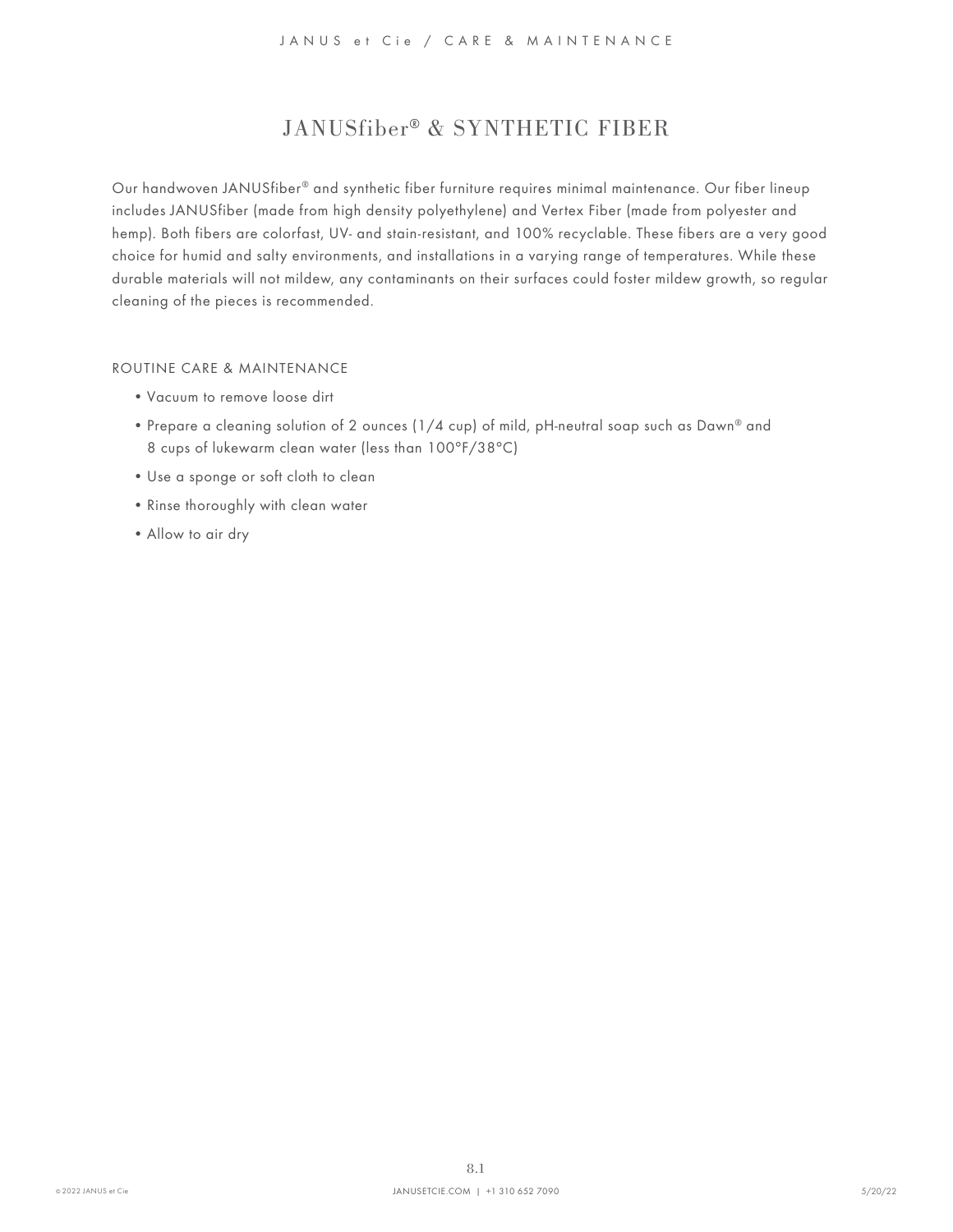### <span id="page-15-0"></span>**JANUS**stone

<span id="page-15-1"></span>JANUSstone is a combination of concrete and fiberglass. It is also known as GFRC (Glass Fiber Reinforced Concrete). Mixing these together creates a material better than the two separate components; it is a lighter and more durable product than traditional concrete, and combined with different finishes, it creates wonderfully designed pieces.

JANUSstone is water-repellant, rot-resistant, pest-resistant, frost-proof and easy to care for. In addition, this material can be formed into unique shapes and finished in a variety of ways for maximum versatility.

For additional protection on JANUSstone side tables, we install silicon rubber bumpers on the bottom. Silicon rubber bumpers help to protect the lower edge from chipping, but may not prevent all chipping.

JANUSstone planters can make a striking statement in an outdoor setting, but there are a few common sense tips to utilize these to their fullest potential. Before filling with dirt, first place a mesh screen or a layer of gravel over the drainage hole before adding soil to assure water can flow through the planter. For better drainage, elevate the planter slightly, providing an easier path for the water to flow out of the planter.

Care should be taken when placing or moving any of the JANUSstone items.

#### ROUTINE CARE & MAINTENANCE

• Dust with a soft cloth, rinse with clean water and dry to prevent water spots.

#### PERIODIC CARE & MAINTENANCE

- Wash with mild, pH-neutral soap such as Dawn® and clean water using a non-abrasive cloth or sponge
- Clean any spilled liquids or other materials immediately

#### EXTENSIVE CARE & MAINTENANCE

- When efflorescence (salt deposits) occurs, wet and scrub the area with a nylon brush until the efflorescence is removed
- During winter, leave the planters full of soil. Do not cover with plastic. It is recommended to raise JANUSstone planters to allow for proper water drainage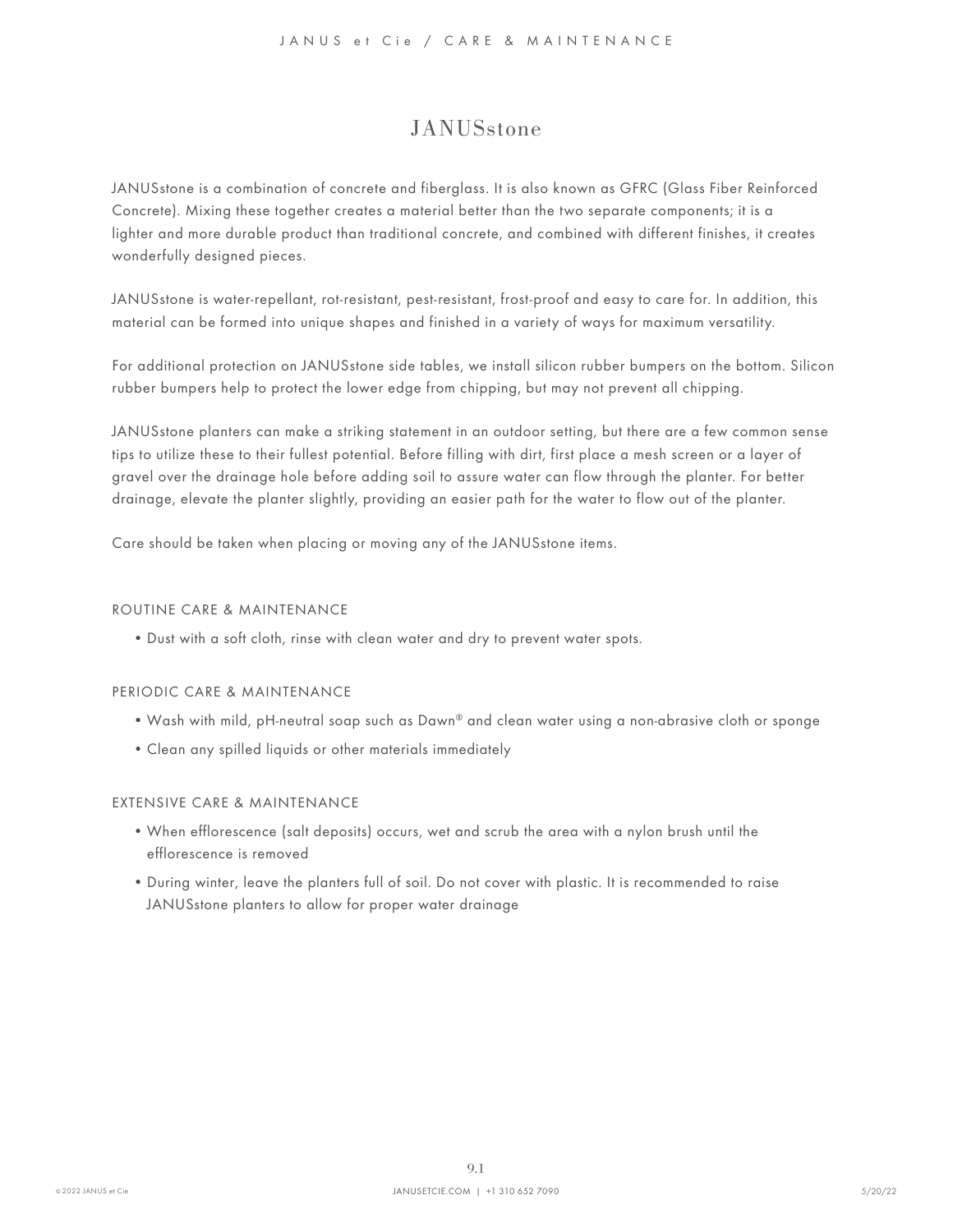# JANUSwood

#### <span id="page-16-0"></span>JANUSwood I

<span id="page-16-1"></span>What happens to all the plastic milk jugs that have been used and recycled over the years? In 1990, it was discovered that the pellets of the post-consumer dairy bottle waste (High Density Polyethylene) could be extruded into plastic lumber. We use this lumber to make our JANUSwood I furniture. JANUSwood I requires minimal maintenance. It does not require waterproofing, staining or other common recurring maintenance that wood products can require. It is also resistant to fading, moisture, insects, and splintering, and is very resistant to corrosives, fungi, salt spray and other environmental stresses. As a general rule, paint will not adhere to JANUSwood I; hence, graffiti can be cleaned.

#### ROUTINE CARE & MAINTENANCE

- Wash with mild, pH-neutral soap such as Dawn® and clean water using a non-abrasive cloth or sponge
- Use a clean cloth to dry

#### EXTENSIVE CARE & MAINTENANCE

- Mix 1/3 bleach and 2/3 clean water solution
- Use a soft bristle brush
- Rinse with clean water
- Clean with a cloth to dry

#### JANUSwood II & III

More than 30 years ago, JANUS et Cie created synthetic JANUSwood, an original and visionary product that exists in harmony with consumer needs and environmental health. JANUSwood II & III are both modern polymer materials engineered from virgin polystyrene. They are made in facilities that are compliant with prevailing environmental regulations, along with an emphasis on reducing emissions and proper waste water treatment and its recycling. Scraps are collected and recycled in other industries. JANUSwood II & III are 100% recyclable and extremely durable and UV resistant. They deliver unparalleled performance to withstand years of constant use in indoor or outdoor residential, hospitality, contract and site applications. They replicate the natural beauty and variability of wood without requiring the same level of maintenance. They contain no wood, and therefore are not susceptible to insects, rotting, splitting, mildew, salt and other environmental conditions. Avoid heat, as this may damage the JANUSwood II & III; use pot holder trivets or coasters. Drinkware in direct sunlight may cause surface burns on JANUSwood II & III products.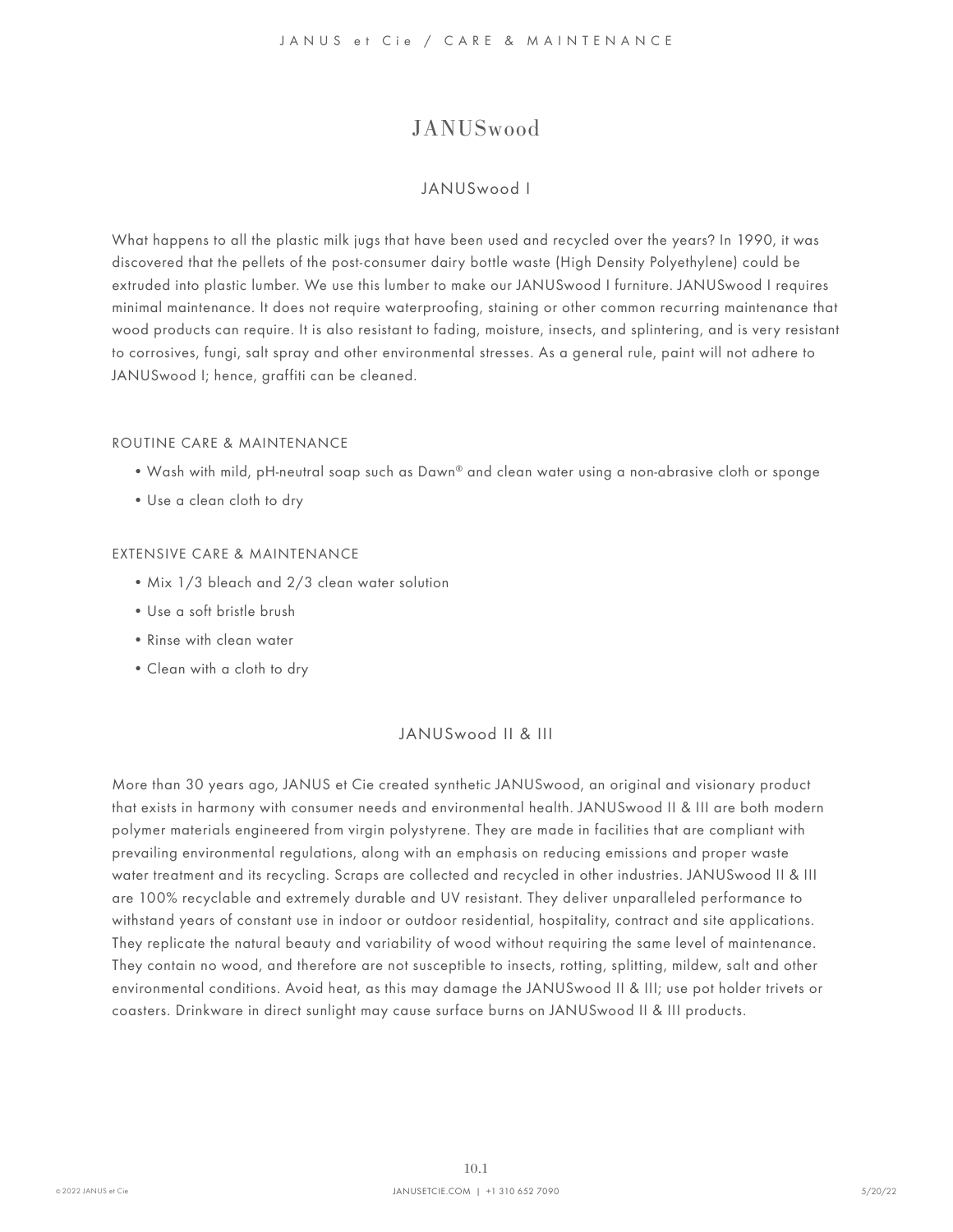# JANUSwood

#### ROUTINE CARE & MAINTENANCE

- To remove dirt, use a sponge or soft cloth to clean
- Use mild, pH-neutral soap such as Dawn®
- Rinse with clean water
- Use a clean cloth to dry

#### EXTENSIVE CARE & MAINTENANCE

- For tough stains, scrub the JANUSwood II (only) with a scrubbing pad
- Use Dawn or a pH-neutral soap
- Always scrub in the direction of the slats and grain
- Always start with the finest pad and work up to the coarsest as needed
- After removing stains and impurities, work your way back to the finest pad
- Rinse thoroughly
- With a clean cloth, apply a thin layer of beeswax
- Wait for 20 minutes and wipe off excess beeswax
- Replacement slats available. Please see your sales specialist for details.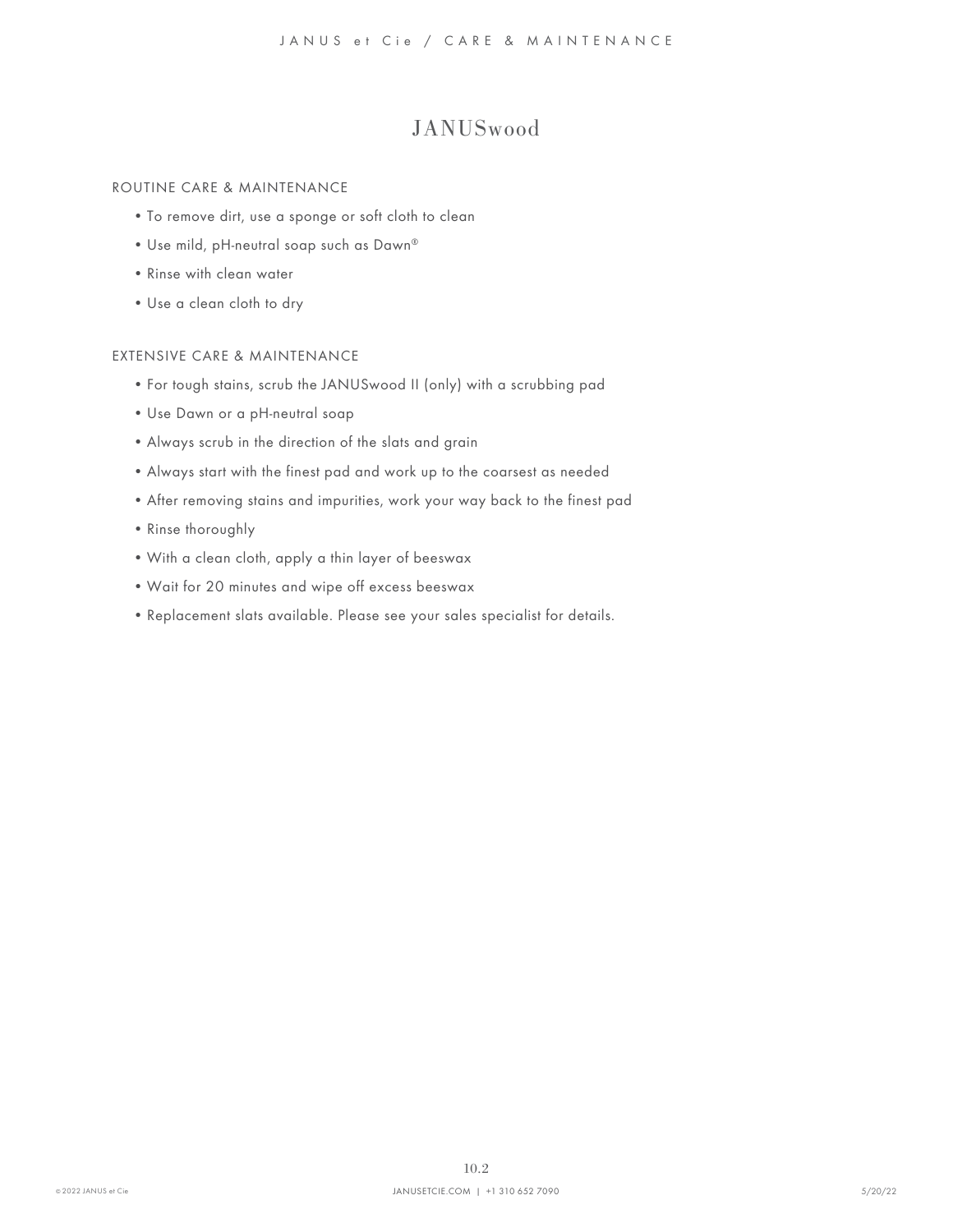## <span id="page-18-0"></span>KRAFT PAPER

<span id="page-18-1"></span>Exquisitely made and unexpectedly practical, our kraft paper woven furniture is handmade from kraft paper traditionally created in the original "Lloyd Loom" weaving process. Kraft paper fiber, invented more than a century ago, was founded in furniture making tradition, yet it is continually crafted for modern applications and design innovations of today. The material features a galvanized steel wire wrapped in kraft paper and dipped in a resin which is then woven into sheets. Exterior kraft paper woven pieces are built with aluminum, stainless steel and/or teak frames. Kraft paper fiber is exceedingly strong and available in numerous finish options. When used and cared for properly, the material shows few signs of wear over long periods of use. Because the pliancy of the paper lends itself to many graceful forms, JANUS et Cie is able to offer a diverse selection of classic and contemporary designs and finishes that live equally well in the dining room, study or a terrace overlooking the sea. Exterior kraft paper woven collections are weather-resistant and can be kept outside year round. However, to extend the life of your furniture, pieces should be brought in or covered during inclement weather or periods of prolonged non-use.

#### ROUTINE CARE & MAINTENANCE

- Clean with a soft brush to remove dust and debris
- Wash with mild, pH-neutral soap such as Dawn® and clean water using a non-abrasive cloth or sponge
- Rinse with clean water and let dry, preferably on a sunny day, or dry with a soft cloth

#### PERIODIC CARE & MAINTENANCE

• Food or other spills may leave stains and should be cleaned up as soon as possible. Wipe off with a non-abrasive cloth or sponge, then do a routine washing following directions above.

#### EXTENSIVE CARE & MAINTENANCE

• Chips in finish should be touched up. Touch up paint is available. Please see your sales specialist for details.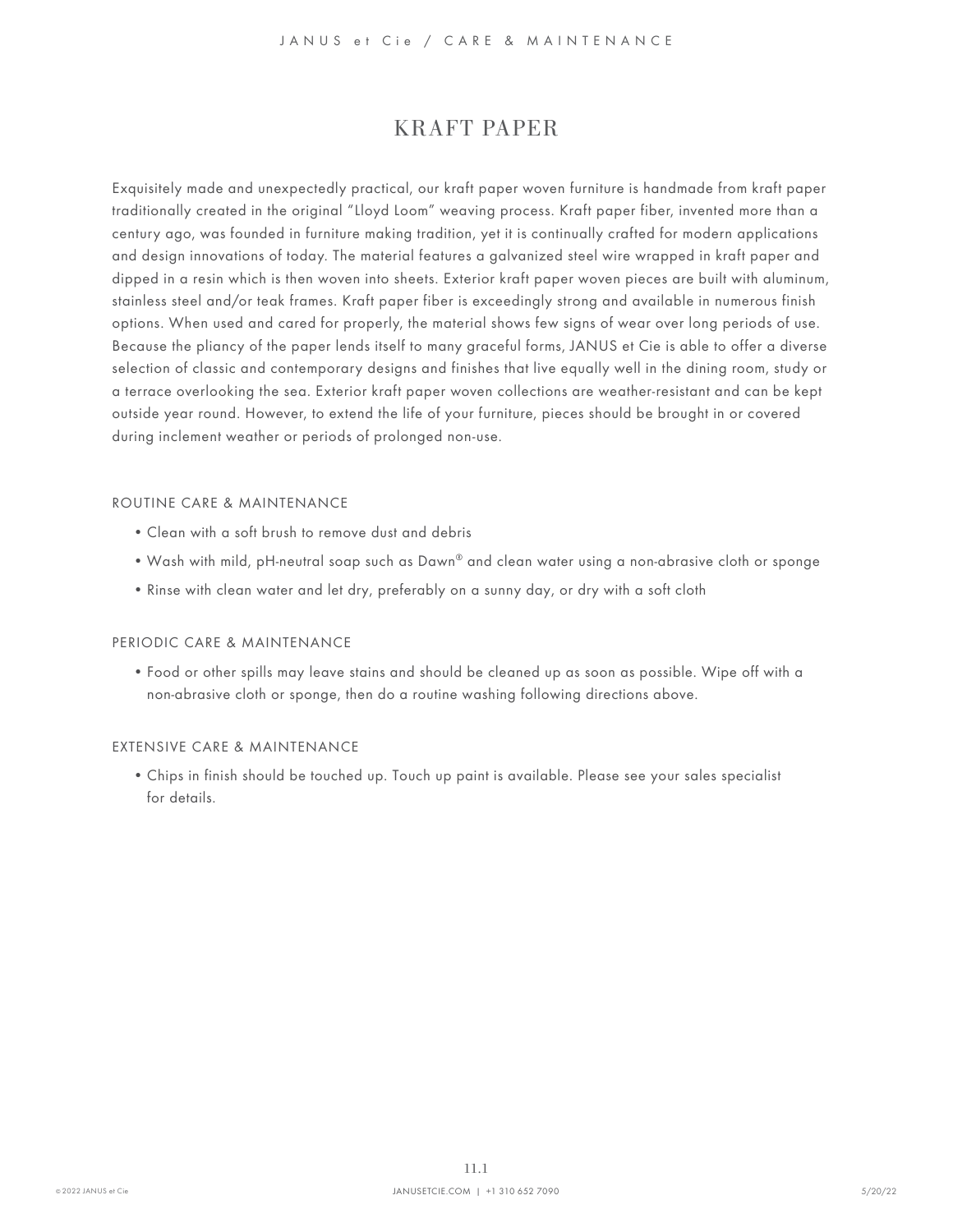### <span id="page-19-0"></span>**MESH**

<span id="page-19-1"></span>Mesh seating and lounge elements are a staple of JANUS et Cie and are composed of durable polyvinyl or Batyline® mesh paired with various frame materials. Mesh is extremely durable, and is suitable for the most extreme locations including marine and coastal environments. To extend the life of the product, routine maintenance is required. Our mesh is available in many different colors.

#### ROUTINE CARE & MAINTENANCE

- Wash with mild, pH-neutral soap such as Dawn® and clean water using a non-abrasive cloth or sponge
- Dry with a soft clean towel
- Avoid sharp objects

#### EXTENSIVE CARE & MAINTENANCE

- For tough stains, we recommend using a stain remover such as Faron Cleaner (JeC Item #799-90-100-00-00), Oxyclean®, Simple Green®, Meguiar's Gold Class Shampoo or Meguiar's Gold Class Wax
- Avoid pressure washing
- Most mesh components are replaceable. Please see your sales specialist for details.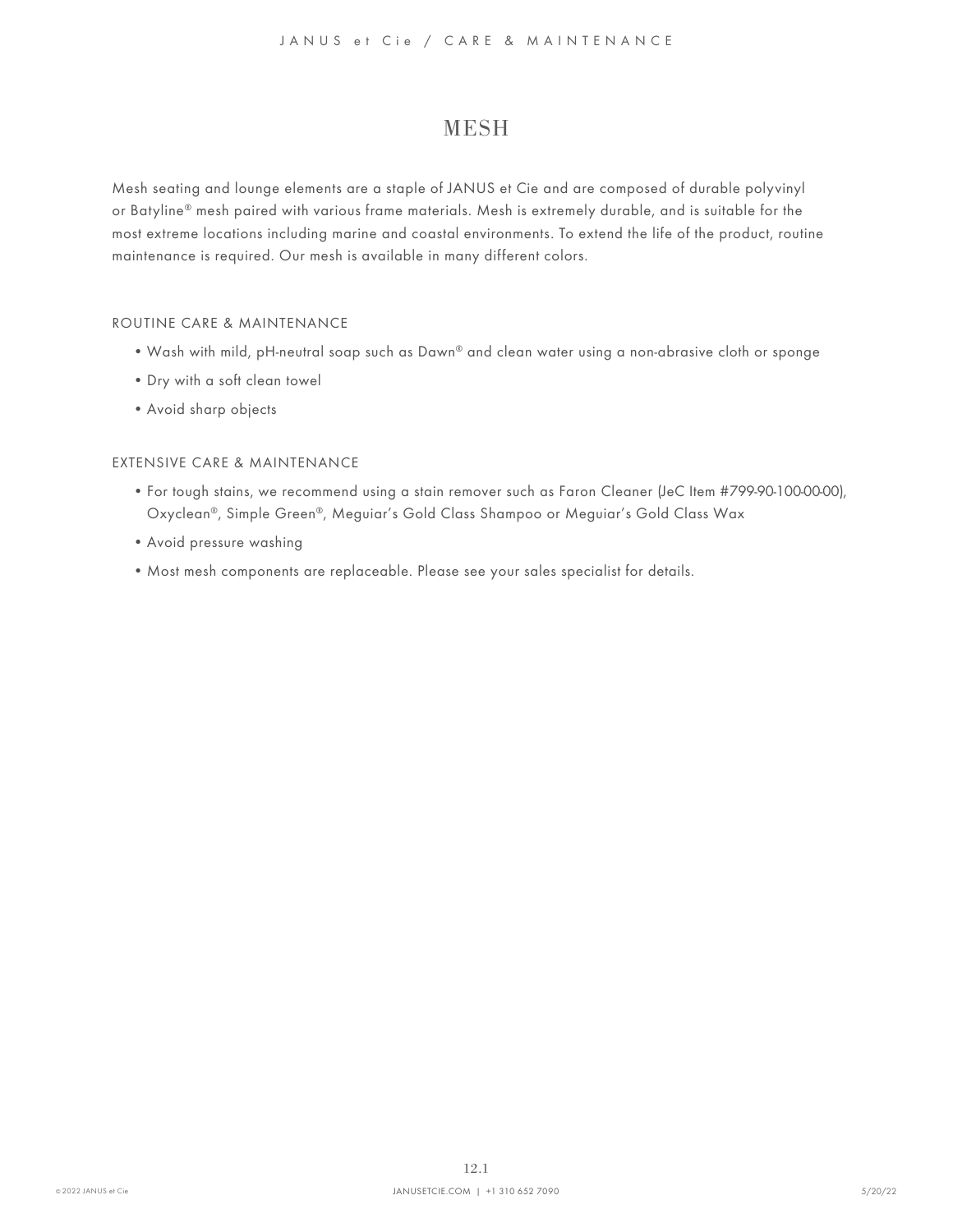### <span id="page-20-0"></span>**METALS**

<span id="page-20-1"></span>Metal has a unique allure…cool, sophisticated and symbolic of modernity, yet it is the most elemental of materials. The beauty and utility of JANUS et Cie's multiple collections constructed of metal and steel rely on fine base materials honed by skilled craftsmen to ensure seamless surfaces, smooth edges and technically advanced finishes.

#### ROUTINE CARE & MAINTENANCE

- Wash with mild, pH-neutral soap such as Dawn® and clean water using a non-abrasive cloth or sponge.
- When using metal polish or protection products, be sure they are formulated for the specific type of metal used on your product. Please follow manufacturer's instructions.
- Do not use abrasive cleaning products, steel or brass wool, or wire brushes when cleaning metals.

#### BRASS

Brass is alloy metal made primarily of copper and zinc. Brass can range in color from red to yellow depending on the amount of zinc added to the alloy. Brass is commonly used for decorative purposes primarily because of its high durability and does not rust. Exposed brass will oxidize and form a patina. The patina is a coating of verdigris which is blue-green in color. To retain the original finish please follow instructions below.

#### ROUTINE CARE & MAINTENANCE

- A general cleaning with mild, pH-neutral soap such as Dawn® and clean water using a non-abrasive cloth or sponge, being sure to thoroughly dry.
- Cleaning any metal surfaces with abrasives, scouring powder or hard bristle brushes is not recommended.
- Brass will tarnish so to maintain the finish/sheen, immediately following cleaning, a very thin layer of high-quality spray automotive wax (such as carnauba wax) should be applied and the excess buffed or wiped off with a dry cloth.

#### PERIODIC CARE & MAINTENANCE

• To remove oxidation/mineral deposits, lightly pick off built-up minerals with a soft nylon bristle brush and buff with a clean, soft cloth. Apply a thin layer of high-quality spray automotive wax (such as carnauba wax) and buff using a clean, soft cloth.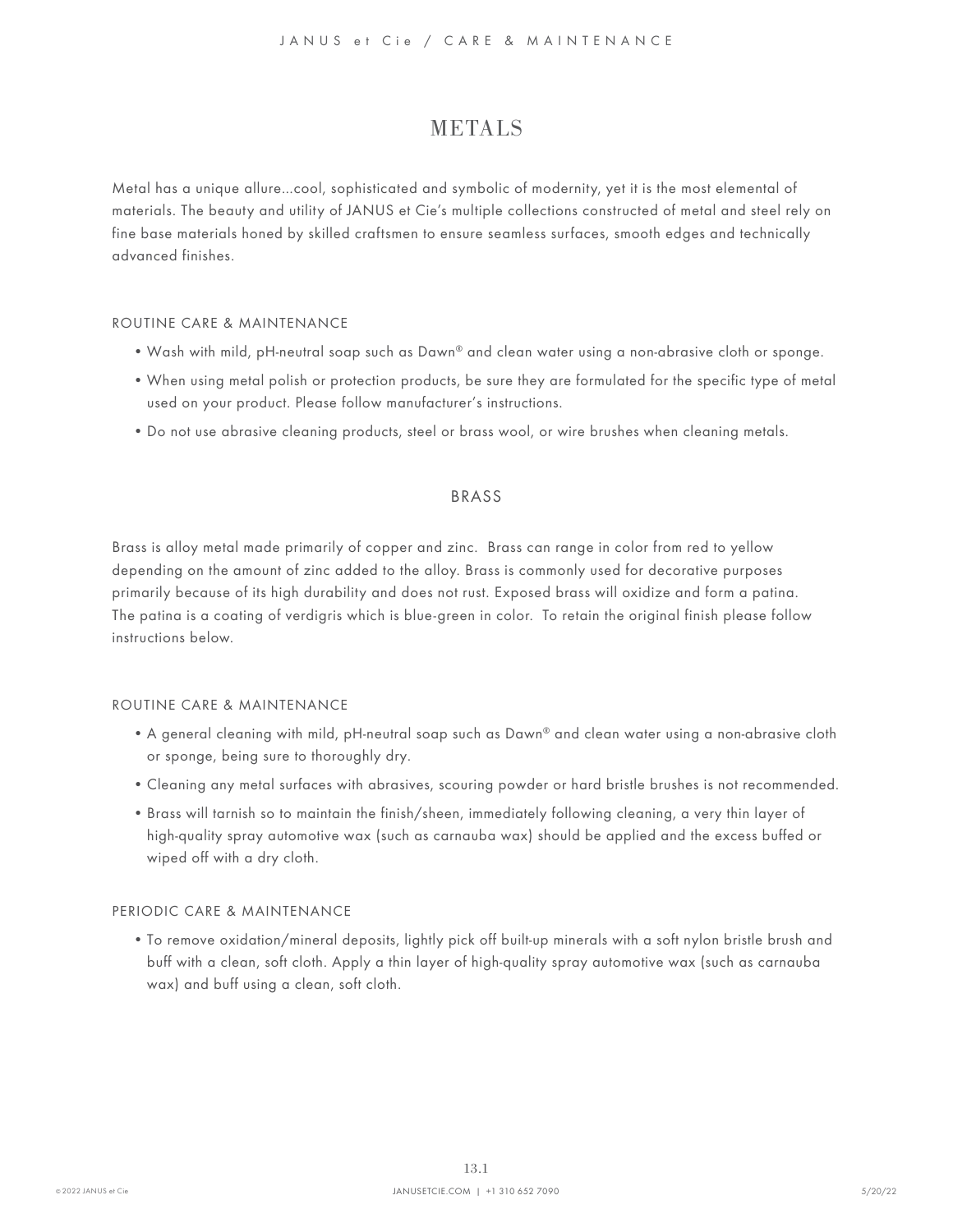#### BRONZE

Bronze is an alloy consisting primarily of copper, commonly with tin and often with the addition of other metals (such as aluminum, manganese, nickel or zinc) and sometimes non-metals or metalloids such as phosphorus or silicon. Bronze will not rust as it does not contain any iron (only iron can rust because rust is defined as iron oxide, a compound of iron and oxygen), but it will tarnish. As bronze is a "living finish," products in this material will patina over time. If a patina appearance is not desired, the product will need to be maintained regularly.

#### ROUTINE CARE & MAINTENANCE

- A general cleaning with mild, pH-neutral soap such as Dawn® and clean water using a non-abrasive cloth or sponge, being sure to thoroughly dry.
- Cleaning any metal surfaces with abrasives, scouring powder or hard bristle brushes is not recommended.
- To maintain the finish or sheen, immediately following cleaning, a very thin layer of high-quality automotive wax (such as carnauba wax) should be applied and the excess buffed or wiped off with a dry cloth.

#### PERIODIC CARE & MAINTENANCE

• To remove mineral deposits, lightly pick off built-up minerals and buff with a Magic Eraser or clean cloth. Apply a thin layer of black Kiwi shoe wax and buff using a clean, soft cloth.

#### CHROME

Loom and Loom II foot caps are made from solid brass which is electrostatically chrome-plated. This provides a very polished and durable finish that can stand up to any environment.

#### ROUTINE CARE & MAINTENANCE

- A general cleaning with mild, pH-neutral soap such as Dawn® and clean water using a non-abrasive cloth or sponge, being sure to thoroughly dry.
- Cleaning any metal surfaces with abrasives, scouring powder or hard bristle brushes is not recommended.

#### STAINLESS STEEL

Stainless steel is an alloy of low carbon steel and chromium, which is inherently anti-corrosive and will not lose this resistance if scratched. In most environments, oxidation may occur, and in the early stages it is non-corrosive and easy to wipe away. This is referred to as surface rust or "fly rust." If left unchecked, this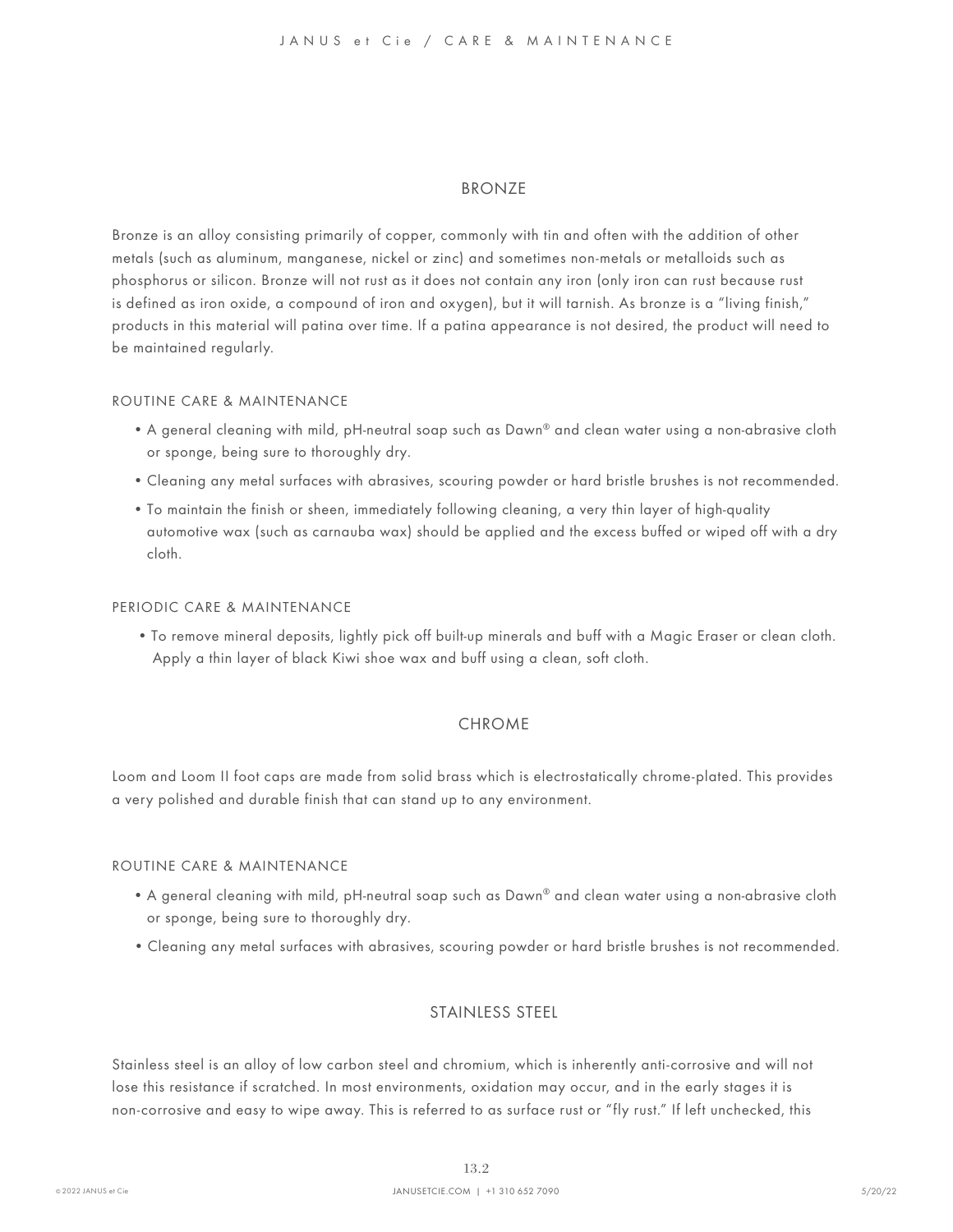corrosion may become irreversible over time. Regular maintenance is important, especially in marine and coastal environments.

#### ROUTINE CARE & MAINTENANCE

- A general cleaning with mild, pH-neutral soap such as Dawn® and clean water using a non-abrasive cloth or sponge, being sure to thoroughly dry.
- Cleaning any metal surfaces with abrasives, scouring powder or hard bristle brushes is not recommended.

#### PERIODIC CARE & MAINTENANCE

- To treat stubborn dirt or surface rust (also known as "fly rust"), use a good stainless steel cleaner (options available at most hardware stores) and follow the manufacturer's directions.
- We offer McMaster® Stainless Steel Wipes (JeC Item #799-30-200-00-00), which clean and offer added protection against rust buildup. Follow instructions on packaging.

#### EXTENSIVE CARE & MAINTENANCE

• For heavy cleaning, we recommend using a high quality stainless steel cleaner and adhering to the manufacturer's instructions.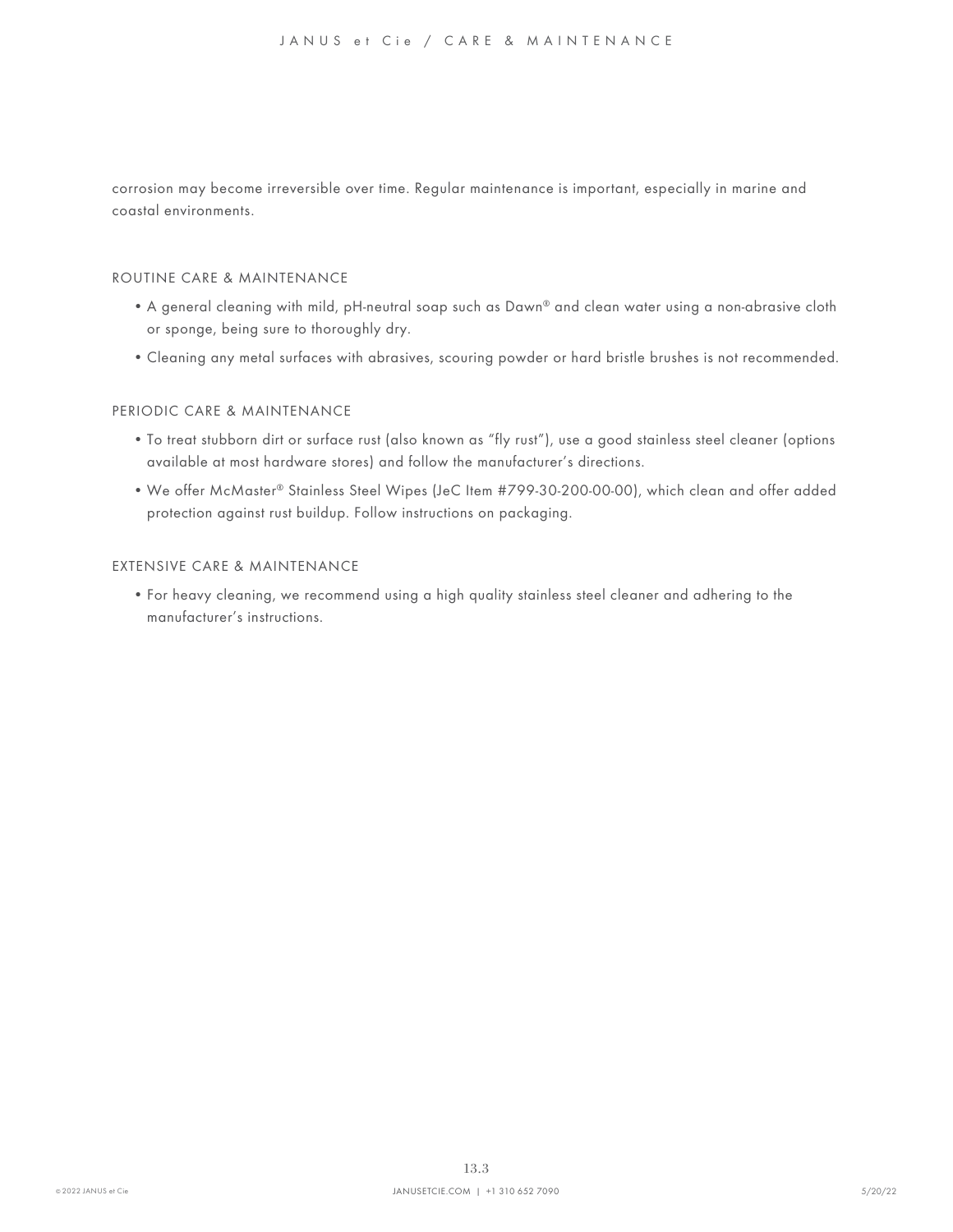# <span id="page-23-0"></span>NATURAL STONE

<span id="page-23-1"></span>JANUS et Cie uses a diverse mix of natural stone on our collections. Each stone brings its own beauty to the item. Our stone can vary in finish ranging from honed, polish or flamed. There are different levels of porousness in each stone, which can affect the amount of absorption and stain resistance. Some of our more porous materials are reinforced with an epoxy fill.

All of our stones are natural materials that we source from around the world. There can be variations in texture, color, veining, and patterns from one top to another. These differences and disparities are part of what makes the stone beautiful.

Our stone is treated with INTENSIFIA<sup>TM</sup> by Dry-Treat. It is a combination of enhancer and sealer. This gives our stone a deep, long-lasting color enrichment and premium water- and oil-based stain protection. Our sealer does not protect the stone surface from being etched by acidic liquids or materials.

For installations in locations with continuous periods of freezing temperatures, cracks may occur in the natural stone with the expansion and contraction of the top as a result of these weather conditions. Storing your stone top indoors if possible or using a frame cover can help protect it during the off season or when not being used for extended timeframes.

Be wary of extreme changes in temperature as it could possibly damage your stone top. Using trivets and potholders is highly recommended to protect the stone when serving hot dishes. Coasters are also recommended to prevent possible water rings.

#### ROUTINE CARE & MAINTENANCE

- Use a microfiber cloth to dust off the surfaces.
- Wash with mild, pH-neutral soap such as Dawn® and clean water using a non-abrasive cloth or sponge.
- Use of harsh chemicals or abrasive cleaners is not recommended. They can scratch, pit, and etch the surface of the stone.
- Spills have the potential to stain. Porous stones are more susceptible to soaking up spills, which can discolor their surfaces. Clean spills immediately by wiping with a soft damp cloth.

#### EXTENSIVE CARE & MAINTENANCE

- We also recommend regularly cleaning with a stone cleaner formulated with a neutral pH, such as Oxy-Klenza Stone Cleaner (JeC Item #799-40-101-01-00). Please follow manufacturer's instructions.
- For stubborn stains on stone, a poultice of ammonia will remove most organic stains from marble. Dampen a paper towel or cloth with ammonia mixed with water, and cover the stain for 24-48 hours to remove. Household baking soda can absorb organic stains as well. Sprinkle the stained area with the baking soda and let it sit for 24-48 hours. Wipe clean and reseal (please refer to instructions below).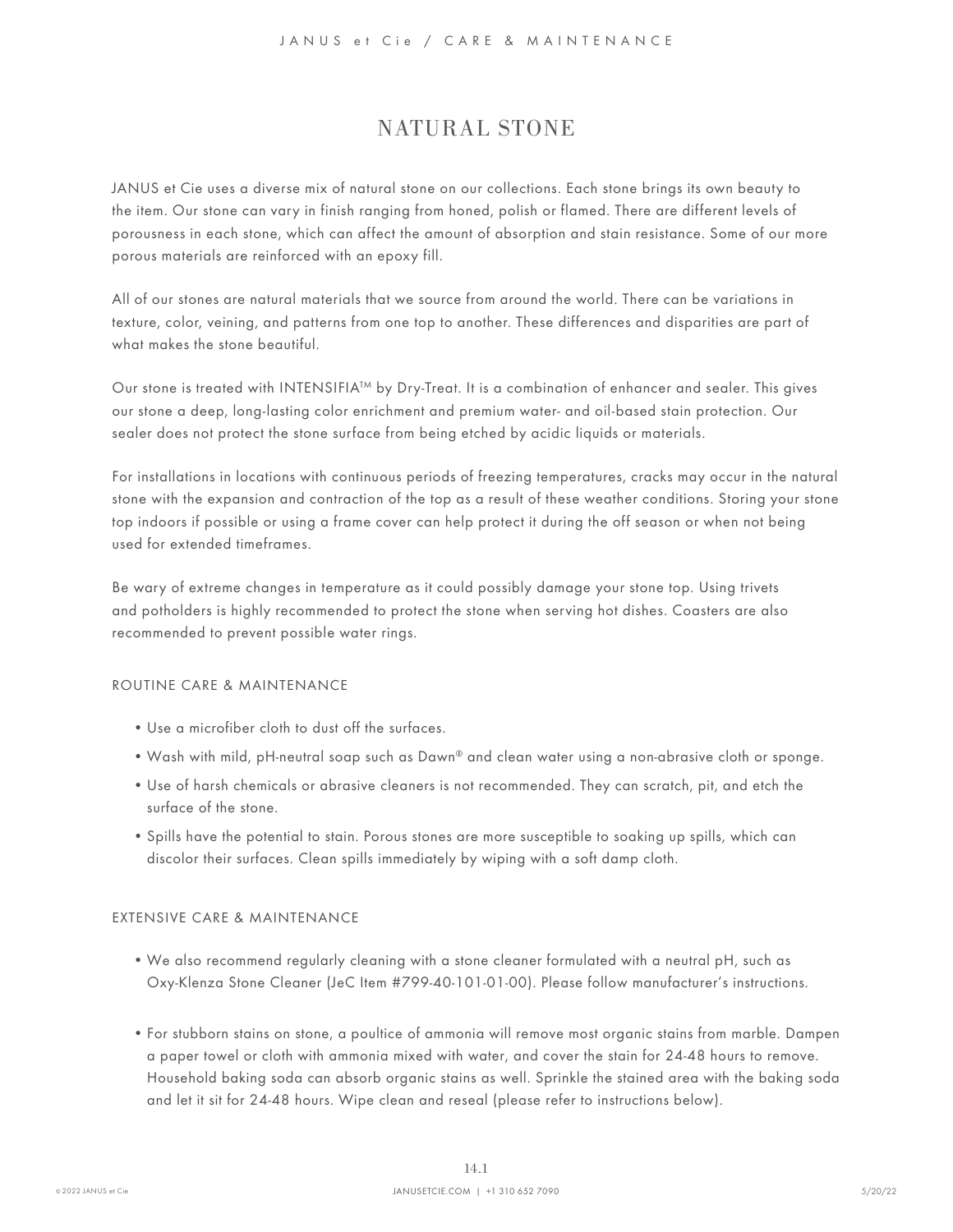# NATURAL STONE

• Stone tops will need to be resealed based on use and environment. Before applying a new coat of INTENSIFIATM sealer (JeC Item #799-40-100-01-00), please make sure your stone top is clean. Follow the manufacturer's instructions. Depending on usage and location, this may need to be done multiple times a year. Please see your sales specialist for details.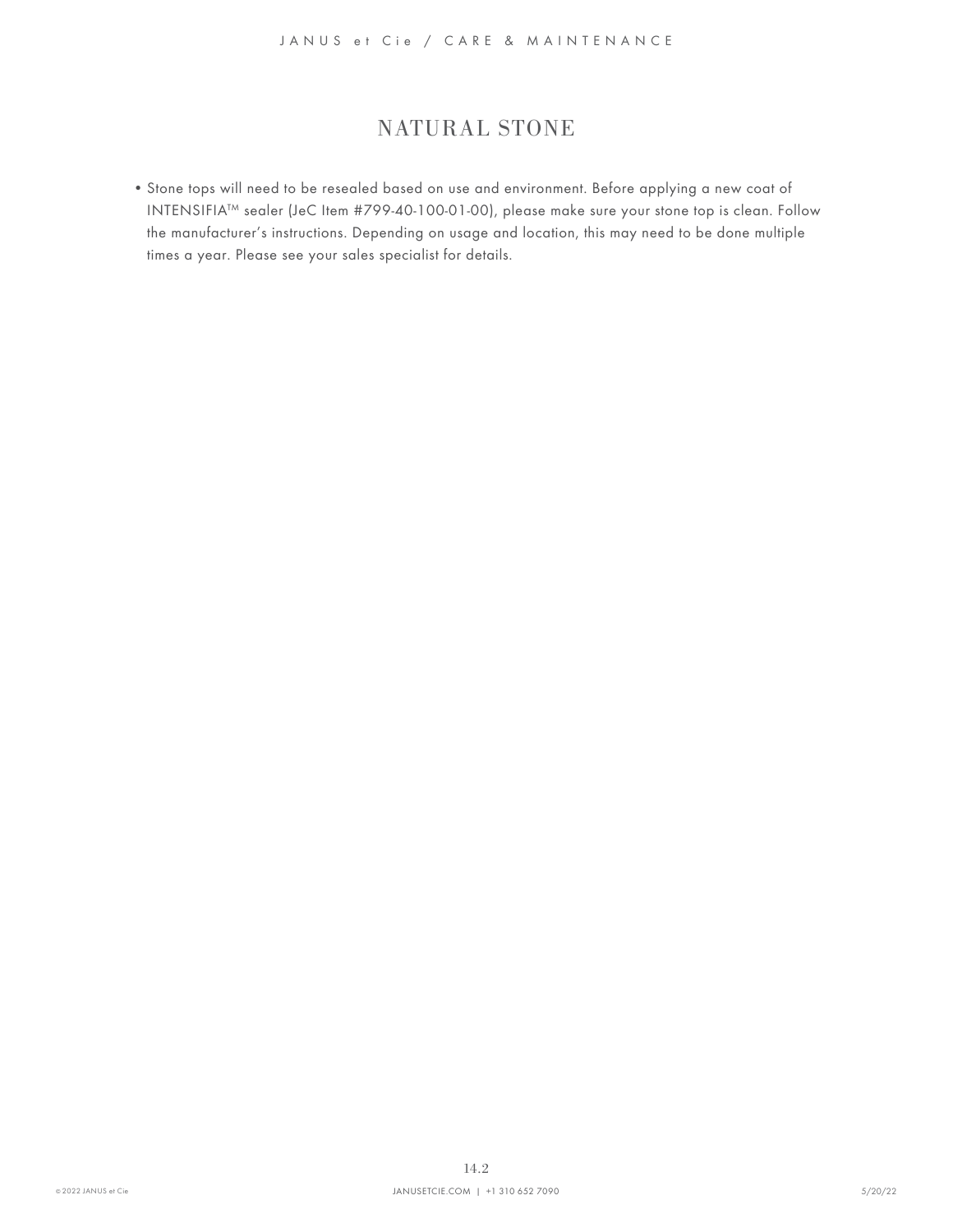# <span id="page-25-0"></span>POLYETHYLENE & POLYPROPYLENE

<span id="page-25-1"></span>Achieved through extrusion and molding, polyethylene and polypropylene's strength make them highly valuable materials in creating durable furniture. This durability can serve diverse spaces and applications including cafés and hotels, corporate conference rooms and universities as well as residences with young children. Polyethylene and polypropylene's versatility extend to the spectrum of color options.

#### ROUTINE CARE & MAINTENANCE

- Use mild, pH-neutral soap such as Dawn® and clean water.
- Use a soft bristle brush or clean cloth to remove dirt or stains.

#### EXTENSIVE CARE & MAINTENANCE

• For stubborn stains, use Faron Cleaner (JeC Item # 799-90-100-00-00). Follow instructions on bottle.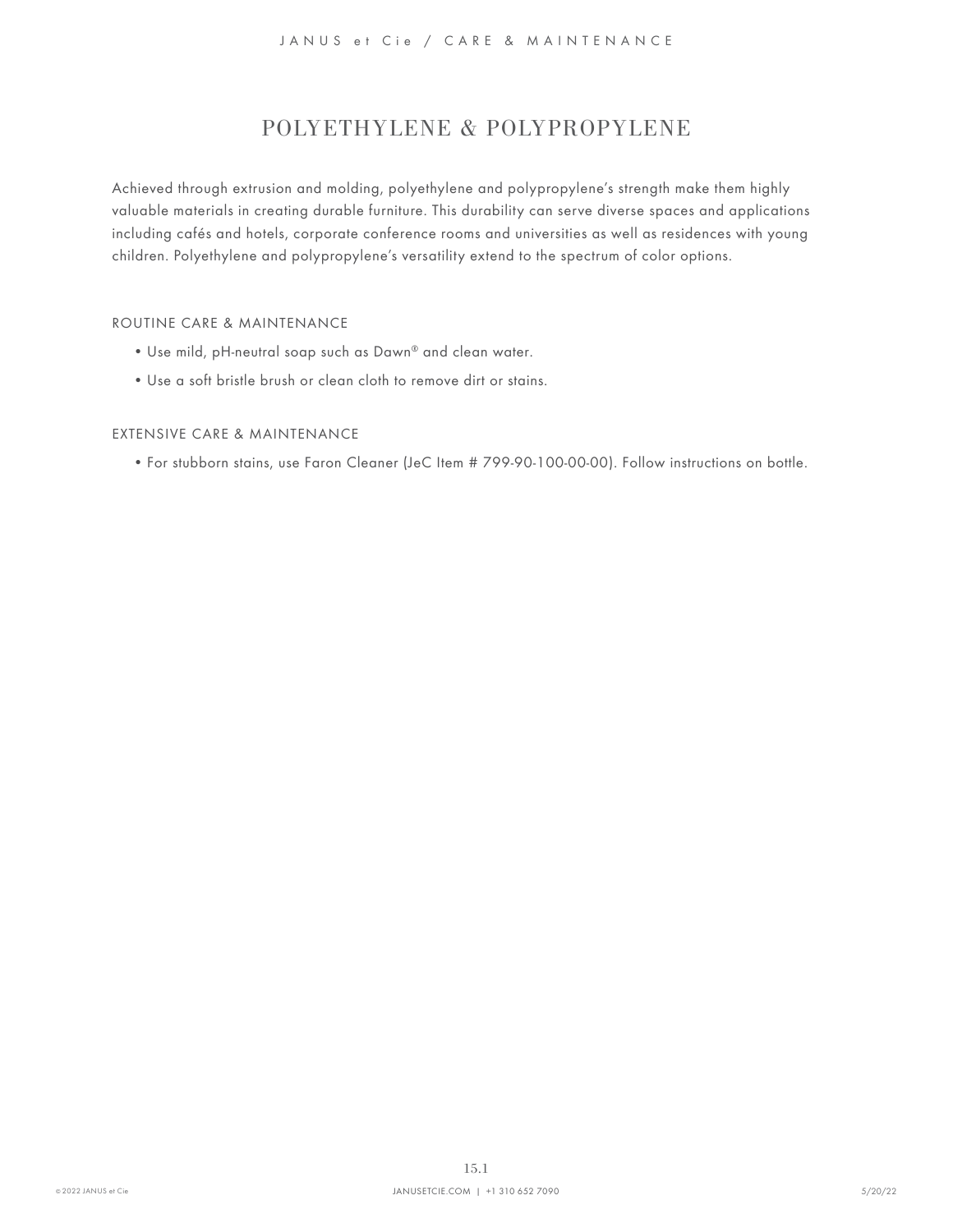## <span id="page-26-0"></span>POWDER COATED METALS

<span id="page-26-1"></span>JANUScoat™ is JANUS et Cie's proprietary powder coat finish. In this process, we apply a primer powder coating on the metal and follow it with a top coat of powder that contains our custom JANUS colors.

Powder coated finishes can be applied to a variety of metals in a process that creates a durable, protective finish without using harmful solvents. Polymer granules, which may contain polyester, polyester-epoxy, or fusion-bonded epoxy and acrylics, are electrostatically applied and baked to form a hard, protective coating creating a continuous, seamless finish.

Like any fine-painted surface, such as an automobile, routine washing and rinsing will help keep your painted furniture looking new. We recommend you provide extra protection with a regular application of a reputable automobile wax, which will actively repel the accumulation of moisture and water spots and minimize possible staining. Water spotting on the finish is usually a result of mineral and salt deposits in the water or can also be a result of pollutants in rainwater. Wax will promote "beading" of the water (i.e. run off the surface) without allowing surface dirt to dry on the finish. An added benefit of waxing your furniture is it is easier to clean when it becomes dirty. Water spotting may be more pronounced on darker frame colors, and in particular, coastal areas.

JANUScoat and powder coated finishes, while incredibly durable, may be chipped or damaged with improper handling. JANUS et Cie offers touch up paint which will blend with the original finish. For more information or to order touch up paint, please contact your sales specialist. Touch up paint may not perform with the same characteristics as the original powder finish. If not touched up, the effect on the exposed unprotected surface will vary depending on the underlying metal. It is critical to touch up as soon as possible.

#### WHY JANUScoat?

- ALUMINUM: Exposed metal can oxidize over time.
- STAINLESS STEEL: Exposed stainless steel can start to accumulate fly rust.
- CAST OR PLATE STEEL: Exposed steel will start to rust in most environments.

- Rinse with a hose to remove salt and/or larger dirt and debris accumulation.
- Wash with mild, pH-neutral soap such as Dawn® and clean water using a non-abrasive cloth or sponge.
- We also recommend any premium automotive cleaning products, such as Meguiar's® Gold Class™ Car Wash and Shampoo (www.meguiars.com). This premium car wash contains ingredients that will protect and enhance the finish.
- Rinse and dry with a clean soft cloth to prevent water spots.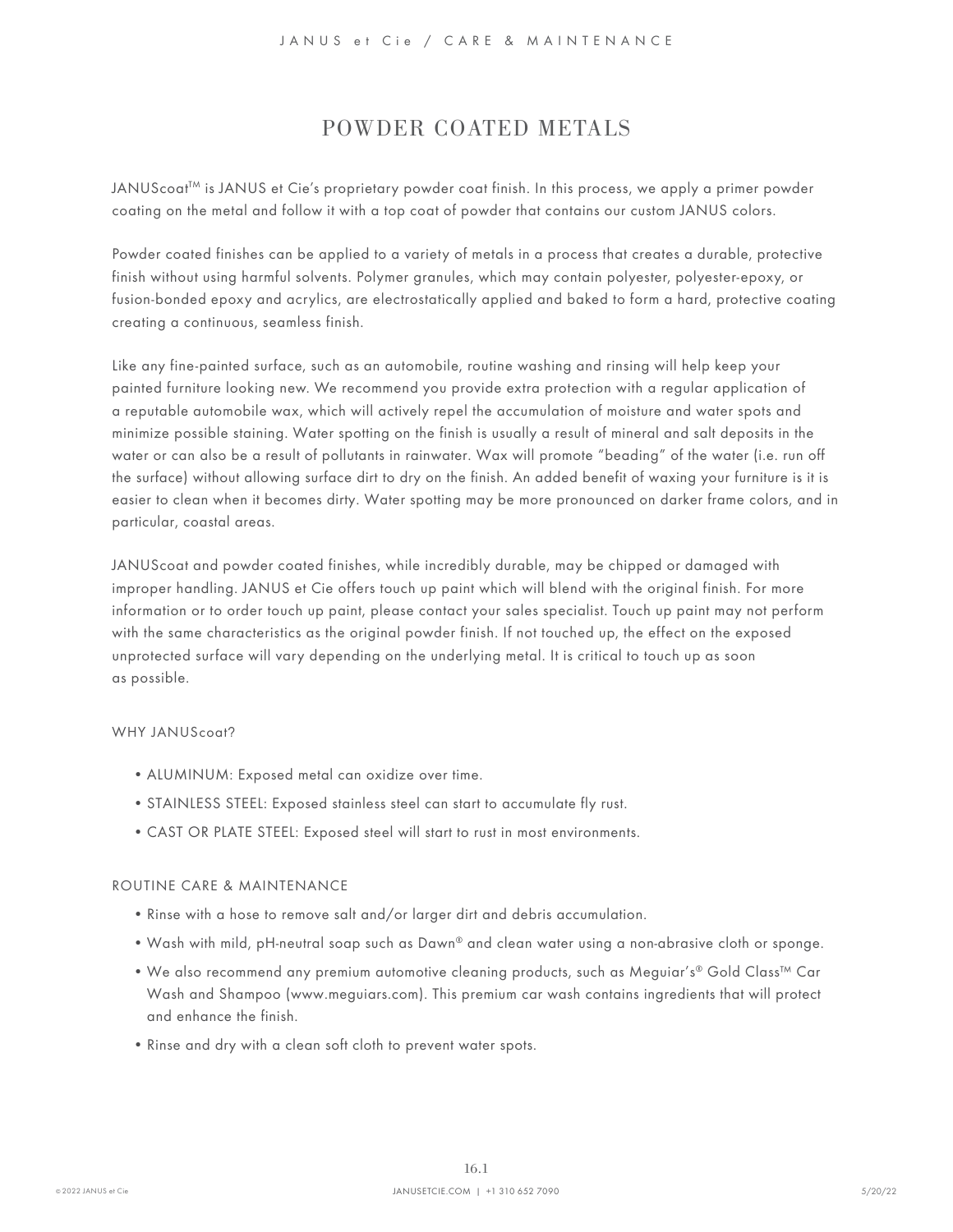# POWDER COATED METALS

#### PERIODIC CARE & MAINTENANCE

- Apply an automotive wax to the finish per manufacturer's instructions. This can vary in the number of times per year depending on the usage and environment of the location. Please see your sales specialist for details.
- Do not use abrasive or aggressive solvent products on aluminum, such as acetone or scouring powder.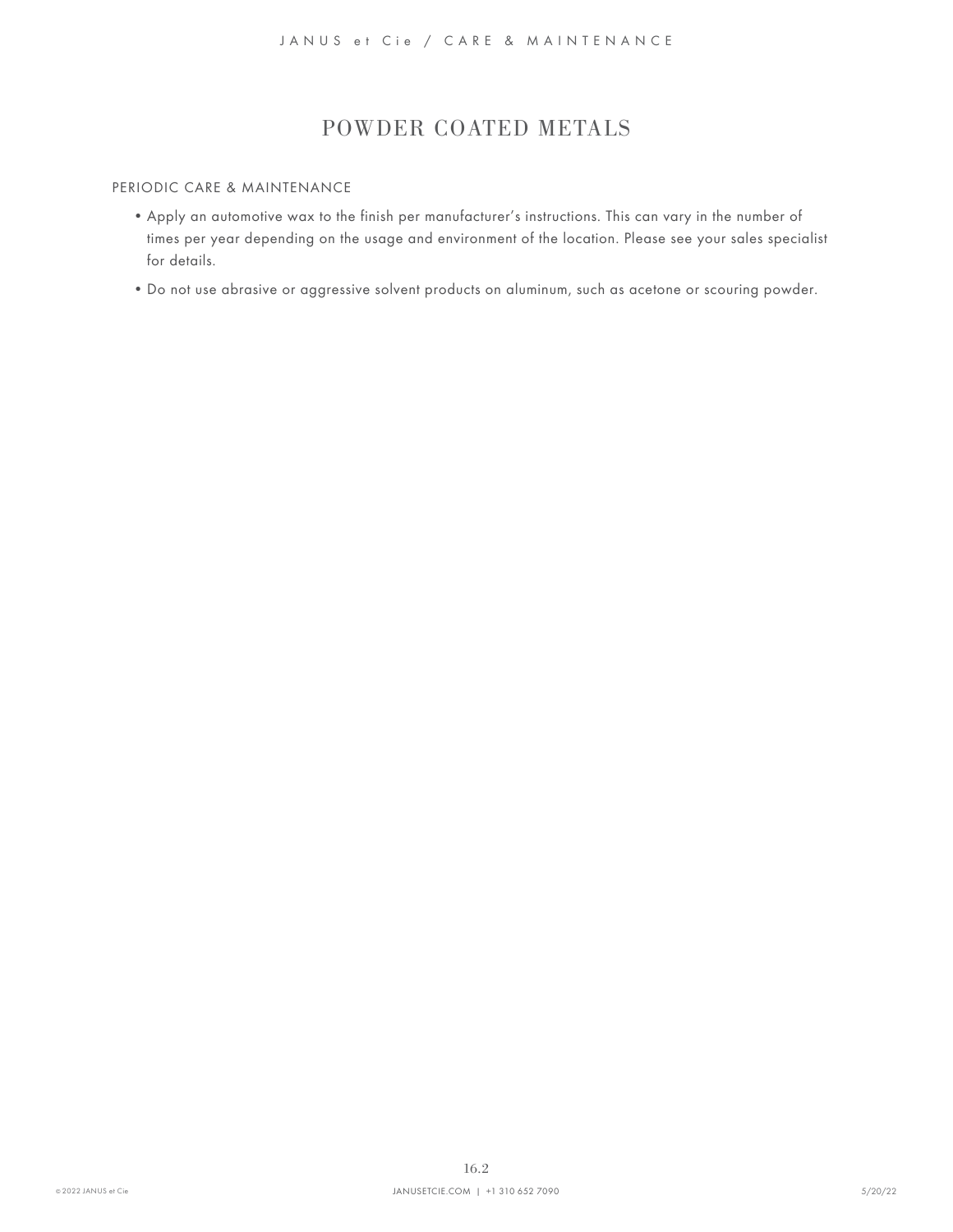# <span id="page-28-0"></span>RATTAN

<span id="page-28-1"></span>Among the strongest and most versatile of natural fibers, rattan has been intertwined with the craft of woven furniture for hundreds of years. We use only the highest grade of these strong and resilient plant materials, and employ skilled artisans immersed in traditional weaving techniques to shape, weave and finish each piece. Following tradition, we produce a truly handmade product for interior spaces that is light, durable and infinitely beautiful. Rattan is a renewable material providing the decisive attribute of a "green" product. Using rattan helps to maintain economic sustainability for families who have been farming and cultivating this crop for centuries.

- Vacuum to remove loose dirt
- Prepare a cleaning solution of 2 ounces (1/4 cup) of mild, pH-neutral soap such as Dawn® and 8 cups of lukewarm clean water (less than 100°F/38°C)
- Use a sponge or soft cloth to clean
- Rinse thoroughly with clean water
- Allow to air dry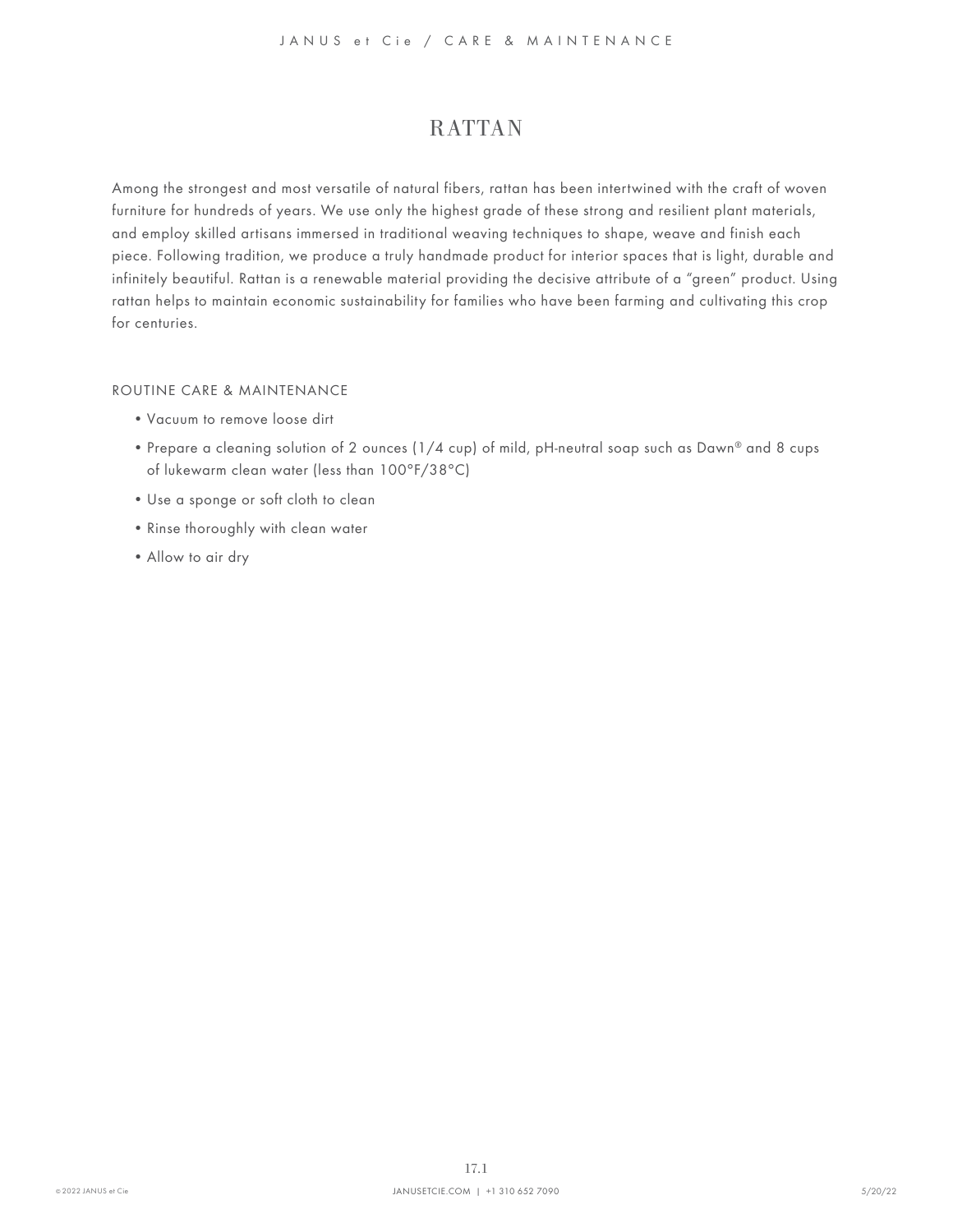### <span id="page-29-0"></span>RESIN

<span id="page-29-1"></span>Resin solid table tops are non-porous and primarily composed of acrylic polymer. It is density and stain resistant, and although it is easy to maintain, basic maintenance is still required to keep the surface clean. Unlike natural stone tops, resin tops do not require any sealants. Avoid direct heat on surface; we recommend using a heat protecting pad under hot cookware.

#### ROUTINE CARE & MAINTENANCE

- Use mild, pH-neutral soap such as Dawn® and clean water
- Dry with a soft cloth
- Avoid harsh cleaners or chemicals

#### EXTENSIVE CARE & MAINTENANCE

- For more stubborn stains, use a scouring sponge with soap and water
- To remove any small scratches, surface can be lightly sanded with a fine 400-600 or higher grit sand paper, then wiped down with a clean soft cloth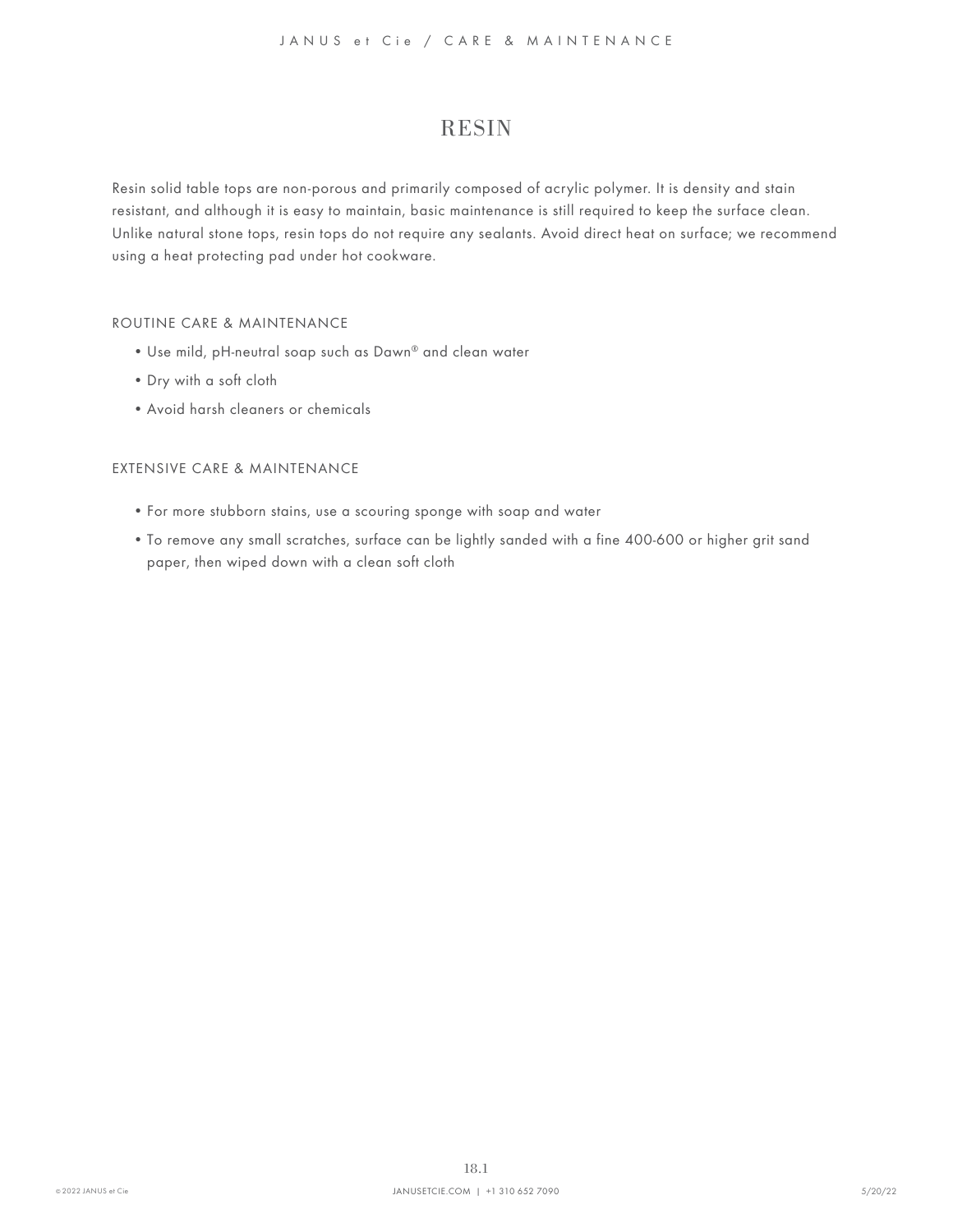# <span id="page-30-0"></span>ROPE, STRAPS & YARN

<span id="page-30-1"></span>Our synthetic ropes, straps and yarns are made of olefin, polyolefin, polypropylene or polyester materials engineered using high-quality pigment with excellent UV, stain and mold resistance. These ropes have the same warm look and soft texture as high-end fabrics. They are environmentally friendly, durable and suitable for outdoor locations.

#### ROUTINE CARE & MAINTENANCE

- Frequent vacuuming or light dusting is recommended
- Dust can be wiped down with a damp clean cloth or rinsed with clean water
- Wash with mild, pH-neutral soap such as Dawn® and clean water or use Faron Cleaner (JeC Item #799-90-100-00-00). If using Faron, please follow directions on bottle.
- Let air dry
- Do not scrub excessively, apply heat or use any sharp objects to clean

#### EXTENSIVE CARE & MAINTENANCE

- Blot stains with a sponge, working inward from the outside of the stain
- Wash with mild, pH-neutral soap such as Dawn® and clean water or use Faron Cleaner (JeC Item #799-90-100-00-00). If using Faron, please follow directions on bottle.
- Rinse with clean water and air dry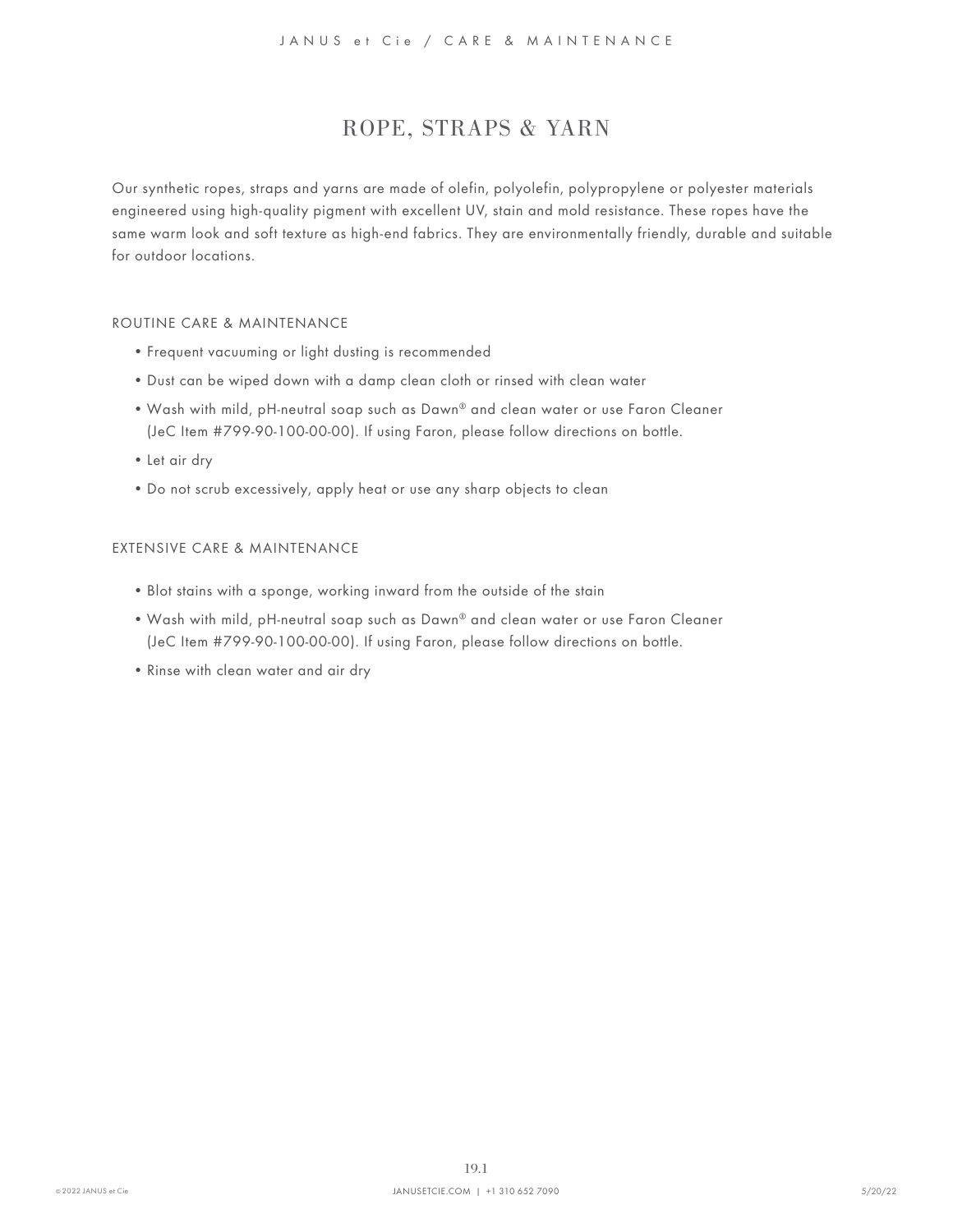# <span id="page-31-0"></span>RUGS

#### INTERIOR RUGS

<span id="page-31-1"></span>Our indoor hide leather rugs use only the best quality full-grain leather and hair-on cowhide, which are synonymous with beauty, durability and luxury.

#### ROUTINE CARE & MAINTENANCE

- Vacuum regularly or shake/beat extra soil or dust outdoors.
- Prompt attention to spills with a damp (but not wet) sponge and a little soap is all that's needed in most cases.
- If there is any solid matter, remove it with the blunt edge of a knife by scraping gently in the direction of the hair, then wipe with a damp sponge.
- You can clean your cowhide by steam cleaning, being careful not to soak the leather backing. Do not use leather cleaners or conditioners.
- Never wash in a washing machine or dry clean.

#### PERIODIC CARE & MAINTENANCE

- Rotate your rug or move to a different location from time to time so that it wears evenly.
- We recommend you keep printed and dyed hides out of direct sunlight to avoid any possible fading.
- We recommend that white, cream, beige or other light-colored cowhides be sprayed with a light coating of colorless nubuck and suede waterproof spray from a cobbler or shoe shop when they are new. If you clean the cowhide with soap and water, you can re-spray the surface again for added protection.
- It is ok to fold your cowhide rug, but it will need some time to relax after it is unfolded. The creases will come out after a few days of lying flat. You can also steam iron the hide on the underside or hairy side to reduce creases faster.
- We recommend storing your rug in a dry place, preferably rolled around a tube core with a clean cotton sheet to protect it from dust and dirt while in storage.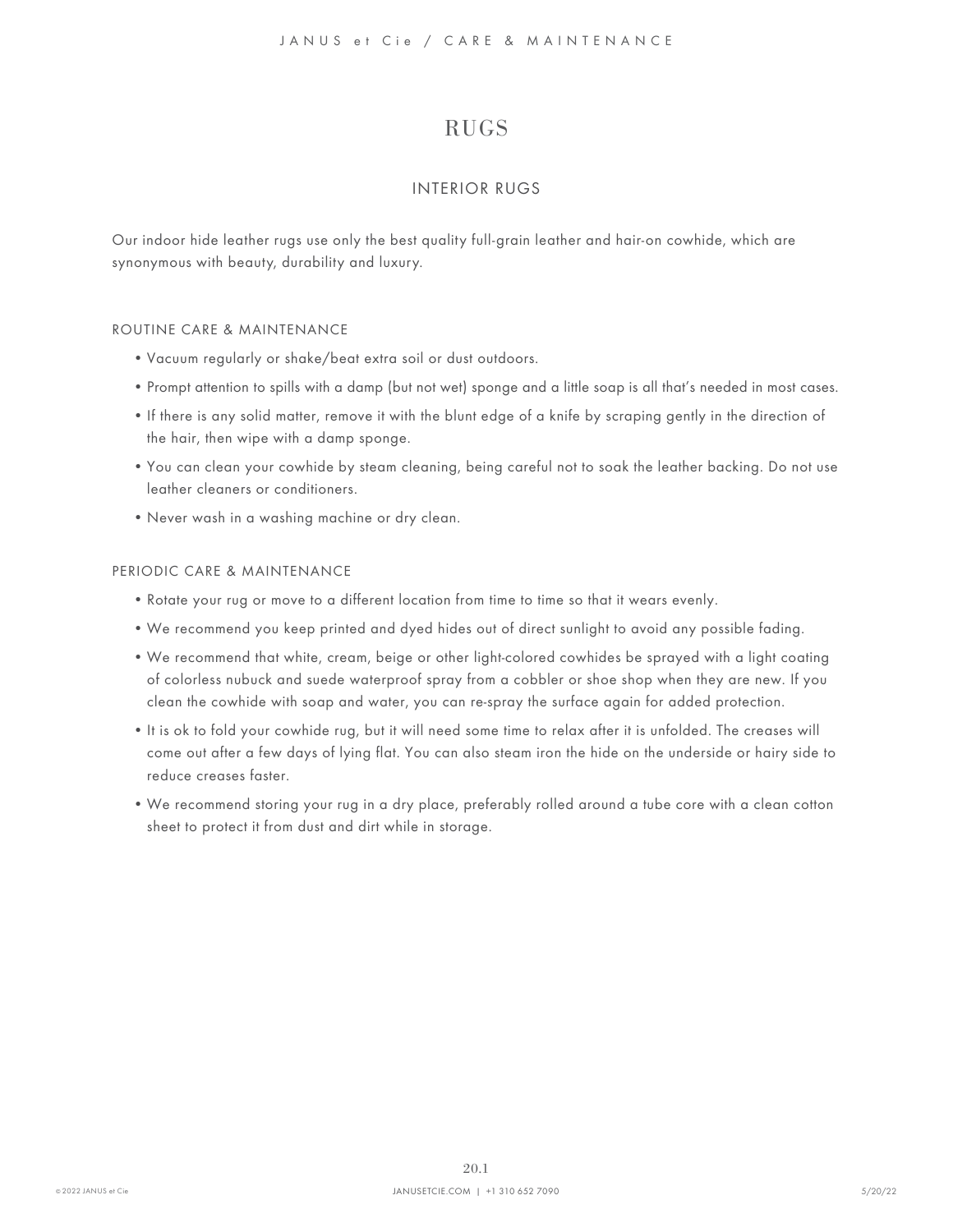# RUGS

#### EXTERIOR RUGS

Our outdoor rugs are made of polypropylene or polyester. Both are tough and durable synthetic fibers. They are stain resistant, mold and mildew resistant and quick drying. Additionally, they are non-toxic. A great alternative to sisal or other natural fibers that can degrade with exposure to humidity and heat, our synthetic rugs require minimal maintenance to keep them looking their best. These rugs also look great indoors. When using inside, we recommend a rug pad. Keep rugs out of standing water.

#### ROUTINE CARE & MAINTENANCE

- Vacuum or sweep regularly and/or shake to remove loose dust and dirt.
- Hose off to clean & allow to air dry (in direct sunlight if possible).

#### EXTENSIVE CARE & MAINTENANCE

- Immediately blot (do not rub) spills with a paper towel or clean absorbent white cloth. Scoop up solids.
- Pre-test spot removal in an inconspicuous place.
- Apply a cleaning agent to an absorbent towel and use a blotting motion on the spill. Flip the cloth to prevent reapplying soil. Do not oversaturate.
- Work inward from the edge of the spot to prevent excess spreading.
- Wait a few minutes for the cleaning agent to work on the spot.
- Once the spot is removed, blot excess moisture by applying pressure with a dry paper towel or cloth. Rinse with clear water on a clean cloth and allow to air dry.
- Rotate rug twice per year to avoid traffic wear spots.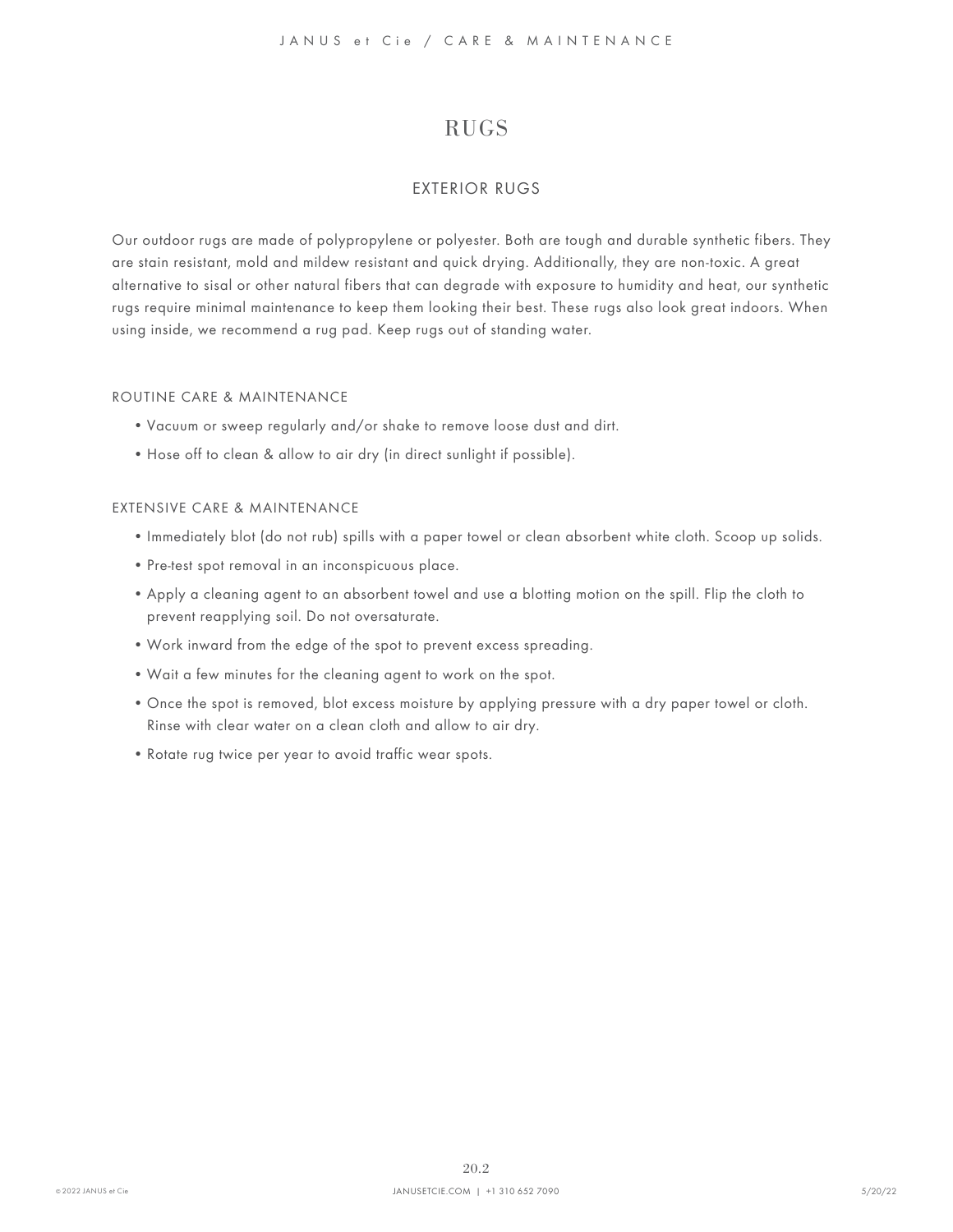# <span id="page-33-0"></span>STONE MATRIX

<span id="page-33-1"></span>Our stone matrix products are suitable for indoor and outdoor use. Each piece is intended to look unique and be placed in a long-standing environment. As such, fissures, texture, and color variations will evolve. Part of the beauty of these pieces is that they will age and change over time. Hairline cracks and small chips add to the patina.

#### ROUTINE CARE & MAINTENANCE

• Remove dirt with a soft brush or rinse with water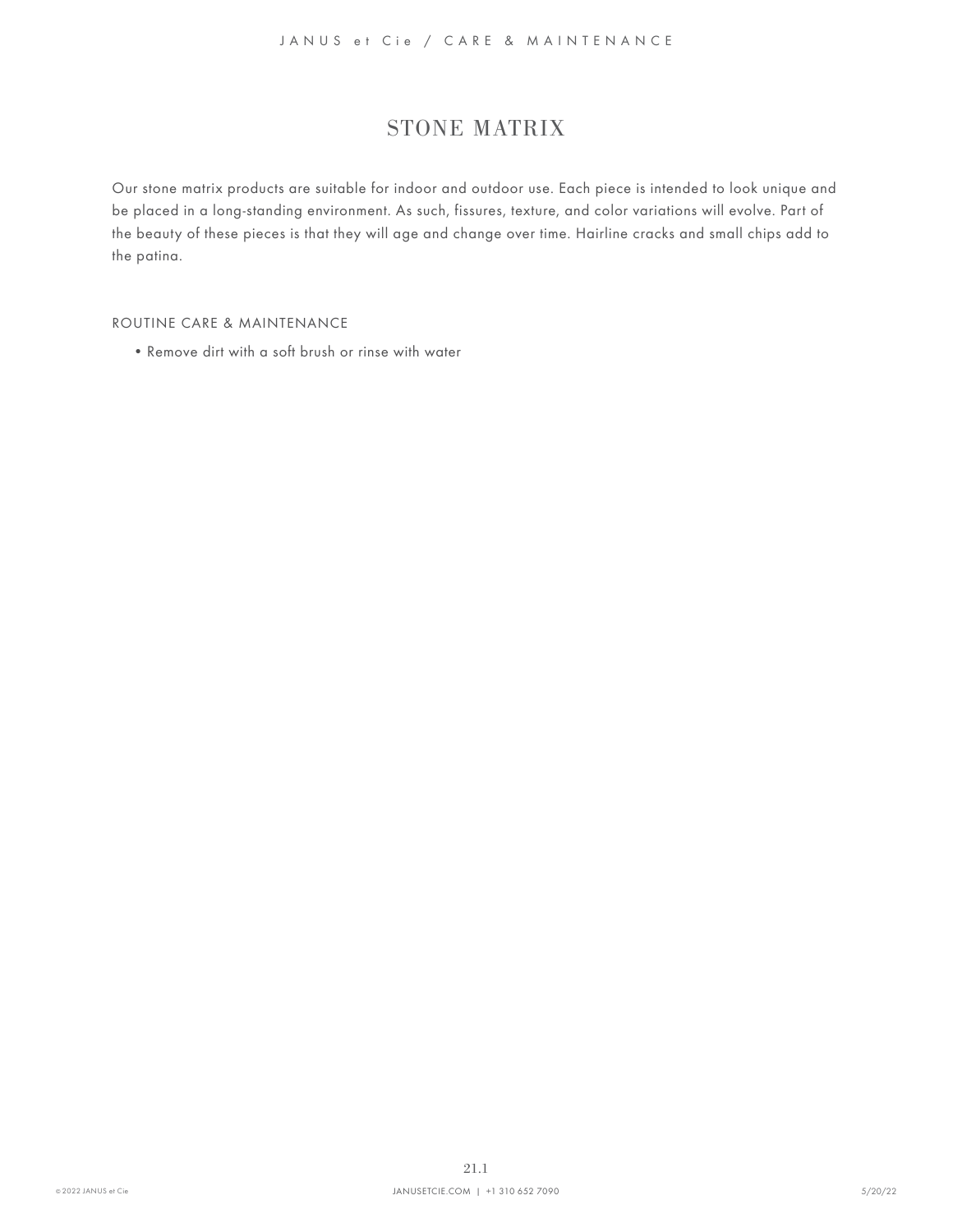#### <span id="page-34-0"></span>NATURAL PREMIUM TEAK & HARDWOODS

<span id="page-34-1"></span>All of our plantation-grown teak and hardwoods are premium grade. With any natural wood, color and grain vary on each piece of handcrafted furniture. As particularly strong decay- and water-resistant species, these woods are good to use outdoors, but you may experience some expanding and contracting with changes in moisture or temperature. Left alone, they will age naturally to a beautiful silver grey patina.

Natural teak is an ideal wood for outdoor furniture not only for its sustainability, beauty and character, but for its durability—its very high oil content prevents rotting and insect infestation. Our premium teak is kiln dried before being made into furniture. This process helps to stabilize the moisture content of the teak; however, when exposed to sun and water, teak oils escape over time, causing the wood color to shift from its warm natural tone to an equally beautiful weathered grey. In environments that are humid, areas of the grain may begin to appear raised. Changes in moisture content can cause small cracks, also known as season splits, to appear in the wood, and mold spores may appear during this process. In dry climates, this transformation in appearance occurs slowly; with frequent fluctuation in climate, it happens more quickly. None of these changes are defects in the material, nor will they affect the structural integrity of the wood.

Before enjoying your beautiful teak furnishings, rinse and wipe down teak frames to remove any residual teak dust or oils and let air dry completely. As teak furniture acclimatizes to your location, additional teak oils may seep out of the wood. We recommend periodically rinsing the frames to remove any excess oils.

Teak oil and teak dust can stain cushions. Until your teak has properly acclimated to the environment, we recommend removing the cushions from the frames when not in use. During the first weeks of this natural process, we recommend cleaning the teak before placing the cushions on the frames to avoid staining.

As you read through the following care and maintenance instructions, you will find the steps analogous to skin care. In order to add a luster, purity, and youthful appearance to your teak and other premium wood products, the true organic nature of the material must be preserved and enhanced. Through abrading and exfoliating techniques, similar to enhanced skin care, the natural tannin and grains of your teak will be embellished and beautified.

#### GENERAL CARE & MAINTENANCE

- Vacuum to remove loose dirt
- Prepare a cleaning solution of 2 ounces (1/4 cup) mild, pH-neutral soap such as Dawn® or Golden Care® Teak Cleaner per gallon
- 8 cups of lukewarm clean water (less than 100°F/38°C)
- Use a nonabrasive sponge or soft cloth to clean
- Rinse thoroughly with clean water
- Allow to air dry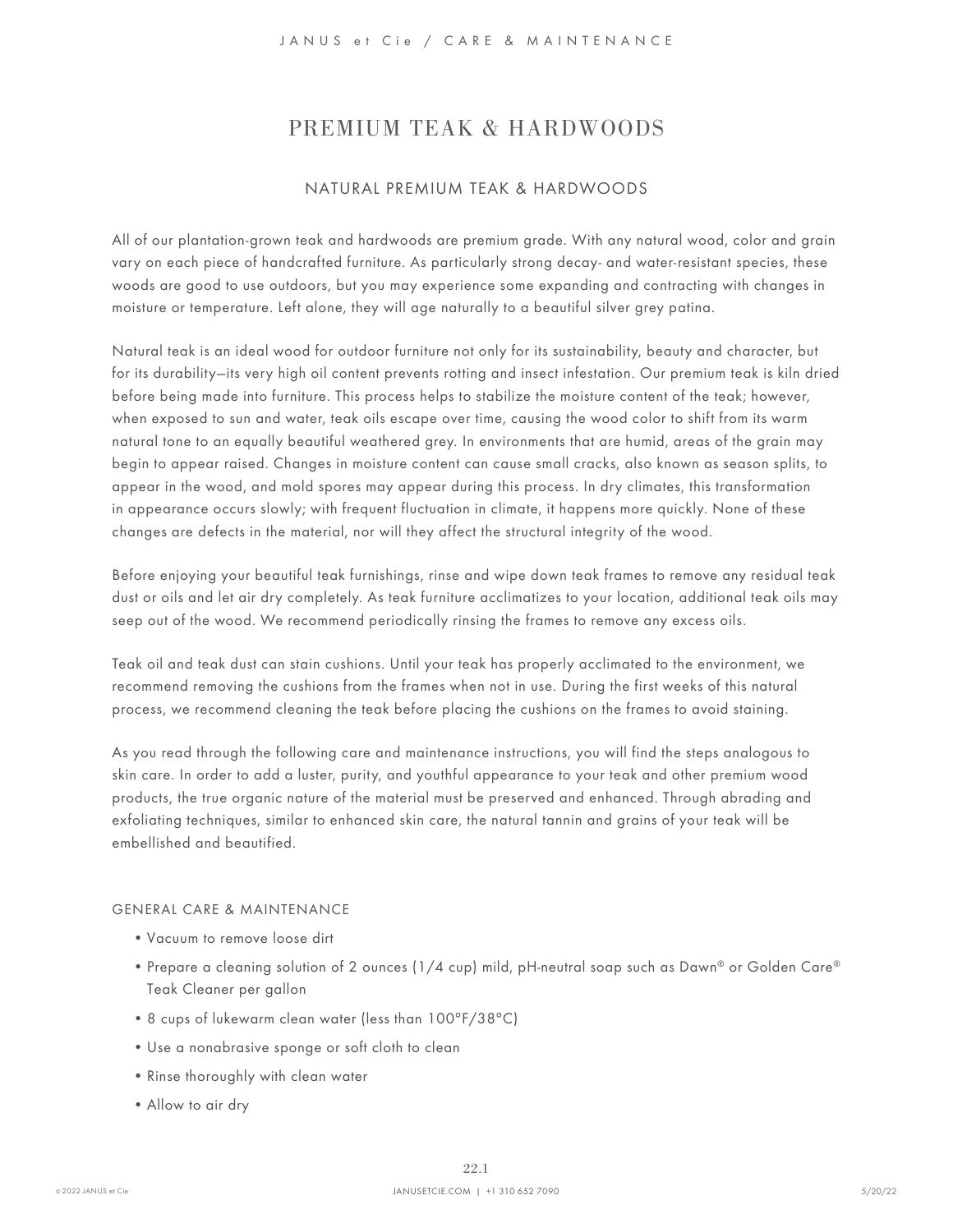#### PERIODIC CARE & MAINTENANCE

With proper care and maintenance, our premium teak can be kept as vibrant and youthful as when it was first received. This means regular cleaning, possible light sanding and treating with the Golden Care® Maintenance System (Teak Cleaner, Teak Protector, and Teak Shield). In addition, teak that has been maintained but weathered to a silver grey patina can be returned to its natural golden brown state. The following information is meant to provide general guidelines; always follow specific instructions as directed and within the conditions suggested on your cleaning products. Please note, teak maintenance may need to be performed multiple times a year based on your local environment.

#### GOLDEN CARE® MAINTENANCE SYSTEM

#### TEAK CLEANER

#### Golden Care Teak Cleaner (JeC Item #799-10-100-00-00)

Teak Cleaner cleans and restores discolored dark grey teak and hardwood. This water-based formula is a high concentration cleaner and contains brightener ingredients which bring back the original color of new teak/hardwood. Unlike most other teak cleaners, ours is classified as non-hazardous. This process should be applied as needed based on the preferred look of your teak. Follow specific instructions as directed and within the conditions suggested on your cleaning products.

#### TEAK PROTECTOR

#### Golden Care Teak Protector (JeC Item #799-10-200-00-00)

Teak Protector is superior to a standard teak oil or sealer as it maintains the original light brown color of teak for a period of time up to four times longer than teak oil and up to twice as long as teak sealers. It resists the development of mold and black spots on the teak. The environmentally friendly formula is 100% water based, non-flammable, and isn't greasy. Follow specific instructions as directed and within the conditions suggested on your cleaning products.

#### TEAK SHIELD

#### Golden Care Teak Shield (JeC Item #799-10-200-01-00)

Teak Shield is commonly used as a barrier on tabletops and other food preparation and dining surfaces as a stain inhibitor. Common items such as coffee, butter, wine and olive oil can lead to incidental staining, and this product serves as an almost invisible barrier against discoloration caused by these items. Follow specific instructions as directed and within the conditions suggested on your cleaning products.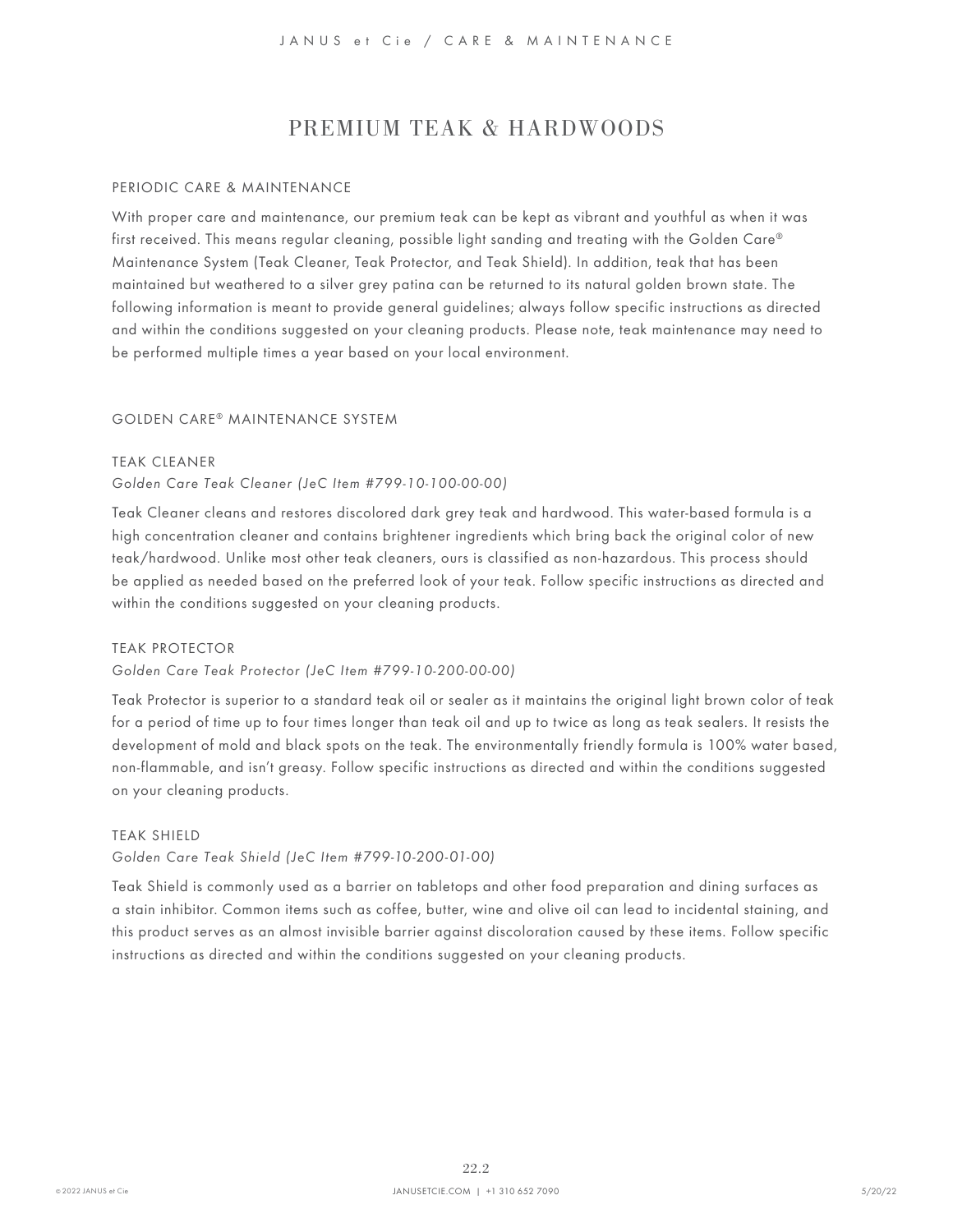#### NATURAL TEAK FINISHES WITH THE GOLDEN CARE TEAK MAINTENANCE SYSTEM





CURRENT FINISH DESIRED FINISH

#### HONEY BROWN TO SILVER GREY PATINA

- Teak is a natural product and will weather to a silver grey patina over time.\*
- Teak Shield is recommended to help prevent staining on table tops or other food preparation/dining surfaces.



CURRENT FINISH



DESIRED FINISH

#### SILVER GREY PATINA TO HONEY BROWN

- Teak Cleaner can restore the teak to its natural blonde state.
- Teak Protector will turn the teak into the honey brown color and help maintain it.
- Teak Shield is recommended to help prevent staining on table tops or other food preparation/dining surfaces.



CURRENT FINISH



DESIRED FINISH

#### EXTREME SILVER GREY PATINA TO SILVER GREY PATINA

- Clean with a mild, pH-neutral soap such as Dawn® and clean water. If wood grain has become raised with time, sand with a fine grit sand paper to return the teak to a fine smooth finish. Teak may show patches of honey brown after sanding but in time will weather back to silver grey patina.
- Teak Shield is recommended to help prevent staining on table tops or other food preparation/dining surfaces.



CURRENT FINISH



DESIRED FINISH

#### EXTREME SILVER GREY PATINA TO HONEY BROWN

- Clean with Teak Cleaner. If wood grain has become raised with time, sand with rough sand paper along the grain followed by a fine grit sandpaper to return the teak to a fine smooth finish.
- Teak Protector is recommended to help maintain honey brown color.
- Teak Shield is recommended to help prevent staining on table tops or other food preparation/dining surfaces.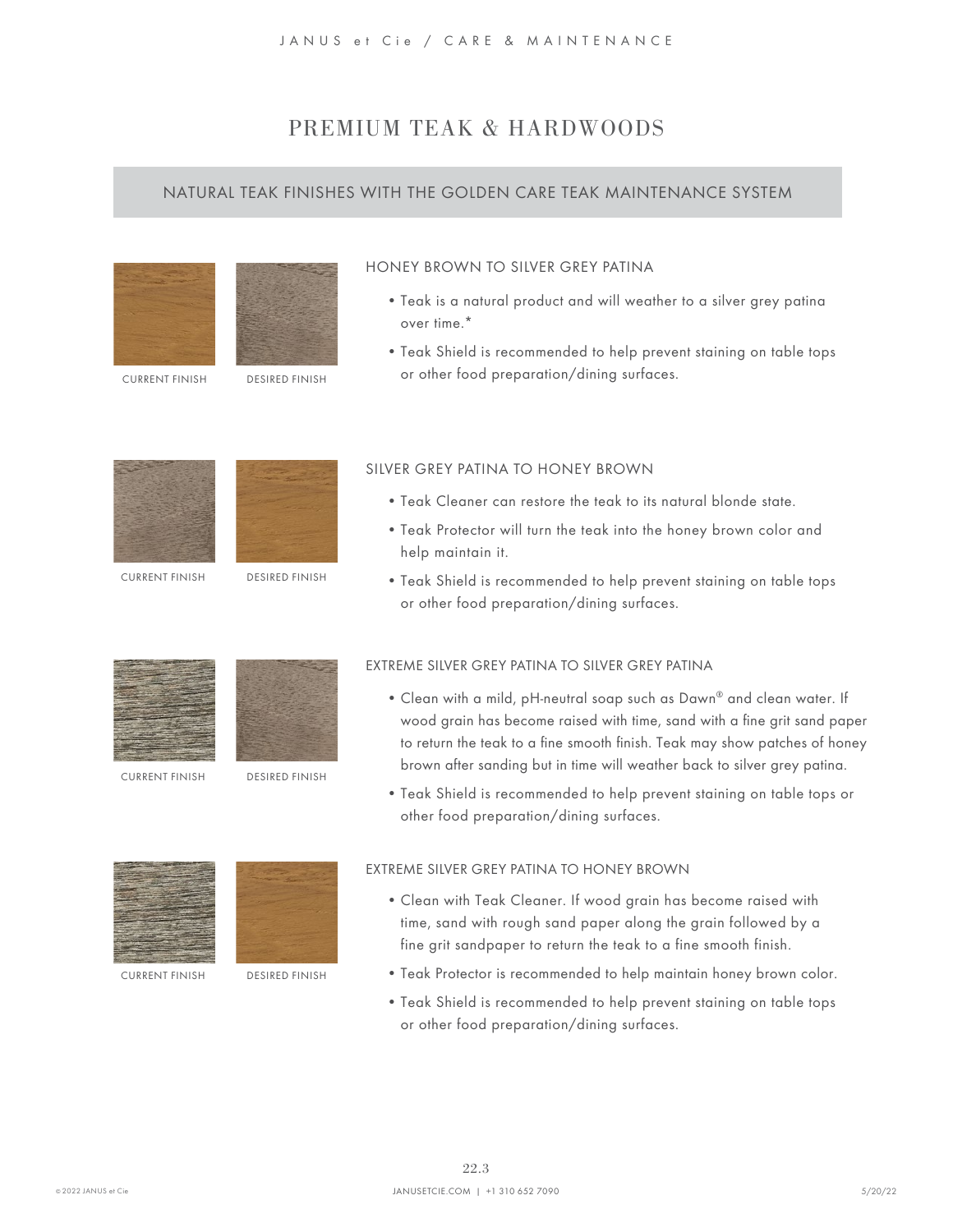\*The high quality of our teak turns to a lustrous silver grey patina when left in its natural state. To promote the weathering process of teak, wash the teak regularly, especially during its first few months outside. Do so on a sunny day if possible, and use a mild liquid detergent with a teaspoon of bleach in a gallon of water. The bleach will accelerate the weathering action of the sun. After the teak is washed with the soap and the bleach, rinse the furniture thoroughly with clean water and let it dry. As the teak begins to weather, the grain begins to lift. You may want to lightly sand the fine "hairs" which rise when the teak begins to weather with 220 grit sandpaper. Your silver grey patina will evolve at a different pace depending on its environment. Wind, salt spray and sun will always weather the teak more quickly.

#### <span id="page-37-0"></span>WEATHERED, DRIFTWOOD & ESPRESSO FINISHED TEAK

Our Weathered or Espresso finishes are applied to our plantation harvested premium teak furniture frames. These handcrafted finishes require several coats of different colors and are distressed by hand, then sealed with a lacquer to lengthen the durability. Treat these finishes in the same manner as a painted finish. Over time finishes will change color, adding to the character of the piece.

#### GENERAL CARE & MAINTENANCE

- Clean with a soft brush to remove dust and debris, like leaves.
- Wash with mild, pH-neutral soap such as Dawn® and clean water using a non-abrasive cloth or sponge.
- Rinse with clean water and let dry, preferably on a sunny day, or dry with a soft cloth.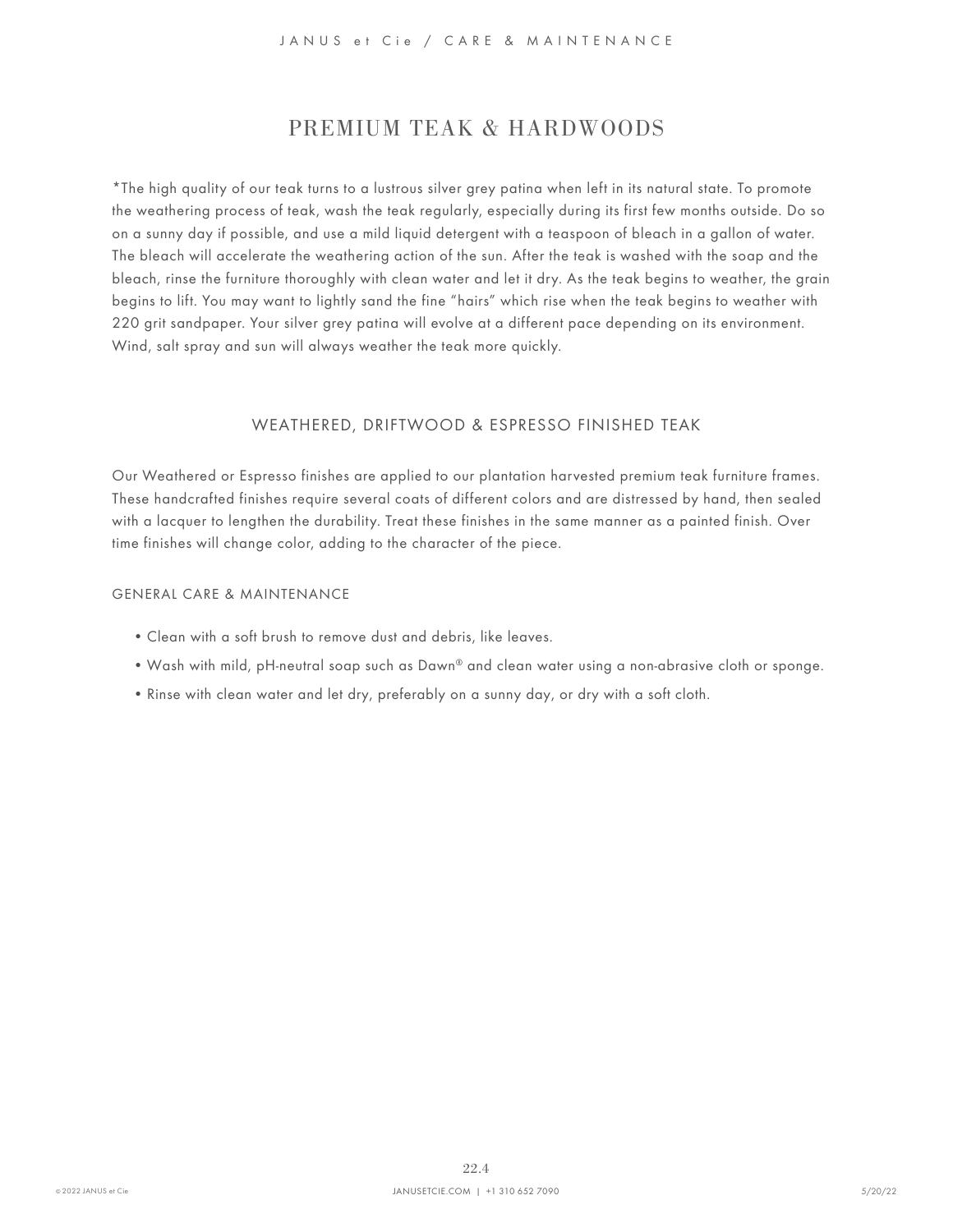### TERRAZZO

<span id="page-38-0"></span>Terrazzo is a composite material that consists of chips of marble, granite, quartz and other types of stones. It is compressed together in a mold to form a large sheet/slab, that can be processed into different sizes. The tops can vary in finishing, ranging from honed to polished depending on requirements.

#### ROUTINE CARE & MAINTENANCE

- Use a microfiber cloth to dust off the surfaces.
- Wash with mild, pH-neutral soap such as Dawn® and clean water using a non-abrasive cloth or sponge.
- Use of harsh chemicals or abrasive cleaners is not recommended. They can scratch, pit, and etch the surface of the stone.
- Spills have the potential to stain. Porous stones are more susceptible to soaking up spills, which can discolor their surfaces. Clean spills immediately by wiping with a soft damp cloth.

#### EXTENSIVE CARE & MAINTENANCE

- We also recommend regularly cleaning with a stone cleaner formulated with a neutral pH, such as Oxy-Klenza Stone Cleaner (JeC Item #799-40-101-01-00). Please follow manufacturer's instructions.
- For stubborn stains on stone, a poultice of ammonia will remove most organic stains from marble. Dampen a paper towel or cloth with ammonia mixed with water, and cover the stain for 24-48 hours to remove. Household baking soda can absorb organic stains as well. Sprinkle the stained area with the baking soda and let it sit for 24-48 hours. Wipe clean and reseal (please refer to instructions below).
- Stone tops will need to be resealed based on use and environment. Before applying a new coat of INTENSIFIATM sealer (JeC Item #799-40-100-01-00), please make sure your stone top is clean. Follow the manufacturer's instructions. Depending on usage and location, this may need to be done multiple times a year. Please see your sales specialist for details.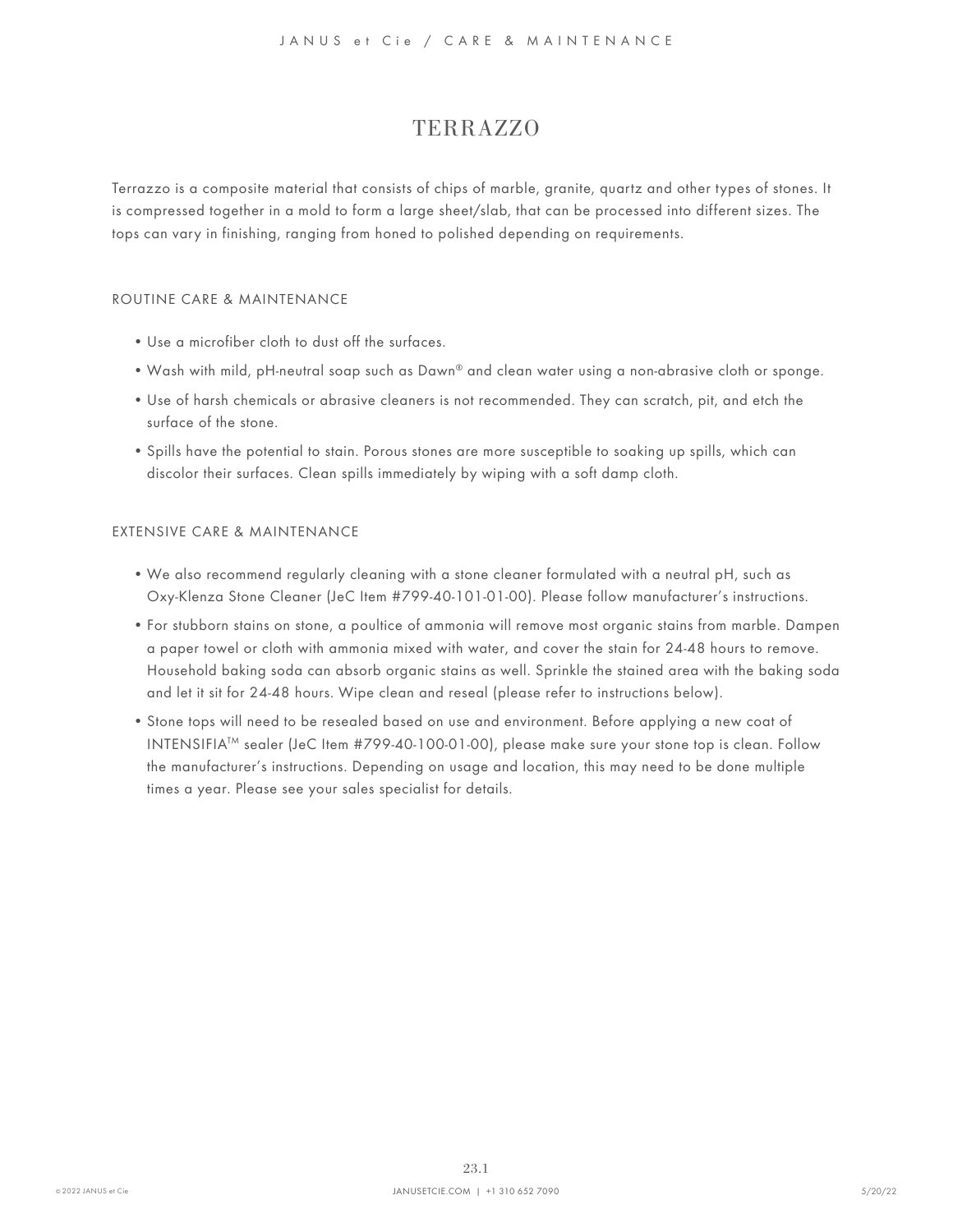<span id="page-39-1"></span>JANUS et Cie Textiles speak to our natural love of color, pattern, structure and texture—in the world, in the home and in our wardrobes. Our extensive collection of captivating textiles is designed to allow you to dress furniture and environments with the same variety and personality that you dress yourself! More than 200 fabrics comprise our collection including sumptuous Weatherskin® exterior faux leather. Our outdoor fabrics, ranging from brights to stripes and patterns to solids, are woven from solution dyed acrylic, polyolefin and polypropylene for a surface that resists microbes, soil, abrasion and fading from UV light. The result is perfect for hospitals, hotels, office spaces, and private residences. Our deep stock of textiles allows you to create a distinct and personal, elegant and vibrant interior or exterior setting.

JANUS et Cie fabrics do not promote mildew growth; however, mildew may grow on dirt and other foreign substances that are not removed from the fabric. JANUS et Cie fabrics are heat sensitive and will shrink when subjected to excessive heat. Never steam press or machine dry these fabrics.

#### <span id="page-39-0"></span>SOLUTION DYED POLYPROPYLENE FABRIC

JANUS et Cie's polypropylene fabric is 100% recyclable and produced from non-toxic and hypoallergenic materials, as well as being mold and stain resistant. Polypropylene fabrics should not be ironed or cleaned with bleach.

- Vacuum to remove loose dirt.
- Prepare a cleaning solution of 2 ounces (1/4 cup) mild, pH-neutral soap such as Dawn® per 1 gallon of lukewarm clean water (less than 80°F/30°C), or Use Faron Cleaner (JeC Item #799-90-100-00-00). If using Faron, please follow directions on bottle.
- Use a sponge to clean.
- Apply a light mist of cleaning solution as noted above using a spray bottle.
- Allow cleaning solution to soak into fabric.
- Work the solution into the stain by blotting or lightly scrubbing the area with a sponge.
- Rinse thoroughly with clean water.
- Blot excess moisture with a clean, soft white towel or sponge.
- Use a wet vacuum, if available, to remove excess moisture.
- Repeat these steps until stain is removed.
- Allow fabric to air dry.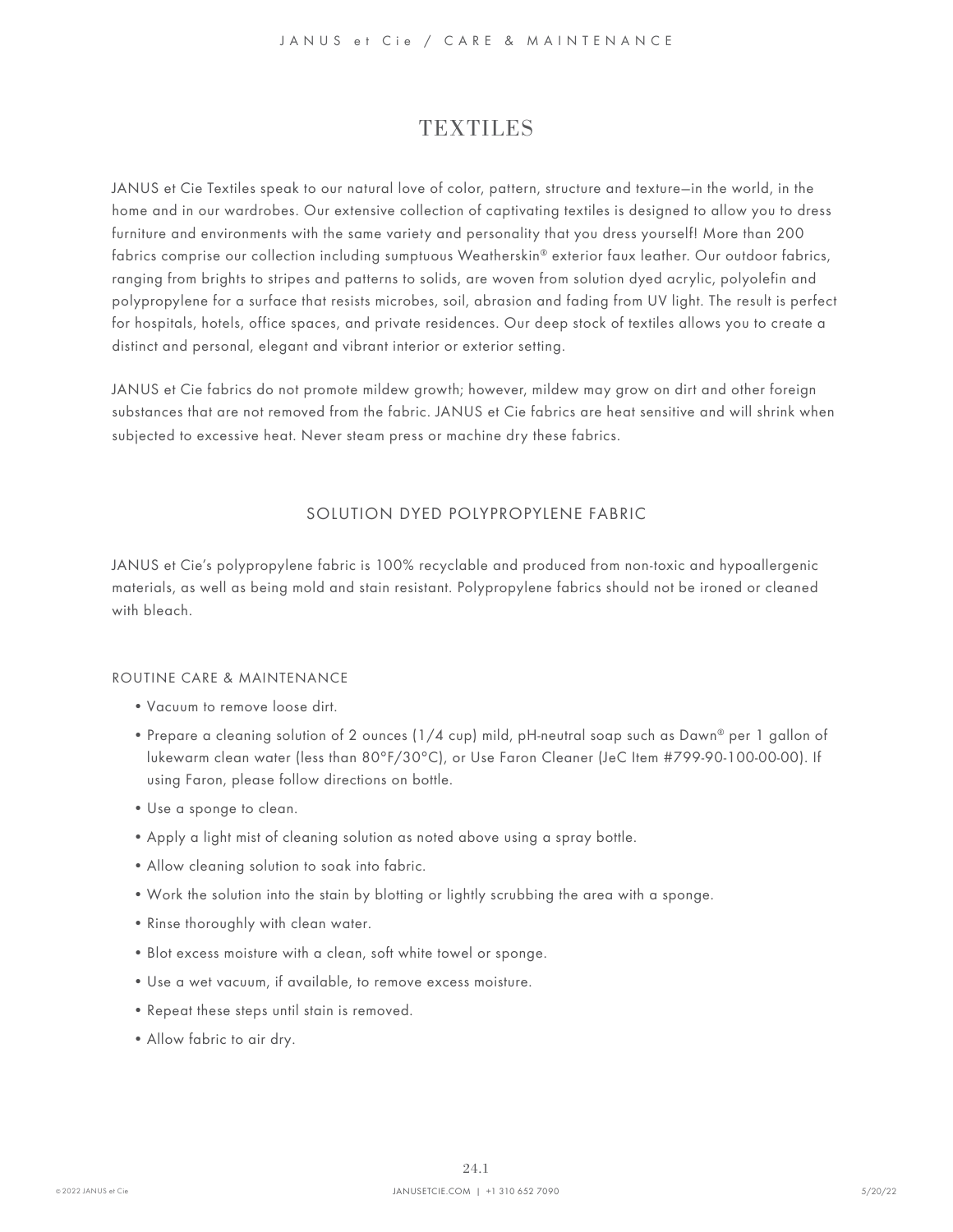#### PERIODIC CARE & MAINTENANCE

• Repeated washings with liquid detergent may reduce the effectiveness of the soil-resistant and waterrepellent qualities, so it may be necessary to reapply a water-repellent finish, such as 303 Hi-Tech Fabric Guard (JeC Item #799-90-301-00-00), or a similar soil-resistant treatment. Always refer to directions from manufacturer.

#### EXTENSIVE CARE & MAINTENANCE

- For more stubborn stains, polypropylene fabric can be machine washed with standard detergent and tumbled dry on low.
- Polypropylene fabric can be dry cleaned as long as Tetrachloroethylene is not used.
- Following is a guide to help aid you with stain removal for JANUS et Cie textiles and cushions.

#### WEATHERSKIN TEXTILES

Weatherskin is a durable high-tech fabric that looks and feels like soft glove leather. This product is designed with a built-in stain-resistant finish that will not wash or wear off and does not require a topically applied spray.

#### ROUTINE CARE & MAINTENANCE

• Wash with mild, pH-neutral soap such as Dawn® and clean water using a non-abrasive cloth or sponge. Never use cleaners containing abrasives such as scouring powder or bleach.

#### PERIODIC CARE & MAINTENANCE

• For water soluble stains, use a clean cloth or soft sponge to dab the stain with mild, pH-neutral soap such as Dawn® and clean water. Remove the soap solution by wiping the area with a cloth and clean water. Dry with a soft lint-free cloth or towel.

#### EXTENSIVE CARE & MAINTENANCE

- For oil-based or non-water soluble stains. First, test in the least visible area. Lightly wipe the stain with a clean cloth which has been moistened with a mild volatile solvent (acetone or paint thinner). Blot the area with a dry cloth and allow to air dry.
- For ink and magic marker, dab lightly with a cloth which has been moistened with a solution of one part dishwashing liquid and one part rubbing alcohol. DO NOT RUB. As the ink loosens, blot the area with a dry cloth. Repeat if necessary. Rinse with a cloth dampened in clean water and dry with a soft cloth.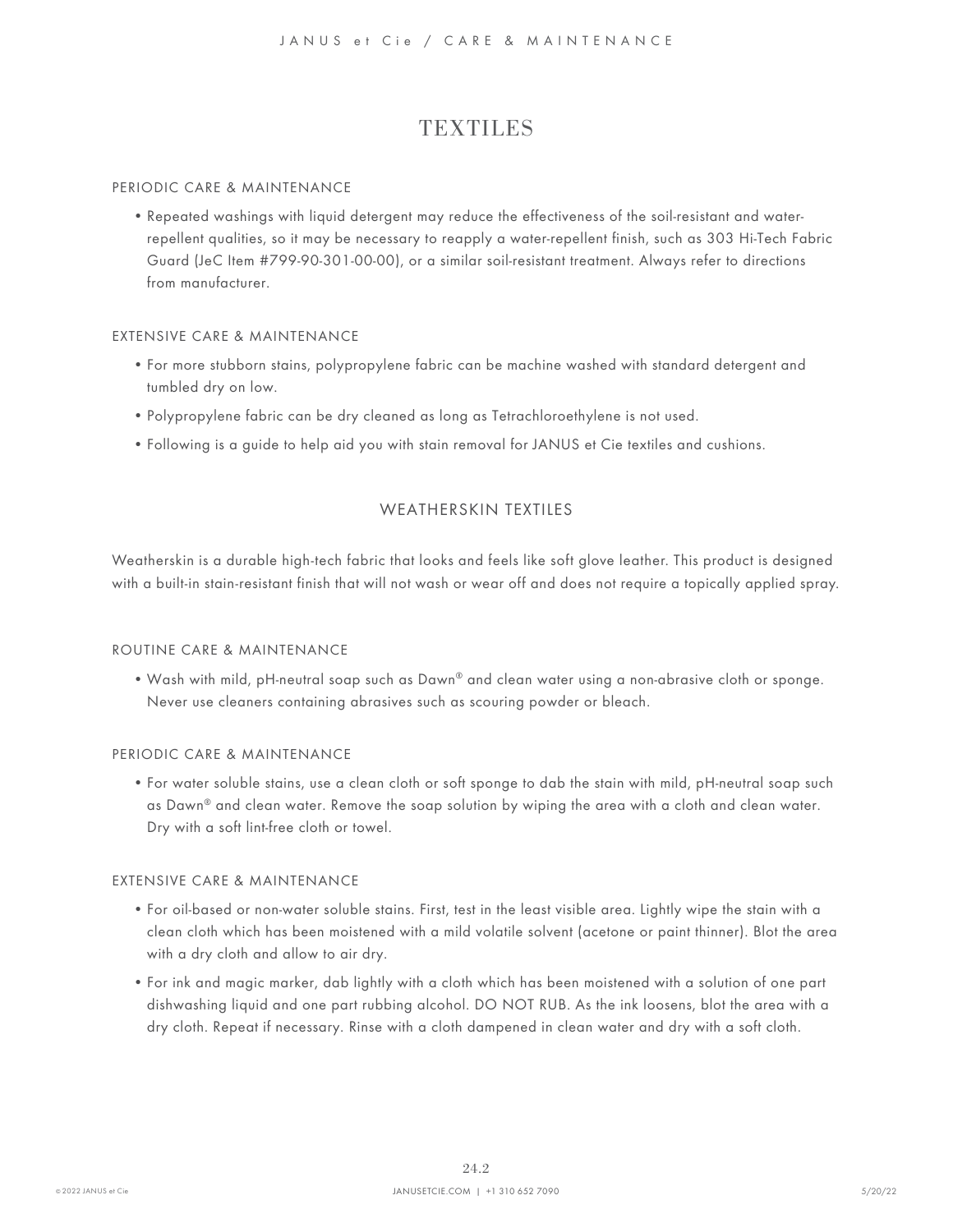#### SOLUTION DYED ACRYLIC, POLYESTER AND POLYOLEFIN TEXTILES

#### ROUTINE CARE & MAINTENANCE / SPOT CLEANING

- Vacuum to remove loose dirt.
- Prepare a cleaning solution of 2 ounces (1/4 cup) mild, pH-neutral soap such as Dawn® per 1 gallon of lukewarm clean water (less than 80°F/30°C), or Use Faron Cleaner (JeC Item #799-90-100-00-00). If using Faron, please follow directions on bottle.
- Use a sponge to clean.
- Apply a light mist of cleaning solution as noted above using a spray bottle.
- Allow cleaning solution to soak into fabric.
- Work the solution into the stain by blotting or lightly scrubbing the area with a sponge.
- Rinse thoroughly with clean water.
- Blot excess moisture with a clean, soft white towel or sponge.
- Use a wet vacuum, if available, to remove excess moisture.
- Repeat these steps until stain is removed.
- Allow fabric to air dry.
- Solution dyed acrylic, polyester and polyolefin should never be dry cleaned.

#### PERIODIC CARE & MAINTENANCE

Repeated washings with liquid detergent or bleach may reduce the effectiveness of the soil-resistant and water-repellent qualities, so it may be necessary to reapply a water-repellent finish, such as 303 Hi-Tech Fabric Guard (JeC Item #799-90-301-00-00), or a similar soil-resistant treatment. Always refer to directions from manufacturer. We offer McMaster® Stainless Steel Wipes (JeC Item #799-30-200-00-00), which clean and offer added protection against rust buildup. Follow instructions on packaging.

#### EXTENSIVE CARE AND MAINTENANCE

Heavy cleaning for stubborn stains and mildew (Excludes Weatherskin and polypropylene fabrics)

- Prepare a deep cleaning solution of 8 ounces (1 cup) of bleach and 2 ounces (1/4 cup) of mild, pH-neutral soap such as Dawn® per 1 gallon of clean water.
- Spray on entire area and allow to soak into the fabric for 15 minutes to 1 hour.
- Thoroughly yet gently, rub in deep cleaning solution with a soft bristle brush, sponge, or clean towel.
- It is best to clean the entire surface area of the fabric to avoid water rings and stains.
- Rinse thoroughly with clean water.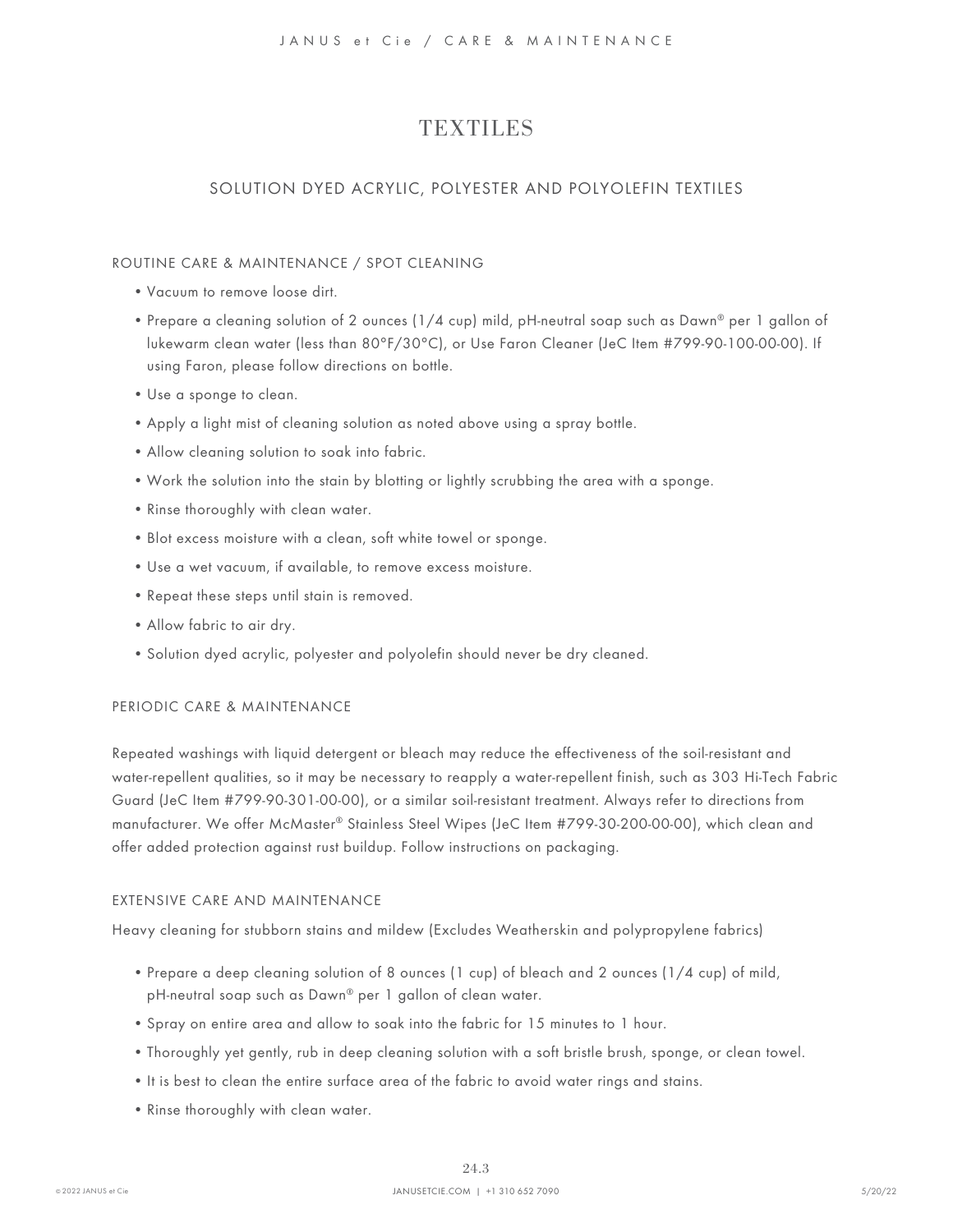- Allow fabric to air dry in a well ventilated, clean, dry area.
- If stain and/or mildew persist, bleach quantities may be increased. In some cases, long standing stains may not be completely removable.

#### CUSHIONS

Available in all shapes, sizes, and styles, cushions are generally made of some sort of fill, some type of feathers, or some combination of these materials. Many different types of fills are available, each with a specific density and chemical formula designed and engineered to suit particular uses and different styles of furniture. Some foam cushions are just that, pieces of foam. Others are foam sandwiched in some sort of wrapping, such as Dacron, which provides loft and scale, and a softer profile. For thicker, more luxurious cushions, the optimal fill is a foam core enveloped in down or some soft synthetic; the wrapping is often stitched in channels like a sleeping bag to keep the cushion from shifting. As a rule, the fluffier the cushion is, the more casual its shape. The finest weather resistant materials have been used to make our cushions; however, they are not impervious to weather extremes or lack of maintenance.

Cushions used on natural unseasoned teak and natural woods should be removed after each use until the wood has acclimated to its new environment.

Cushions should be brought indoors during inclement weather.

#### ROUTINE CARE & MAINTENANCE / SPOT CLEANING

- Vacuum to remove loose dirt.
- Prepare a cleaning solution of 2 ounces (1/4 cup) mild, pH-neutral soap such as Dawn® per 1 gallon of lukewarm clean water (less than 80°F/30°C), or Use Faron Cleaner (JeC Item #799-90-100-00-00). If using Faron, please follow directions on bottle.
- Use a sponge to clean.
- Apply a light mist of cleaning solution as noted above using a spray bottle.
- Allow cleaning solution to soak into fabric.
- Work the solution into the stain by blotting or lightly scrubbing the area with a sponge.
- Rinse thoroughly with clean water.
- Blot excess moisture with a clean, soft white towel or sponge.
- Use a wet vacuum, if available, to remove excess moisture.
- Repeat these steps until stain is removed.
- Allow fabric to air dry.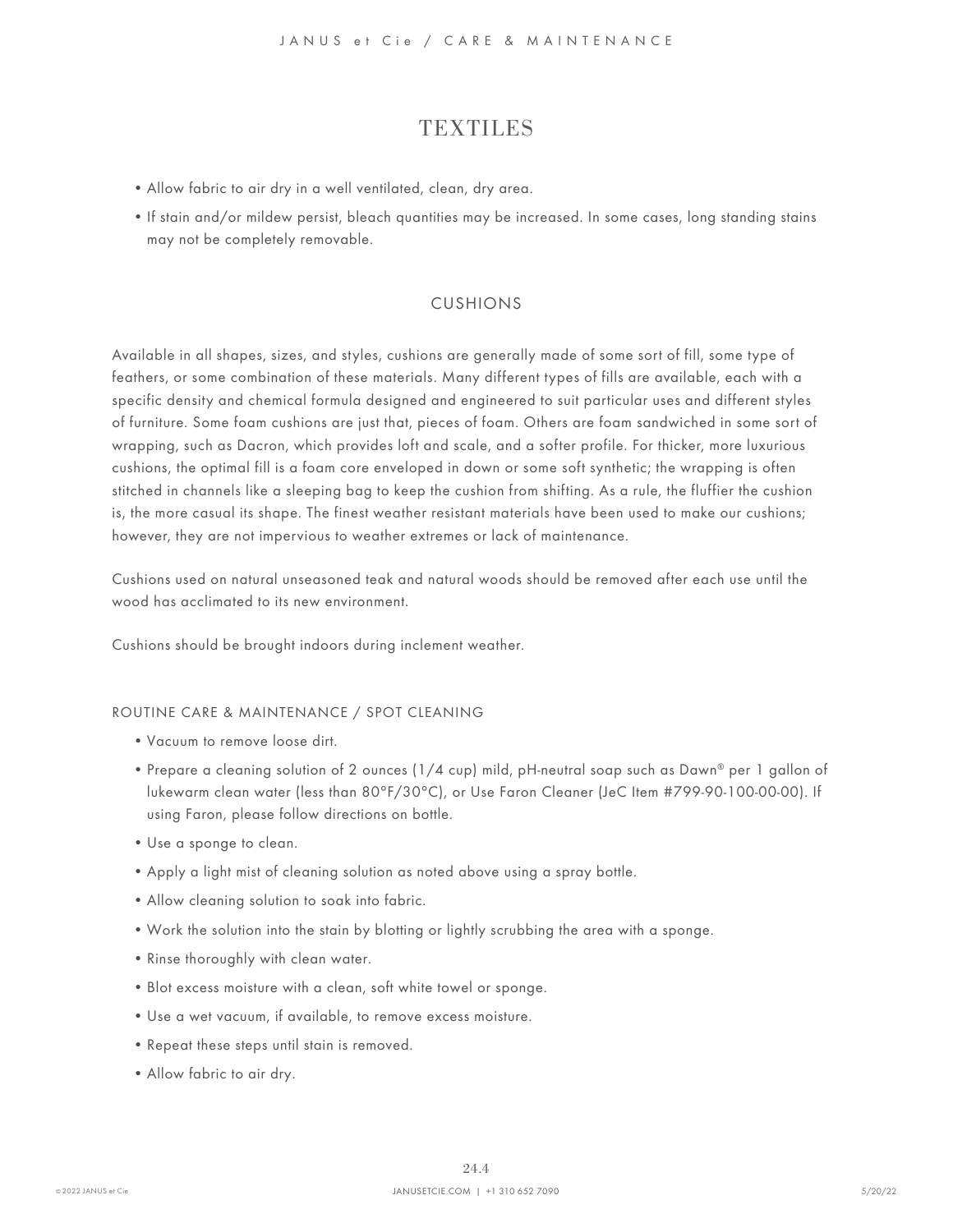#### PERIODIC CARE & MAINTENANCE

Cushions should never sit in water or be exposed to water for any prolonged period. To prevent mildew growth or any sort of possible damage to the furniture frames, always remove wet cushions from your furniture.

If cushions become saturated with water, squeeze any excess water out of the cushions, then set them on their side to air dry in a well ventilated, clean, dry area. Drying times will vary, but may be accelerated if cushions are allowed to stand on edge in direct sunlight.

#### EXTENSIVE CARE & MAINTENANCE

JANUS et Cie solution dyed acrylic/polyester/polyolefin/polypropylene fabric cushion covers can be removed and washed; however, it may often be easier to clean the covers without removing them because they fit quite tightly and can be difficult to remove and replace. Please refer to fabric care and maintenance section for cleaning instructions of specific textiles.

In order to remove the foam insert from a cushion, gently fold the foam and pull the cover off, taking care not to allow the foam to overextend the zipper opening.

Clean cover by machine washing for acrylic, polyester, polyolefin or polypropylene fabrics with the cushion cover turned RIGHT SIDE OUT and AIR dry. DO NOT MACHINE DRY.

Replace the foam into the completely dry cushion cover by gently folding the foam and pulling the cover over the foam, taking care not to overstretch the zipper opening.

Reach into cover and gently tuck foam into cushion cover, matching the edges and corners to cushion cover shape, ensuring that all hems are turned in a uniform direction.

#### FURNITURE COVERS

Distinguished furniture covers embroidered with the JANUS et Cie logo make a distinctive statement while shielding your valuable investments from the elements. Durably constructed in high-performance fabric, our semi-fitted covers are as beautifully executed and flawlessly designed as our furnishings—each tailored with an elegant mini-welt finishing which belies the substantial zippers and strong fastening tabs that hold them securely to frames in windy conditions. Offered in a chic neutral tan or light grey, our covers are UV-resistant and meet industry standards to protect furniture from water, dirt, mildew and tearing.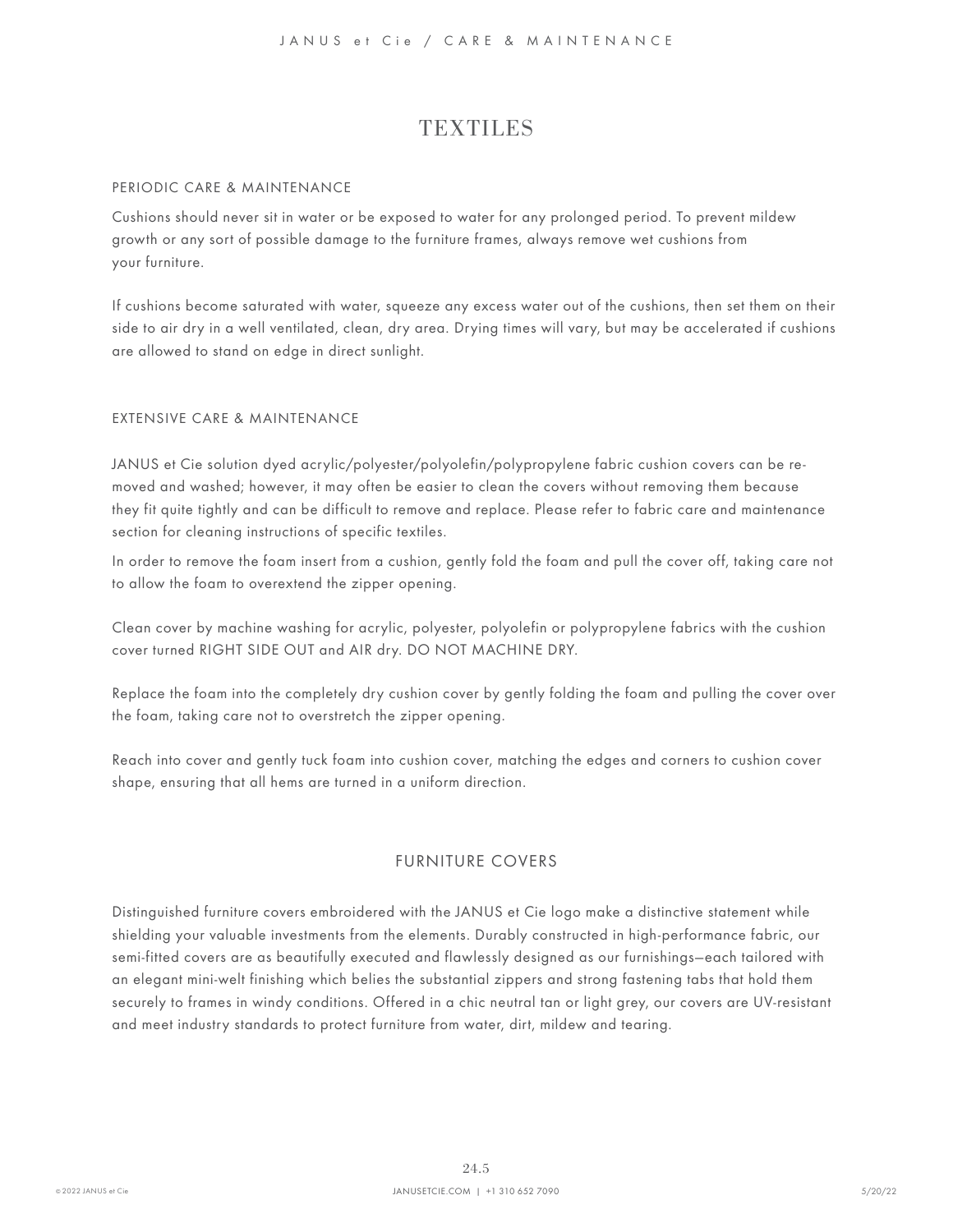#### ROUTINE CARE & MAINTENANCE

• Furniture covers should be removed from the frame and allowed to air out regularly to reduce the moisture under the cover. Moisture trapped under the cover due to climate can cause mold to grow under the cover.

#### PERIODIC CARE & MAINTENANCE

• Furniture cover should be removed to allow frames to dry out after inclement weather.

#### SPOT CLEANING

- Vacuum to remove loose dirt.
- Prepare a cleaning solution of 2 ounces (1/4 cup) mild, pH-neutral soap such as Dawn® per 1 gallon of lukewarm clean water (less than 80°F/30°C), or use Faron Cleaner (JeC Item #799-90-100-00-00). If using Faron, please follow directions on bottle.
- Use a sponge to clean.
- Apply a light mist of cleaning solution as noted above using a spray bottle.
- Allow cleaning solution to soak into fabric.
- Work the solution into the stain by blotting or lightly scrubbing the area with a sponge.
- Rinse thoroughly with clean water.
- Blot excess moisture with a clean, soft white towel or sponge.
- Use a wet vacuum, if available, to remove excess moisture.
- Repeat these steps until stain is removed.
- Allow fabric to air dry.

#### EXTENSIVE CARE & MAINTENANCE

• After extensive use and cleaning, JANUS et Cie furniture cover fabric could begin to lose its resistance to water. This can be replenished by applying Fabric Guard 303 (JeC Item #799-90-301-00-00).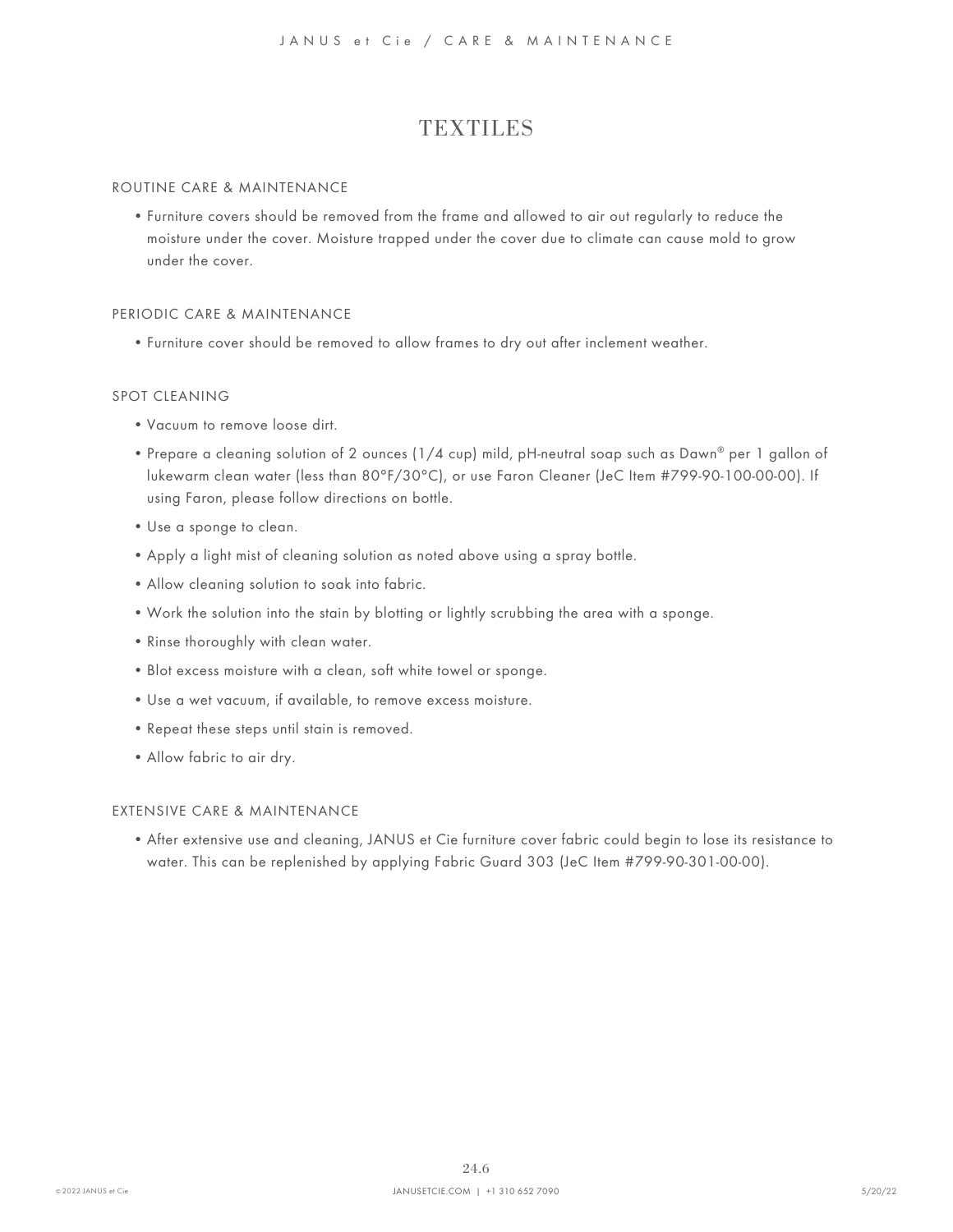# <span id="page-45-0"></span>THIN CHPL

<span id="page-45-1"></span>Well suited for indoors and outdoors, this material is a highly durable medium for creating long-lasting memorable environments. CHPL is constructed with layers of paper dipped in resin, which are then sandwiched between decorative top and bottom sheets. These layers are compressed and baked together, creating a solid-core panel that is tough and durable. These products are impervious to moisture, and are extremely resistant to UV rays, scratching, impact and painted graffiti.

- Wash with mild, pH-neutral soap such as Dawn® and clean water using a non-abrasive cloth or sponge.
- Cleaning any surfaces with abrasives, scouring powder or hard bristle brushes is not recommended.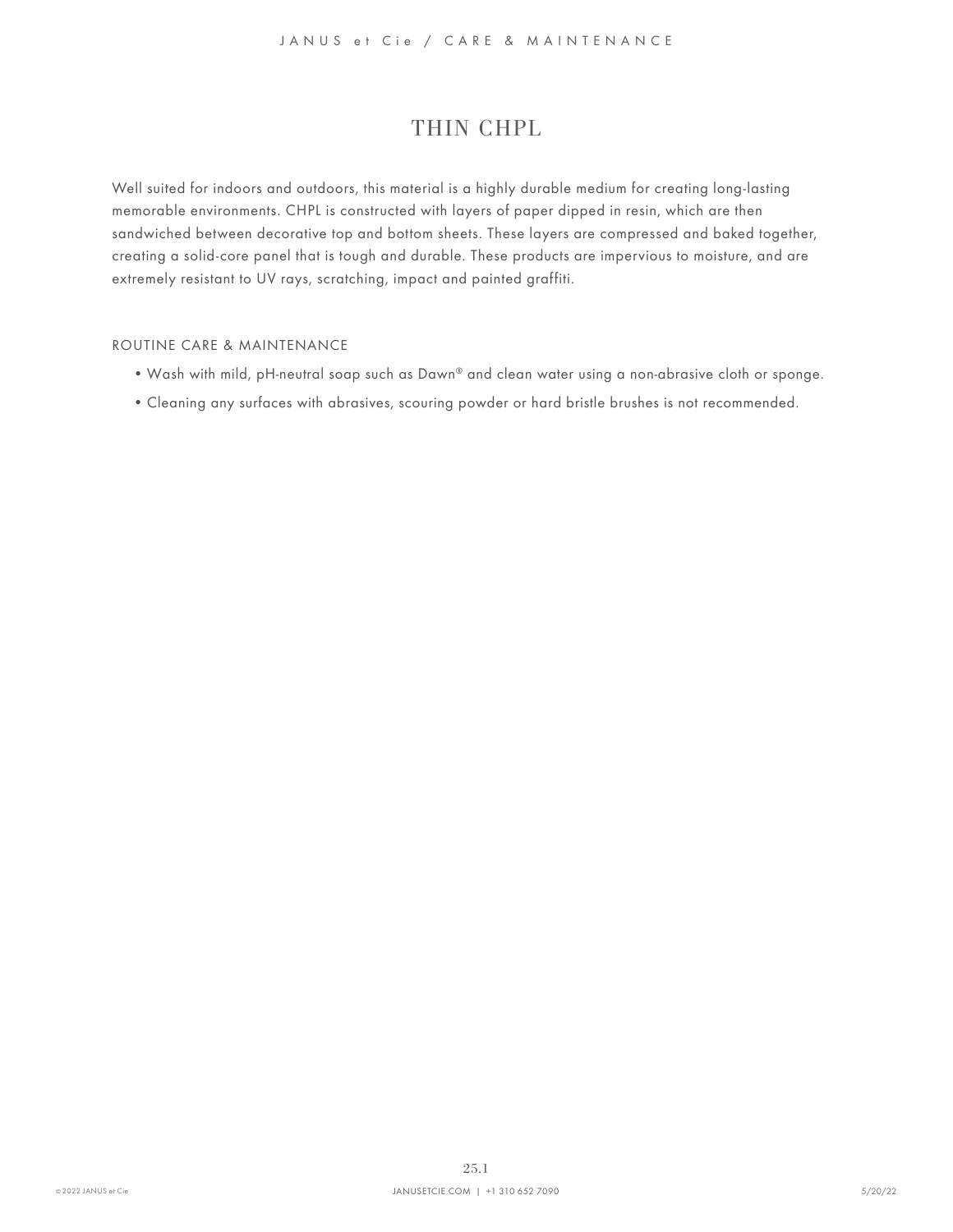# UMBRELLAS

<span id="page-46-0"></span>The umbrellas JANUS et Cie offers come in several different materials. Each material has its strengths and specific look. Umbrellas are some of the more complex items we offer; they each have many components and moving parts which make maintaining them crucial.

For care and maintenance details, please refer to the corresponding section for the appropriate material.

We offer a wide range of replacement parts for our umbrellas. Some are quite easy to replace, while others can be more challenging. Please see your sales specialist for instructions on how to do these repairs.

With the JANUS Teak umbrellas, there is a small chance that the canopies could get some teak dust or oil on them during transit. We try to mitigate this by putting a sheet of plastic between the teak frame and canopy. This can be removed at the installation. If there are any stains, please see the care section for textiles (staining).

#### UMBRELLAS & WIND

The bases for JANUS et Cie are heavy by design. This weight is necessary to help stabilize umbrellas for unexpected wind. Caution should be advised if planning to move a base as some bases are designed to be moved while others are not. The heavy bases, however, do not mean the umbrella can be left open or withstand all wind speeds.

- Under windy conditions, your umbrella should be closed.
- If the wind is stronger, even with the umbrella closed, there can be issues. We recommend, if leaving the umbrellas outside unattended, that you use a strap or a storage cover on the closed umbrellas.
- When your local forecast calls for high wind speeds, the best thing to do is bring your umbrella inside for storage.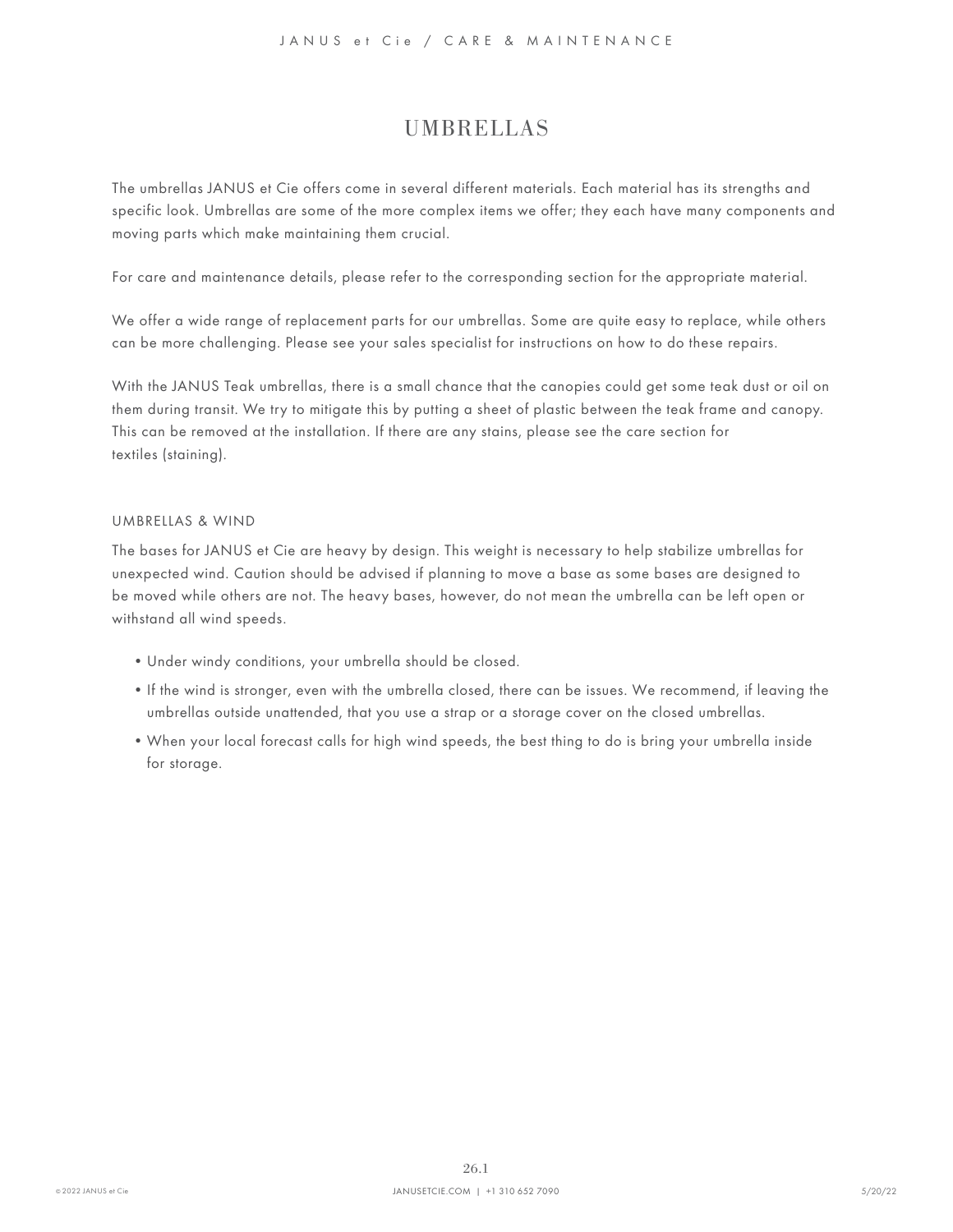# <span id="page-47-0"></span>GLIDES

<span id="page-47-1"></span>Our glides are constructed of high-quality materials including nylon, rubber, thermoplastic polyurethane, felt, or stainless steel. Glides can be fixed, adjustable or even self-leveling. Over time, the glides wear down and should be inspected frequently. If not, worn glides can damage the furniture and flooring. Wear rates vary on flooring type and texture. When possible, lift furniture (rather than dragging) to move it.

- Inspect frequently
- Replace worn glides as needed
- Replacement glides are available through your sales specialist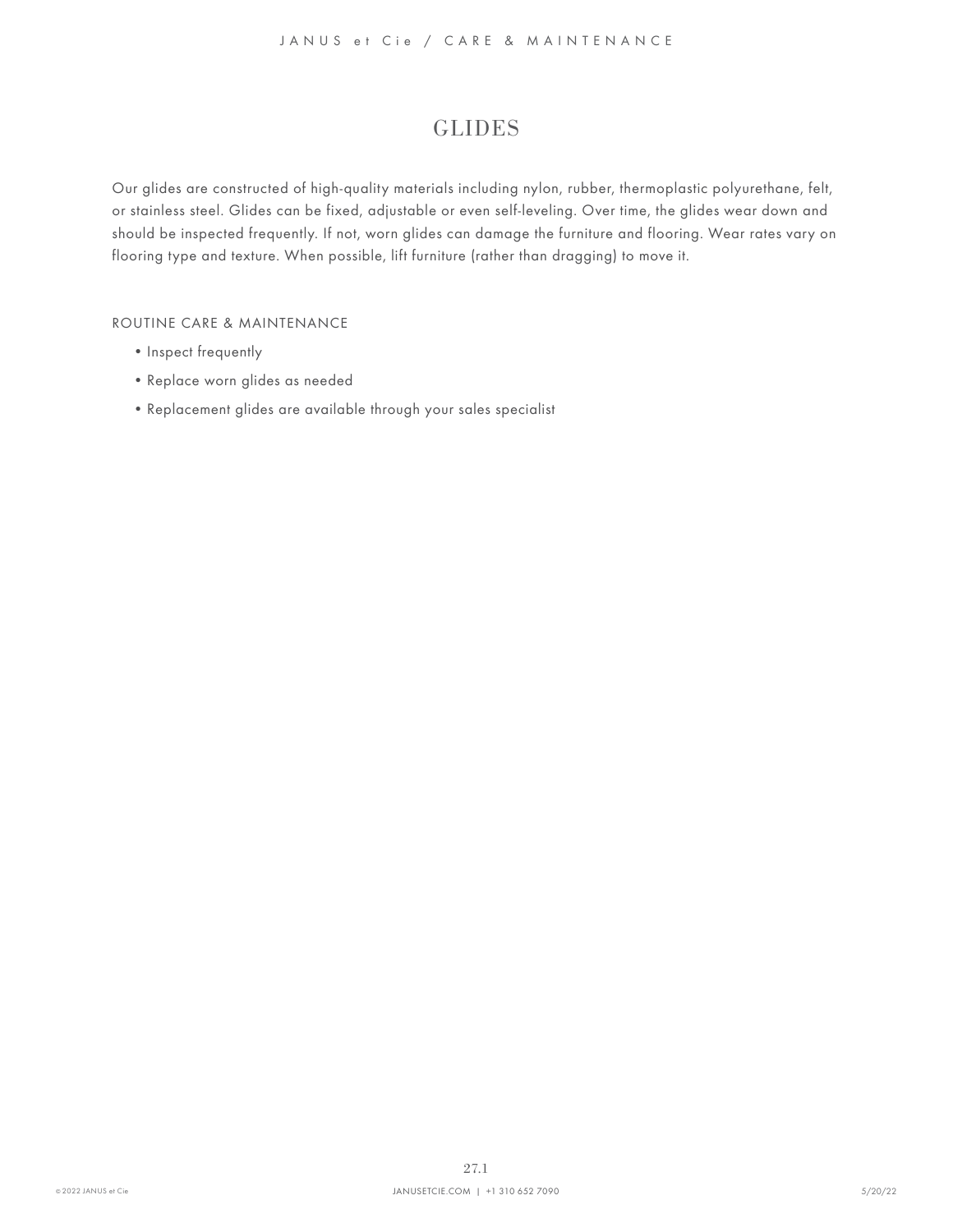# <span id="page-48-0"></span>MECHANICAL JOINTS & MOVING PARTS

<span id="page-48-1"></span>JANUS et Cie uses only the finest materials for its moving parts, hinges, hydraulic components, joints, folding mechanisms, poles, and drawer glides. Aluminum, marine brass, steel and stainless steel are wrought, cast, or extruded to create the ideal hardware components utilized on our furniture. Over time, these may loosen and require regular inspection and maintenance.

#### ROUTINE CARE & MAINTENANCE

- Use a sponge or soft bristle brush to brush away soil.
- Wash with mild, pH-neutral soap such as Dawn® and clean water using a non-abrasive cloth or sponge.
- Rinse thoroughly with clean water and pat dry with a non-abrasive cotton or microfiber cloth.
- After cleaning, inspect moving parts that may require lubrication.

#### PERIODIC CARE & MAINTENANCE

- Inspect moving parts and apply high-quality machine oil if needed.
- Inspect hardware and mechanical joints; tighten parts when necessary.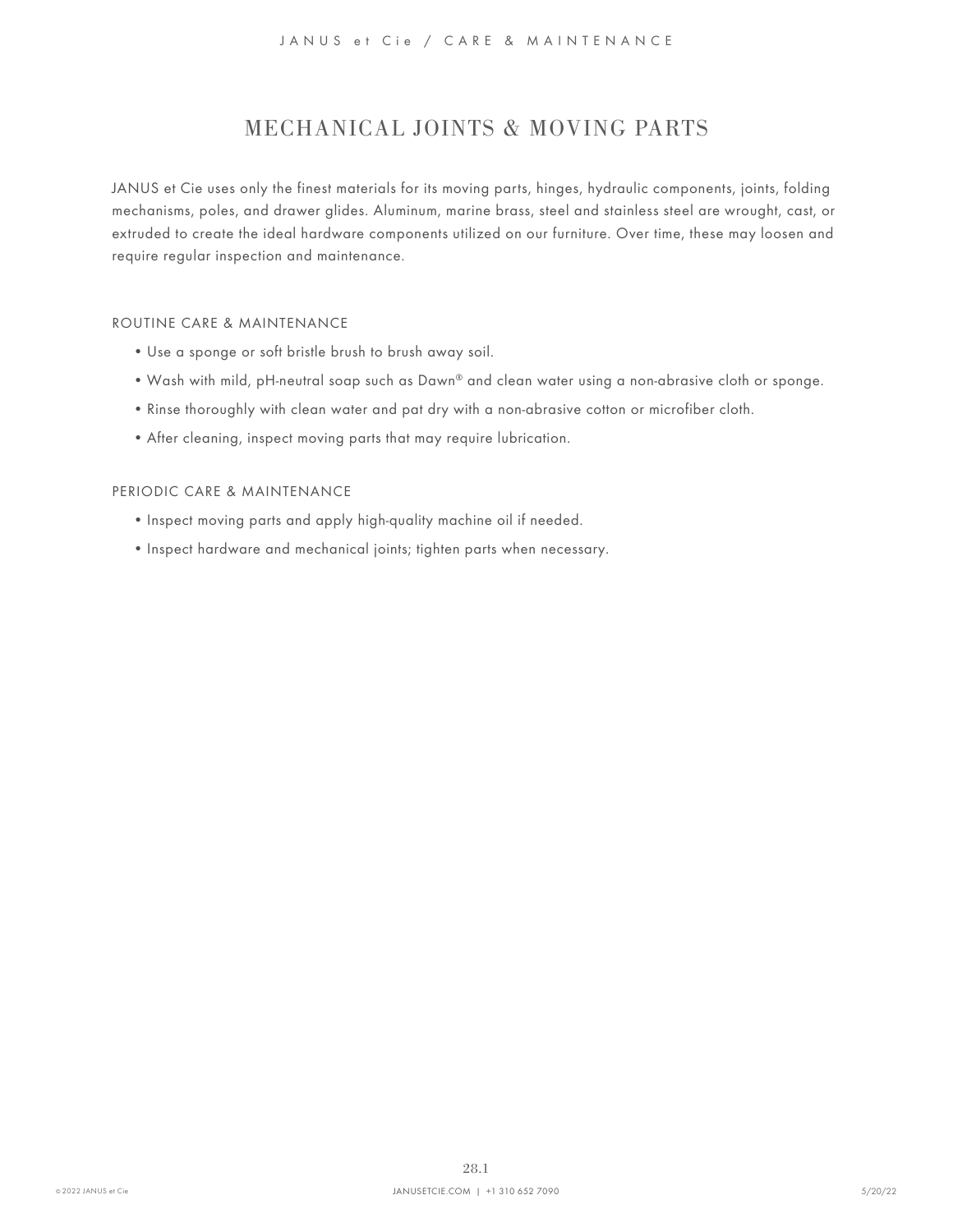Los Angeles New York Washington D.C. Boston High Point Chicago Mexico City Dallas Houston San Francisco Miami Atlanta Dania Beach Denver Honolulu Orlando San Diego Seattle Toronto Cancún Monterrey London Hong Kong Dubai Sydney Shanghai Tokyo Seoul Melbourne Milan